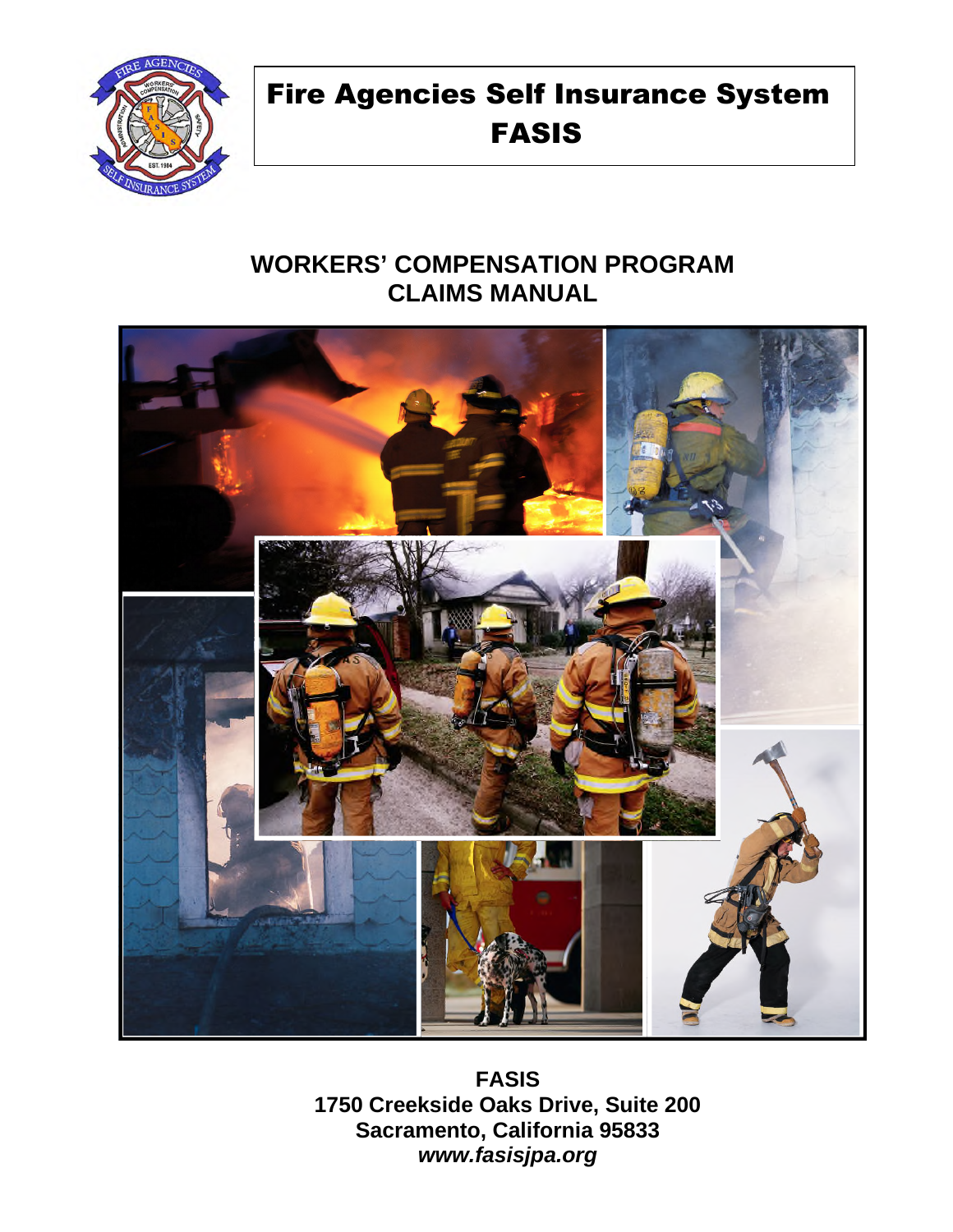# **Table of Contents**

| I.                          |                                   |  |
|-----------------------------|-----------------------------------|--|
| Ш.                          | А.<br><b>B.</b><br>C.<br>D.<br>Е. |  |
|                             | А.<br><b>B.</b><br>C.<br>D.       |  |
|                             | А.<br><b>B.</b><br>C.<br>D.       |  |
| V.                          | А.<br>В.<br>C.<br>D.              |  |
|                             | А.<br>В.<br>C.                    |  |
|                             | Α.<br>В.<br>C.<br>D.              |  |
|                             | А.<br>Flowchart<br>В.             |  |
| А.<br><b>B.</b><br>C.<br>D. | <b>Appendices</b>                 |  |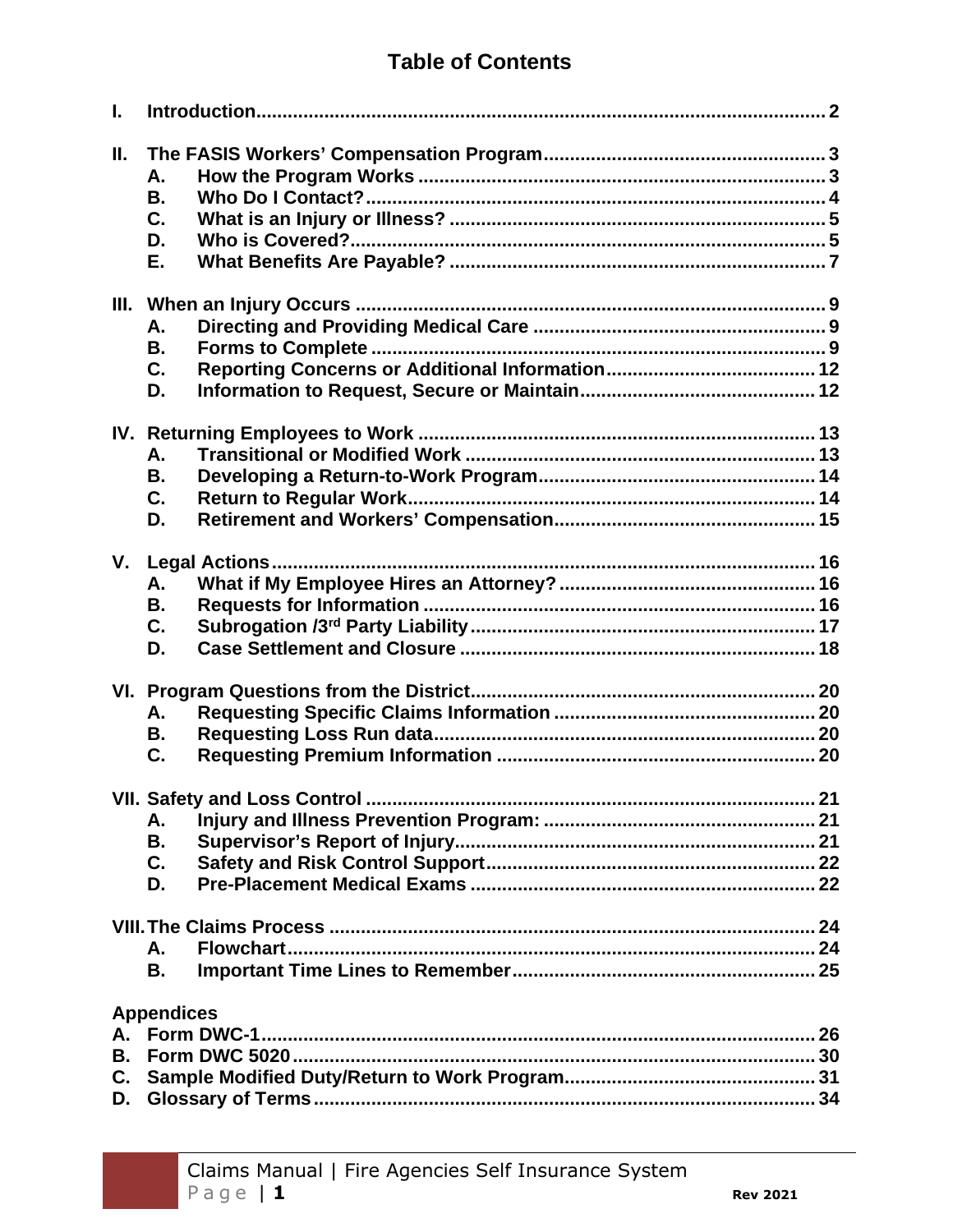# **I. Introduction**

Under California law, an employer is legally obligated to provide benefits to its employees for injuries or illnesses that arise out of and in the course of employment. Employers may choose coverage for workers' compensation from the commercial insurance market or elect to self-insure for this exposure. As public agencies, FASIS Districts have elected to self-insure and share their workers' compensation coverage and risks in a pooling environment.

This handbook is provided as a tool to help you manage your workers' compensation program, answer frequently asked questions, and provide general information regarding workers' compensation and the FASIS program.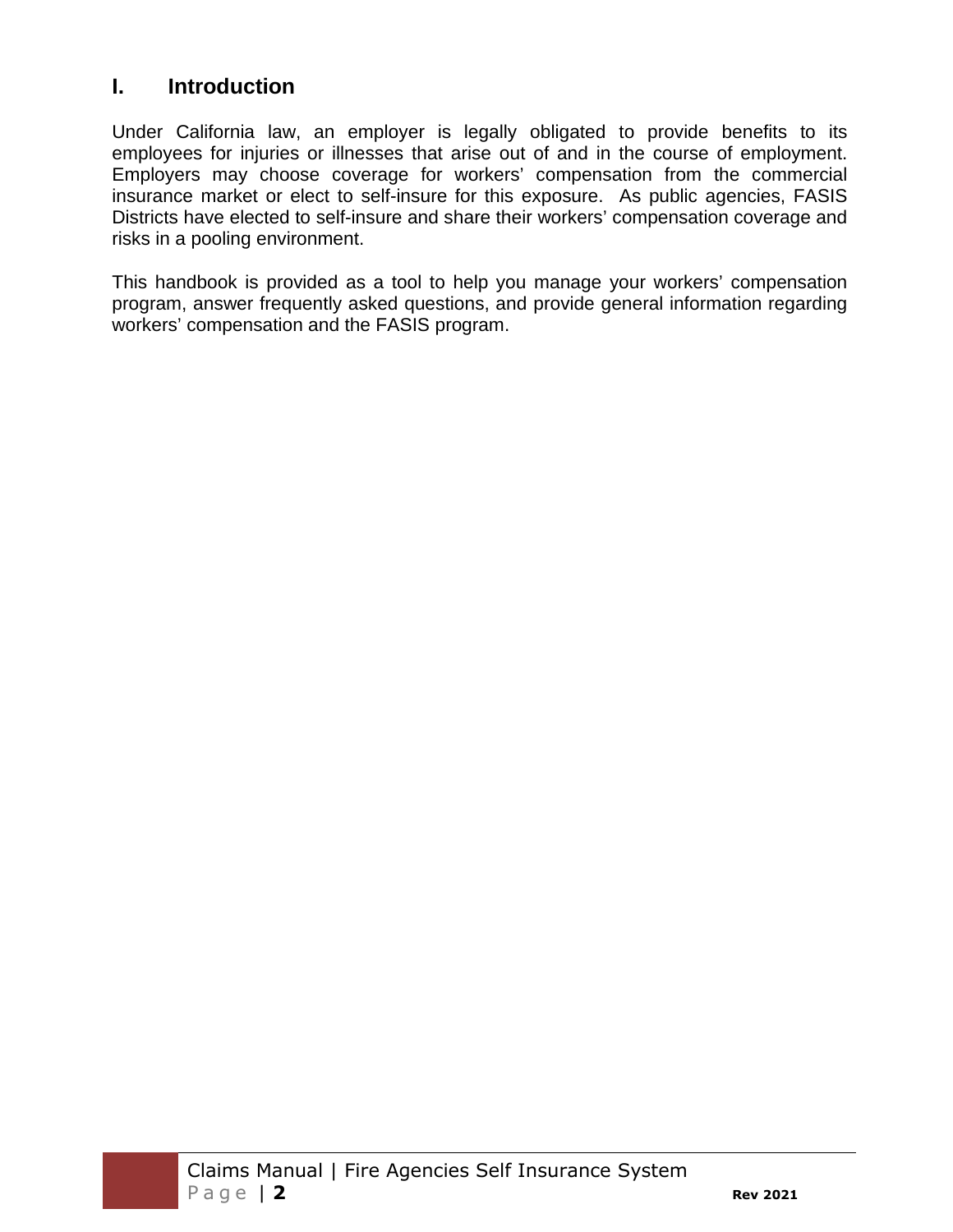# **II. The FASIS Workers' Compensation Program**

# **A. How the Program Works**

Members of FASIS share in all workers' compensation risks, as well as enjoy the benefits of reduced workers' compensation costs for providing pooled coverage for injured employees. Comprehensive first dollar workers' compensation coverage is offered to Districts. FASIS self-insures the first \$750,000 through a primary pool (\$1 - \$500,000) and, as of 07/01/2017, a mid-layer pool (\$501,000 - \$750,000). Through participation in the Local Agency Workers' Compensation Excess Joint Powers Authority (LAWCX), Districts are afforded excess coverage from \$750,001 to \$5 million for each occurrence. Coverage above \$5 million is provided to statutory limits through LAWCX' excess coverage. Through the joint purchase of services including claims administration, financial and claims audits, actuarial, loss and risk control, and legal services, Districts are assured FASIS remains a solvent and viable solution to costly commercial insurance.

Specific coverage includes:

- First Layer Excess Coverage provided through LAWCX \$750,001 to \$5,000,000 (including 4850 benefits)
- Second layer Excess Coverage provided through LAWCX through the California State Association of Counties - Excess Insurance Authority (CSAC-PRISM) - \$5,000,001 to \$200,000,000
- Employer's Liability Coverage (through LAWCX) \$5,000,000

FASIS contracts with Sedgwick Pooling, a firm specializing in the management of joint powers authorities, to handle the day-to-day operations of FASIS. Sedgwick Pooling's employees provide general administration, financial management, underwriting, loss prevention, claims management oversight, litigation management, risk management, and other services as necessary for the operations of the organization.

FASIS offers a joint protection program to its Districts. Coverage includes workers' compensation and common law employer's liability risks. When an employee sustains an injury or illness that arises out of and in the course of employment, FASIS provides first dollar coverage up to a limit of \$750,000 per occurrence.

FASIS provides workers' compensation claims oversight through a dedicated, experienced Workers' Compensation Program Manager (WCPM) who conducts quarterly reviews of the claims program to assure quality claims handling and serves as a resource for Districts regarding workers' compensation concerns or questions. This emphasis on experience, oversight, and resource has resulted in reduced claims costs and claims resolution to the benefit of FASIS Districts.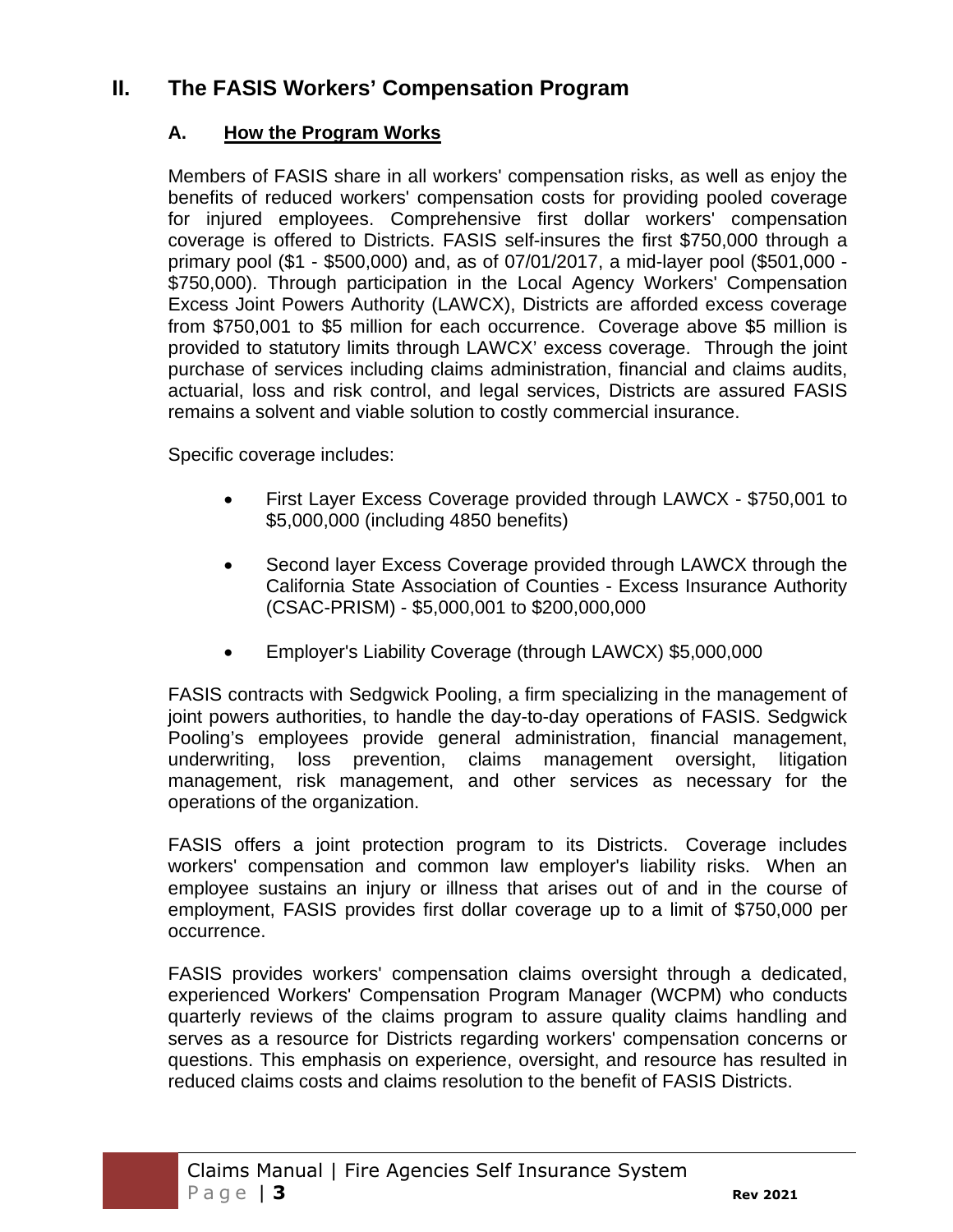The primary goal of FASIS is to provide quality protection at a reasonable cost to its Districts. FASIS strives to accomplish this goal through managing its rates, and remaining competitive in a constantly fluctuating market.

Athens Administrators is the selected Third Party Administrator (TPA) who is responsible for the payment of workers' compensation benefits and for the general direction of each claim.

Accurate and prompt reporting of injuries will help to direct the employee to appropriate care, begin benefits in a timely manner, and allow the claims administrator to make timely and informed decisions regarding claims.

Districts are encouraged to work with the FASIS WCPM and the TPA as a team regarding specific claims, and to address questions from District staff as well as employees.

#### **B. Who Do I Contact?**

Communication is important to the success of the FASIS program.

| <b>FASIS Web Site:</b>                                      | www.fasisjpa.org                                                                                                                             |
|-------------------------------------------------------------|----------------------------------------------------------------------------------------------------------------------------------------------|
| To report new injuries<br>or claims:                        | Athens Administrators                                                                                                                        |
| <b>Athens' Address:</b>                                     | P.O. Box 696.<br>Concord, CA 94522-0696                                                                                                      |
| <b>Athens' Toll Free:</b>                                   | (866) 482-3535                                                                                                                               |
| Athens' Web Site:                                           | Access on-line reporting through the FASIS<br>Web Site utilizing the "Optional Electronic<br>Claims Reporting to Athens Administrators" link |
| To obtain information on<br>existing claims:                | Athens Administrators<br>(866) 482-3535                                                                                                      |
| <b>Claims Supervisor's name &amp; direct</b><br>phone line: | Andrew Morehead (925) 826-1139                                                                                                               |
| <b>FASIS WC Program Manager's</b><br>name & phone number:   | Sarah Centeno (916) 244-1142                                                                                                                 |
| <b>FASIS Executive Director's name</b><br>& phone number:   | Jennifer Jobe (916) 244-1141                                                                                                                 |
| To obtain information or discuss<br>employment issues:      | Employment Hotline Number: (800) 339-2224                                                                                                    |
| <b>FASIS Risk Control name &amp; phone</b><br>number:       | Lee Sorenson (916) 244-1168                                                                                                                  |
| <b>FASIS Finance name &amp; phone</b><br>number:            | (Interim) Nancy Broadhurst (916) 244-1171                                                                                                    |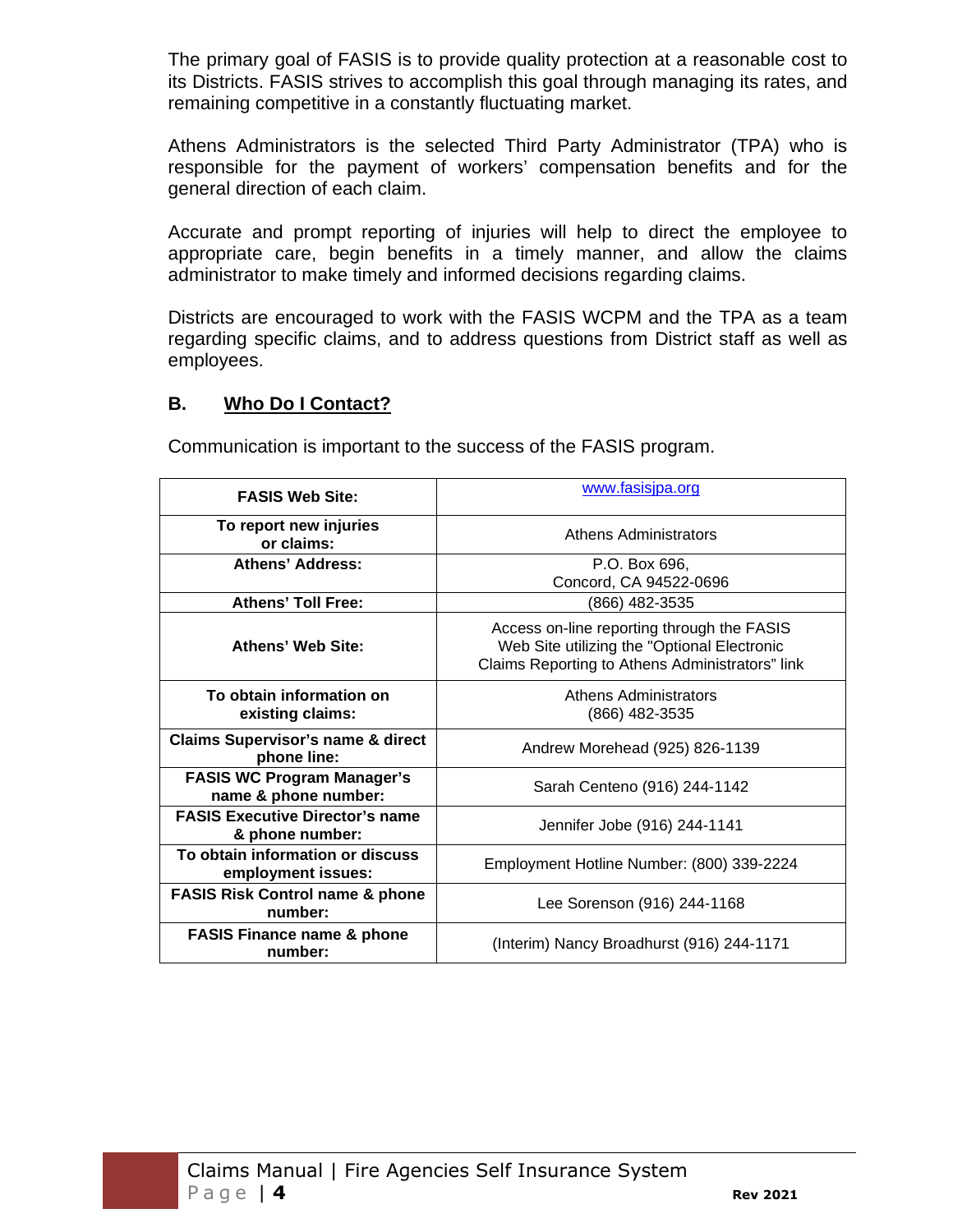### **C. What is an Injury or Illness?**

An injury is defined in the California Labor Code (LC3208) as including "any injury or disease arising out of the employment, including injuries to artificial members *(limbs)*, dentures, hearing aids, eyeglasses and medical braces of all types; provided, however, that eyeglasses and hearing aids will not be replaced, repaired, or otherwise compensated for, unless injury to them is incident to an injury causing disability."

Further Labor Code 3208.1 indicates, "An injury may be either: (a) "specific," occurring as the result of one incident or exposure which causes disability or need for medical treatment; or (b) "cumulative," occurring as repetitive mentally or physically traumatic activities extending over a period of time, the combined effect of which causes any disability or need for medical treatment."

It is the responsibility of the management of any FASIS District to report possible industrial injuries or illnesses to FASIS. Determination of industrial causation will be made by the FASIS TPA after a thorough review of all available information.

Any questions as to whether or not an injury or illness should be reported should be directed to the FASIS WCPM or the TPA.

# **D. Who is covered?**

Workers' Compensation benefits are provided through FASIS to all legally employed individuals of the covered District.

The covered District is named in Endorsement No. 1 of the Declarations Page of the Memorandum of Coverage and is a "Member" as defined in the System's Agreement. If a Covered District named in Endorsement No. 1 of the Declarations Page loses its status as an active "Member" of the System, the coverage under this Memorandum of Coverage shall terminate immediately upon such change in status.

This agreement shall also apply to loss on account of injury, illness, or disease sustained by volunteer workers performing duties for or on behalf of the Covered District while acting within the scope of their duties on behalf of the Covered District, provided the Covered District's Board has first adopted a resolution as provided in Section 3363.5 of the California Labor Code declaring such volunteer workers to be employees of the Covered District for purposes of workers' compensation law. The requirement for a volunteer resolution does not apply to volunteer firefighters outlined in California Labor Code Section 3361.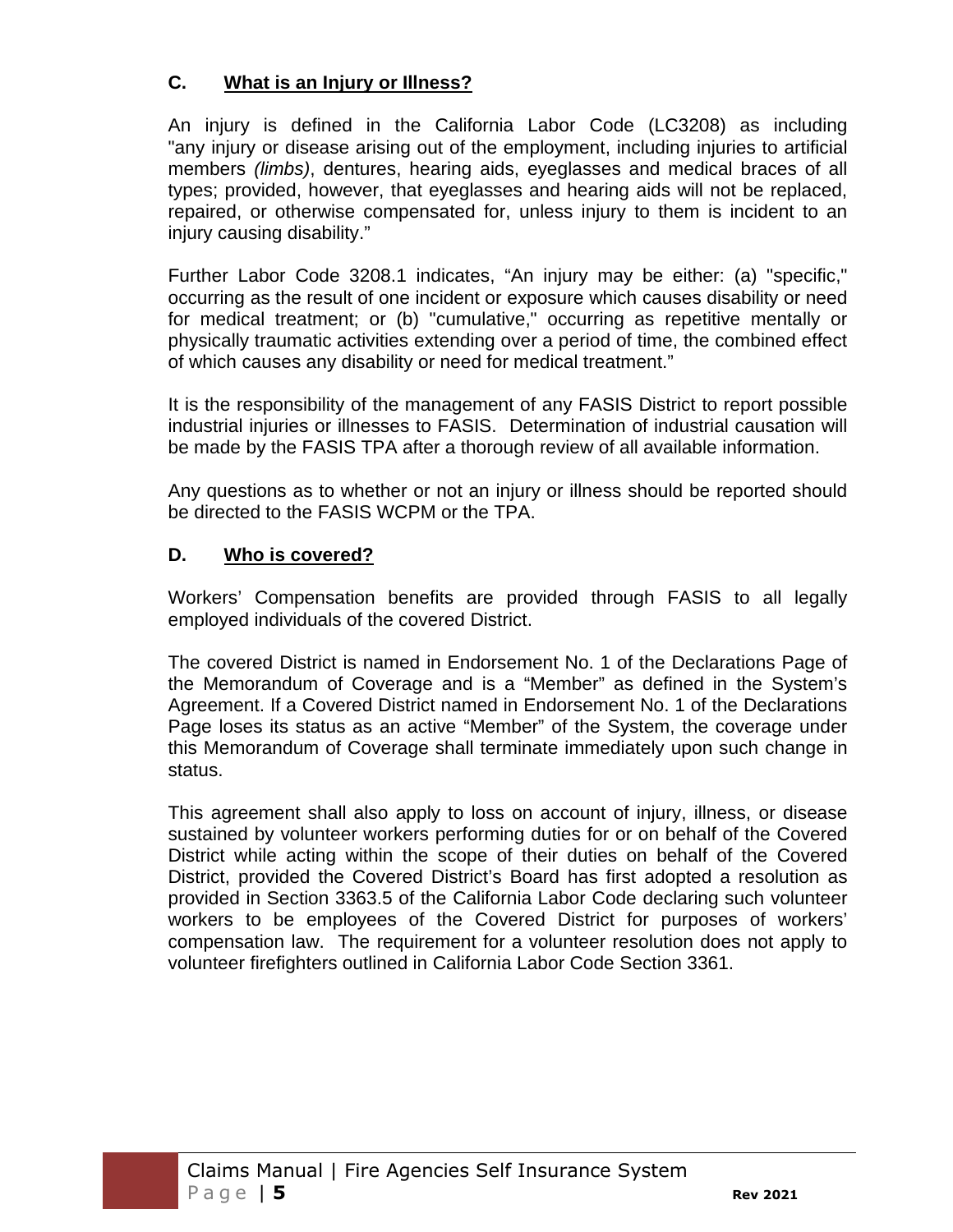# **1. COVERAGE APPLIES TO:**

- a. Injuries that occur during the coverage period.
- b. Illness by disease must be caused or aggravated by the conditions of employment by the Covered Party and the employee's last day of exposure to the conditions causing or aggravating such injury by disease must occur during the coverage period.
- c. The defense of, but not the indemnity for, serious and willful misconduct pursuant to Labor Code 4553, or discrimination or any other actions pursuant to Labor Code 132a brought before the Workers' Compensation Appeals Board (WCAB). The System's duty to defend such claims shall cease upon the resolution of the underlying claim for disability.

# **2. COVERAGE DOES NOT APPLY TO:**

The System is not responsible for any payments in excess of benefits regularly provided by the Workers' Compensation Act including those imposed on the Covered Party because of:

- a. Any liability imposed by the Workers' Compensation Act because of injury, illness or disease to prisoners or inmates who receive compensation from an entity, other than the Covered Party, for the work performed except for liability imposed by the Workers' Compensation Act because of injury, illness or disease to participants of a work release program or other community service program established by a county of the state of California;
- b. Any liability imposed upon the Covered Party by Section 4850 of the California Labor Code,; except to the extent that the Covered Party or the System would be obligated to pay temporary disability benefits if Labor Code Section 4850 did not apply;
- c. Any liability imposed by the Workers' Compensation Act providing coverage for employees below fourteen years of age;
- d. Of the Covered Party's serious and willful misconduct (except as stated herein above);
- e. The Covered Party employs an employee in violation of law;
- f. The Covered Party fails to comply with a health or safety law or regulation;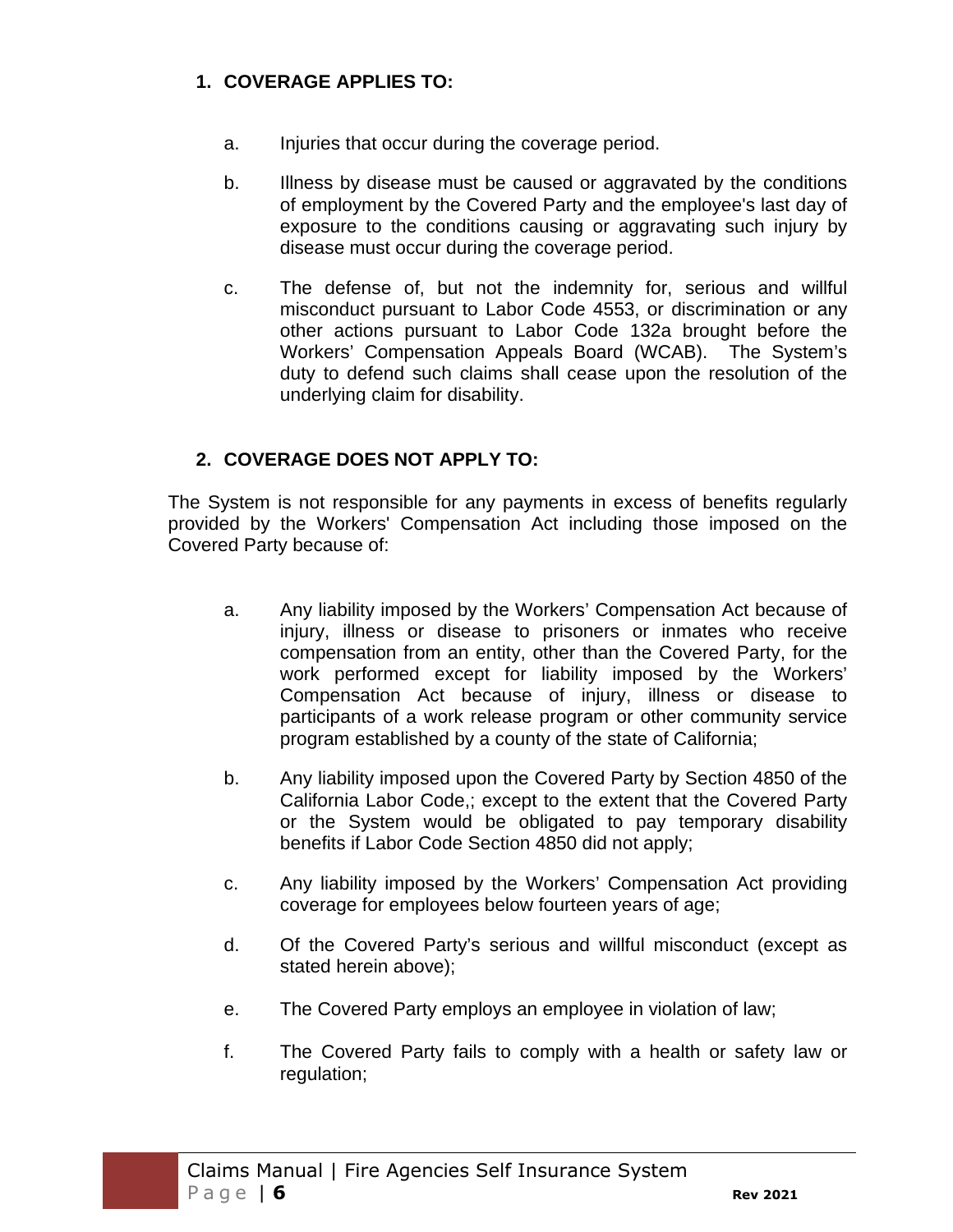- g. The Covered Party discharges, coerces, or otherwise discriminates against any employee in violation of the Workers' Compensation Act; or
- h. The Covered Party violates or fails to comply with any Workers' Compensation Law or regulation.

If the System makes any payments in excess of the benefits regularly provided by the Workers' Compensation Act on the Covered Party's behalf, the Covered Party shall reimburse the System promptly.

#### **QUESTIONS OF COVERAGE SHOULD BE DIRECTED TO EITHER THE WCPM OR THE TPA.**

#### **WCPM – 916 244 1142 TPA – 866 482-3535**

#### **E. What Benefits Are Payable?**

Five specific benefits are provided through the FASIS Workers' Compensation Program. The provision of these benefits, as well as the determination of benefit rates, is mandated through the State of California.

#### **1. BENEFITS PROVIDED ARE:**

#### a. MEDICAL TREATMENT

Treatment that is reasonably required to cure or relieve the effects of a work-related injury or illness until pre-injury or maximum medical improvement is reached.

**Note:** Medical treatment on claims under investigation is payable up to \$10,000 during the period of investigation.

#### b. TEMPORARY DISABILITY

Standard Temporary Disability is a non-taxable, wage replacement benefit payable to an injured worker who is temporarily unable to work as the result of an industrial injury.

Wage Loss is a supplemental benefit payable to an injured worker who returns to temporary modified work at a reduced salary either due to reduced hours or assignment to an alternative position or task.

Labor Code 4850 benefits are payable to safety personnel, i.e., police and fire fighting workers who are temporarily unable to work as a result of an industrial injury. This is payable at the worker's full salary without tax deductions. FASIS provides for the Temporary Disability rate and the District is responsible for payment of the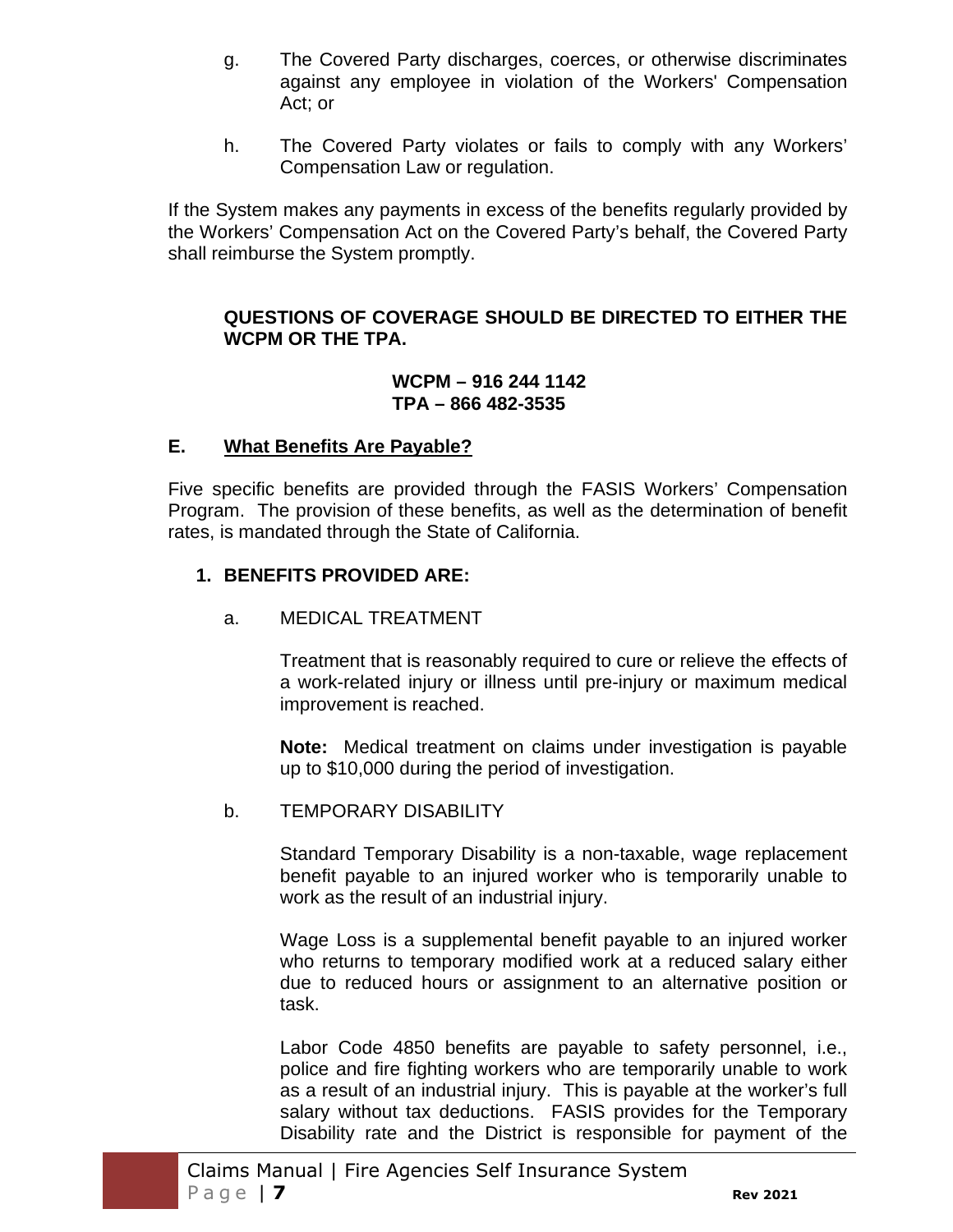difference between the Temporary Disability rate and the full salary rate.

#### c. PERMANENT DISABILITY

Permanent Disability is a monetary benefit payable to an injured worker who sustains a permanent limitation or impairment as the result of a work injury.

#### d. JOB DISPLACEMENT BENEFITS

Job Displacement is an educational voucher, payable by FASIS and given to injured workers whose employer cannot provide permanent/modified work.

#### e. DEATH BENEFITS

Death Benefits are payable to the surviving dependents when a work injury or illness results in death.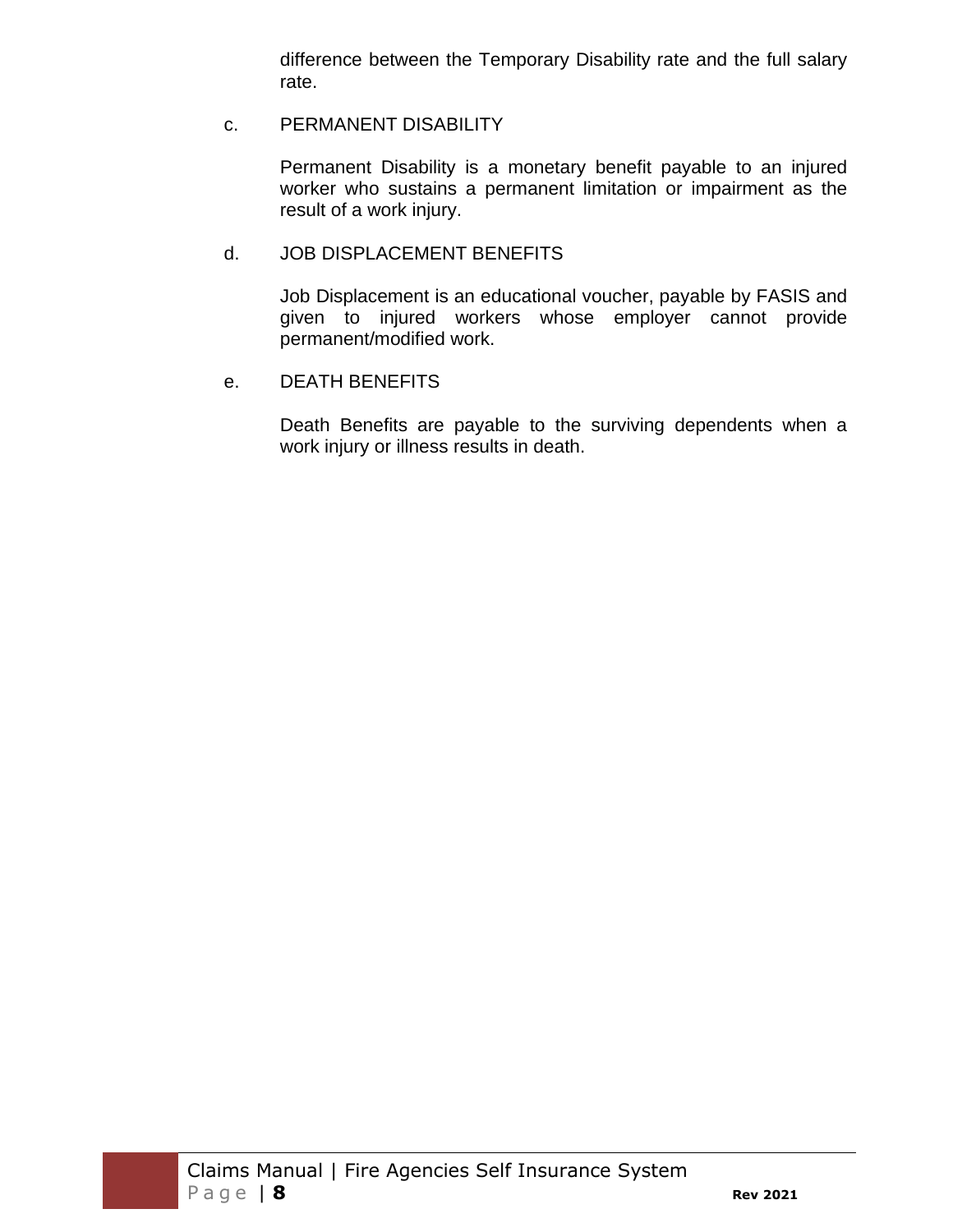# **III. When an Injury Occurs**

# **A. Directing and Providing Medical Care**

When notified of an industrial injury, the first concern should be to provide medical care to the employee. Direct the employee to the District's designated industrial clinic if the need for care is not an emergency. In the case of a medical emergency, please follow emergency procedures, with follow-up care directed to the District's designated clinic.

It is recommended the District require all employees to report injuries, even though minor, to their immediate supervisor.

The designated industrial clinic should be specifically selected for the treatment of the District's employees' work-related injuries and familiar with any return-to-work programs available.

# **1. PREDESIGNATED PHYSICIANS**

If the employee receives medical coverage (medical insurance) from any source and notifies the District in writing prior to the date of injury that he or she would like to be treated by their personal physician - they may do so as long as the physician has formally agreed to provide care for industrial injuries.

# **2. EMPLOYER MEDICAL CONTROL**

Unless a physician has been predesignated, the District controls medical care for the first 30 days of the claim, through coordination with the FASIS TPA. The employee may then choose to change their treating physician. All medical care and direction should be coordinated with the designated FASIS TPA to assure benefits are timely and appropriately provided.

If you are unsure of your responsibility regarding authorizing medical care, please direct your questions to either the WCPM or TPA.

# **B. Forms to Complete**

# **1. DWC FORM 1 – EMPLOYEE'S CLAIM FORM**

#### *Due – Within One day of Date of Knowledge of Injury*

Provide each injured employee the Employee's Claim Form for Workers' Compensation Benefits within one (1) working day of receiving notice or knowledge of the claimed injury. If the employee refuses to accept the form, document the refusal. If the employee is unavailable or unable to accept the form, mail the form to the employee or his/her designated representative via first class mail (certified mail is recommended).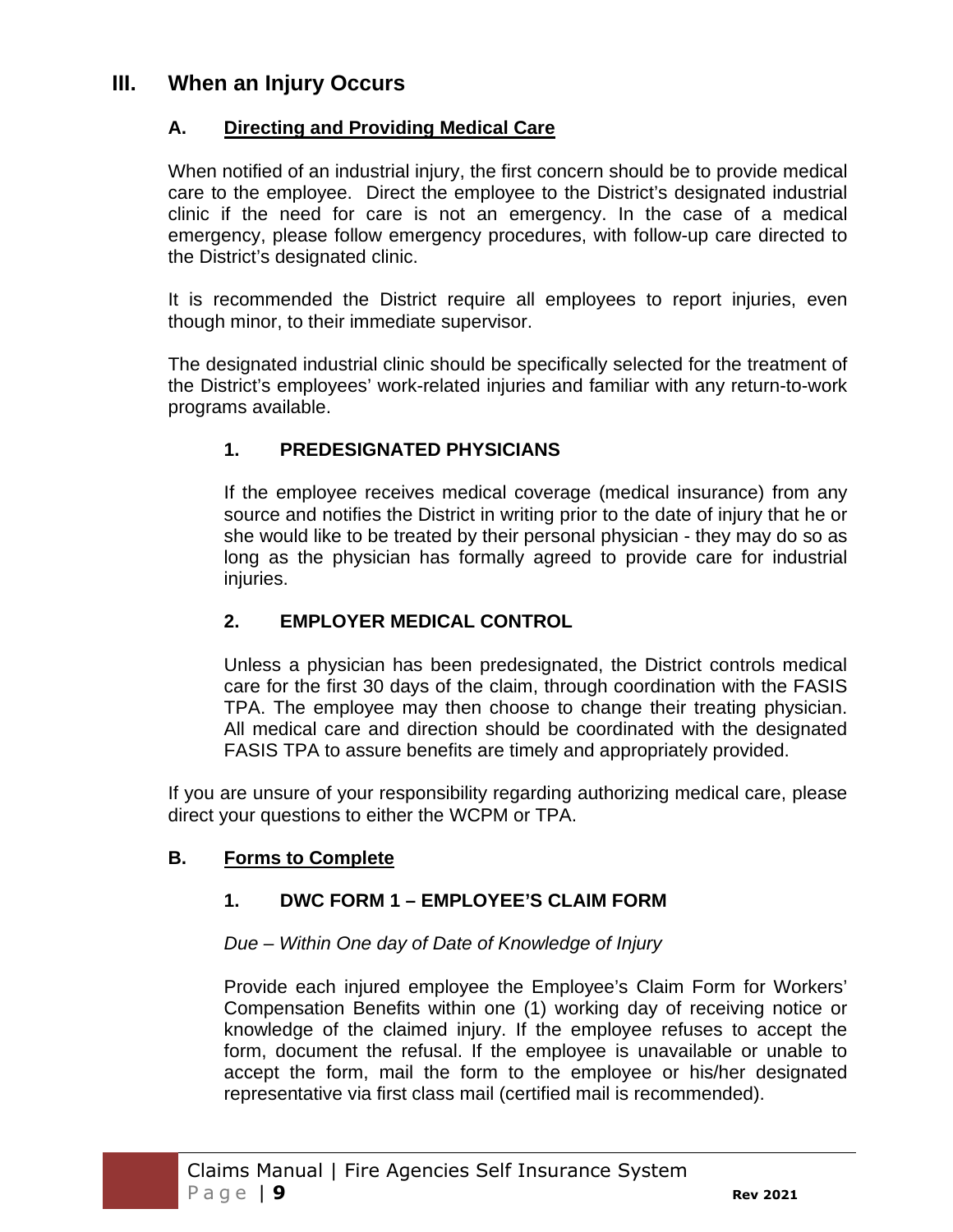The burden of proof for providing the form is on the employer and will rely upon sufficient documentation that the form was provided.

The employee will complete the TOP PORTION of the form only. Once the form has been returned by the employee, complete the BOTTOM PORTION of the form and provide the employee with a completed copy.

**Note**: The employee is NOT obligated to complete their portion of the form and return it to the District. The form should be distributed as follows:

| $\vee$ Original: | <b>Workers' Compensation File</b>                                         |
|------------------|---------------------------------------------------------------------------|
| $\vee$ 1st Copy: | Employee                                                                  |
| $\vee$ 2nd Copy: | <b>Athens Administrators</b>                                              |
| $\vee$ 3rd Copy: | Employee's temporary copy until you<br>have completed the Bottom Portion. |

Please see Appendix A for a sample of the DWC Form 1 – Employee's Claim Form.

### **2. DWC FORM 5020 – EMPLOYER'S REPORT OF OCCUPATIONAL INJURY**

#### *Due – Within five days of Date of Knowledge of Injury*

The Employer's Report of Occupational Injury is to be completed by management at the time of injury and is due to the FASIS TPA within five days of knowledge of the injury. The report is not necessary if the injury did not involve medical treatment, lost time or litigation. Please direct any questions regarding submission of the report to either the FASIS WCPM or the TPA. The form should be submitted to Athens Administrators as the designated TPA. The form should be distributed by the District as follows:

- ◆ Original: Athens Administrators
- Copy: Workers' Compensation File

Please see Appendix B for a sample of the DWC Form 5020 – Employer's Report of Occupational Injury.

**NOTE: You should notify the nearest district office of the Division of Occupational Safety and Health (OSHA) by telephone of any injury or illness which: (a) results in death; (b) requires inpatient hospitalization; or (c) produces permanent disfigurement.**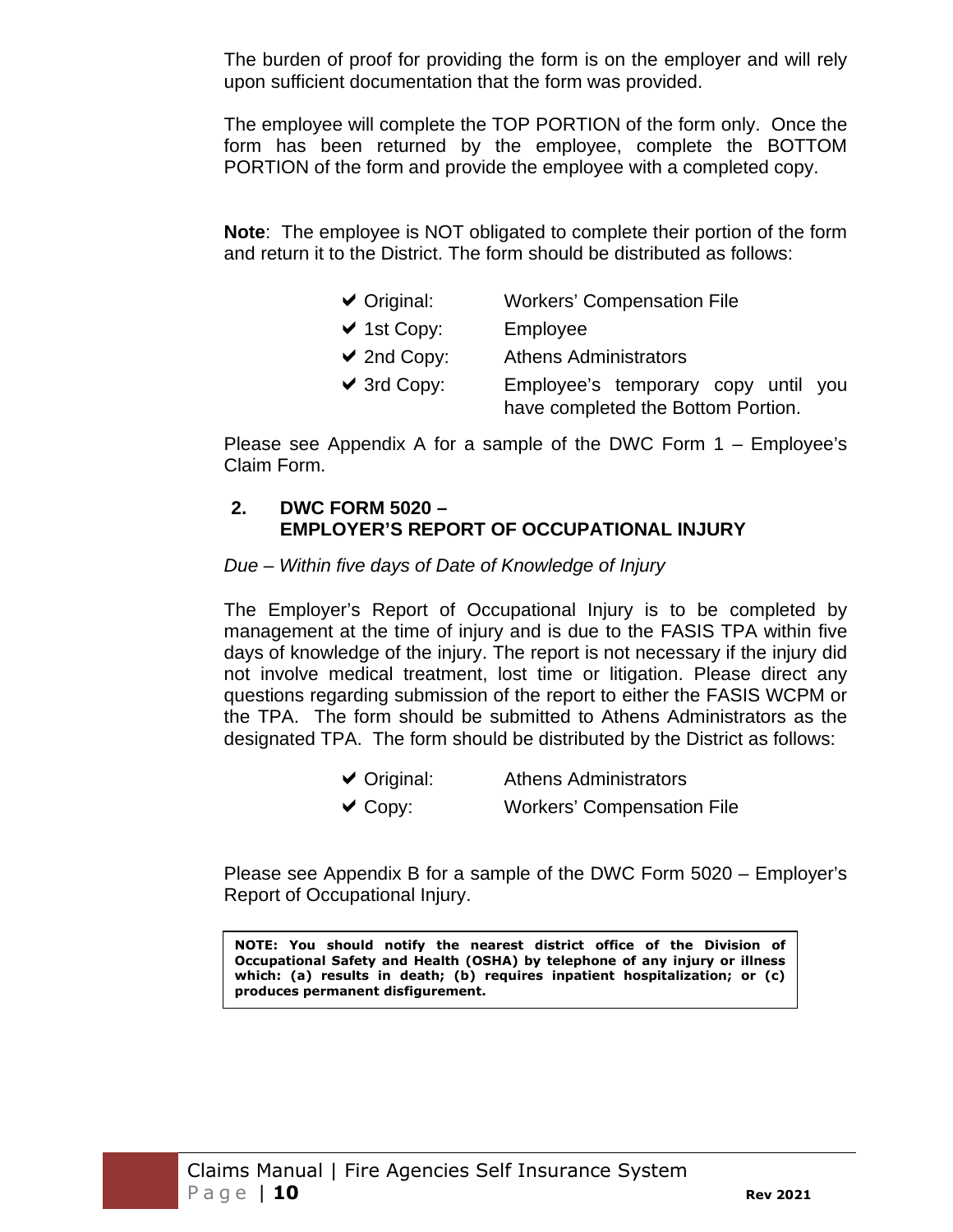### **C. Reporting Claims to Athens**

### **1. METHODS**

**To submit your claim electronically to Athens via their online portal, you can visit the below link:** 

https://portal.athensadmin.com

#### **(Note: You must first register for access to the Athens online portal before you can submit claims:**

Copies of documents can be provided to Athens Administrators either by fax or U.S. Mail at:

> Athens Administrators P.O. Box 696 Concord, CA 94522-0696 Fax (925) 609-5434

### **C. Reporting Concerns or Additional Information**

# **1. REPORTING CONCERNS**

If you are unsure about reporting a claim, please contact the TPA or the FASIS WCPM to discuss your concerns. Some claims need additional investigation to verify the claimed injury or illness is related to or caused by the work environment. If you possess information, which you feel may aid in the investigation, prompt reporting of this information to the TPA is very important to allow them to make an informed decision on compensability.

It may become necessary during the investigation of a claim for an independent investigative company to be assigned to gather information. The TPA will notify the District when an investigator has been engaged. Information provided to the investigator may be confidential in nature and should be assumed to be provided directly to the TPA by the investigator.

#### **2. ADDITIONAL INFORMATION**

Additional information may become available to the district during the "life" of the claim. This information can take the form of return-to-work information, secondary employment, retirement application, termination of employment, or other information which you receive that may impact the timely and accurate provision of benefits. Prompt reporting of additional information to the TPA is expected and required by FASIS.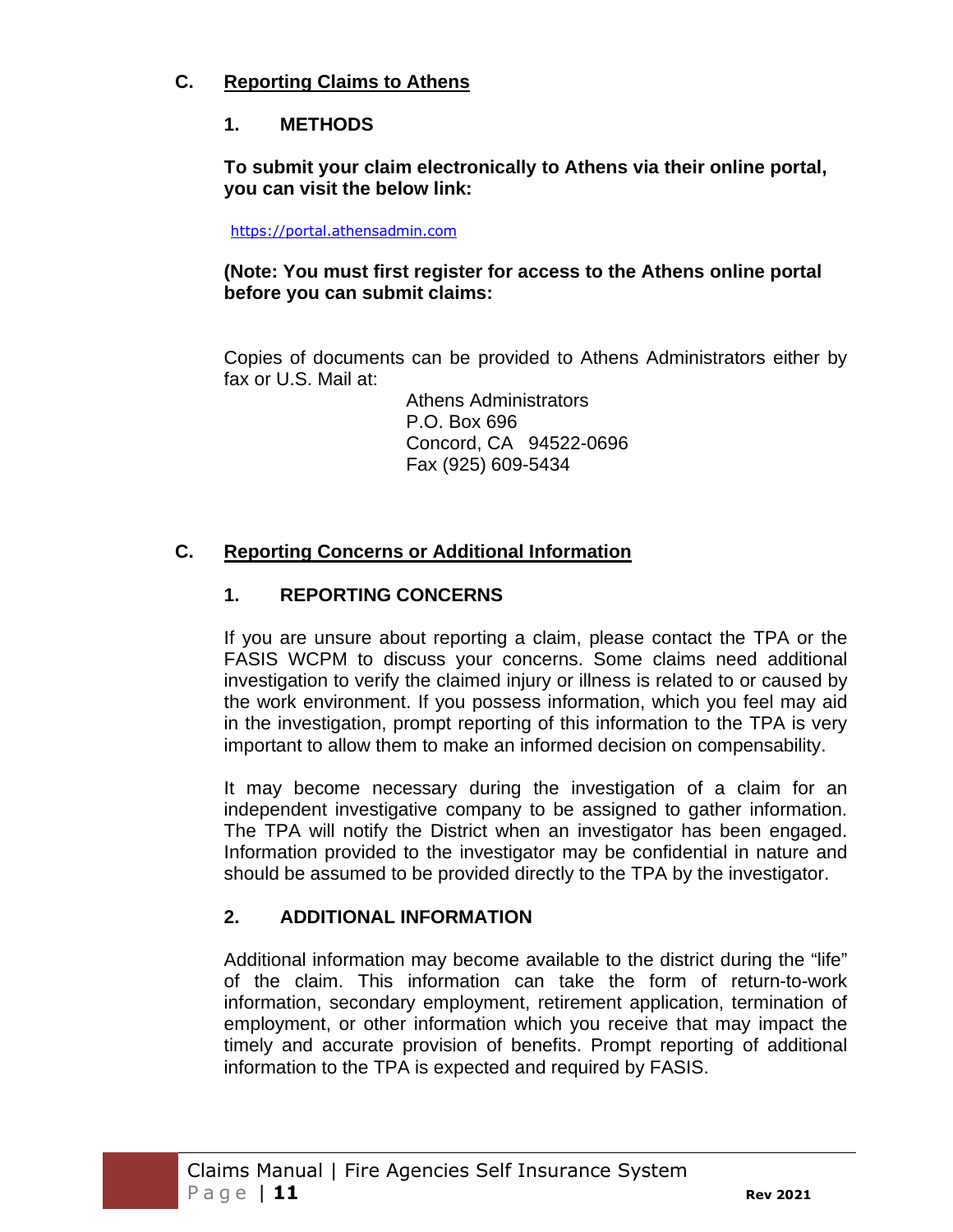#### **D. Information to Request, Secure or Maintain**

A workers' compensation claim can remain active for a few weeks to a few years. During this period of time, the FASIS District must gather information to aid in providing accurate benefits to the injured worker. The information may be requested by the FASIS TPA at any time during the life of the claim and will aid in determining benefits. If the District has any question regarding information you have or should be gathering, please contact the FASIS TPA and/or the FASIS WCPM.

# **1. REQUEST:**

- a. The employee/volunteer should provide the District with any release from work or return-to-work information or documentation they receive from their treating physician. This information should be provided to the FASIS TPA immediately.
- b. The TPA contacts the District and discusses with them any need to conduct an investigation of the claim if there is any question regarding the validity of the claim or ongoing benefits.
- c. The employee completes the DWC1 Form (Employee's Claim Form).
- d. Obtain copies of any police reports relating to the injury. This information should be provided to the FASIS TPA immediately.
- e. Obtain Information regarding any potential  $3<sup>rd</sup>$  party involved in the injury (driver of another vehicle, owner of property) and provide this information to the FASIS TPA.

# **2. SECURE:**

Any damaged equipment that may have caused or been involved in the injury. *DO NOT DISPOSE OF EQUIPMENT WITHOUT DISCUSSION WITH THE FASIS TPA.* 

a. Photographs of the scene and equipment involved.

# **3. MAINTAIN:**

- a. Employment records (applications, vacation requests, etc.) relating to employees/volunteers injured on the job.
- b. Copies of DWC1 Form.
- c. Training records.
- d. Maintenance records (for building and equipment).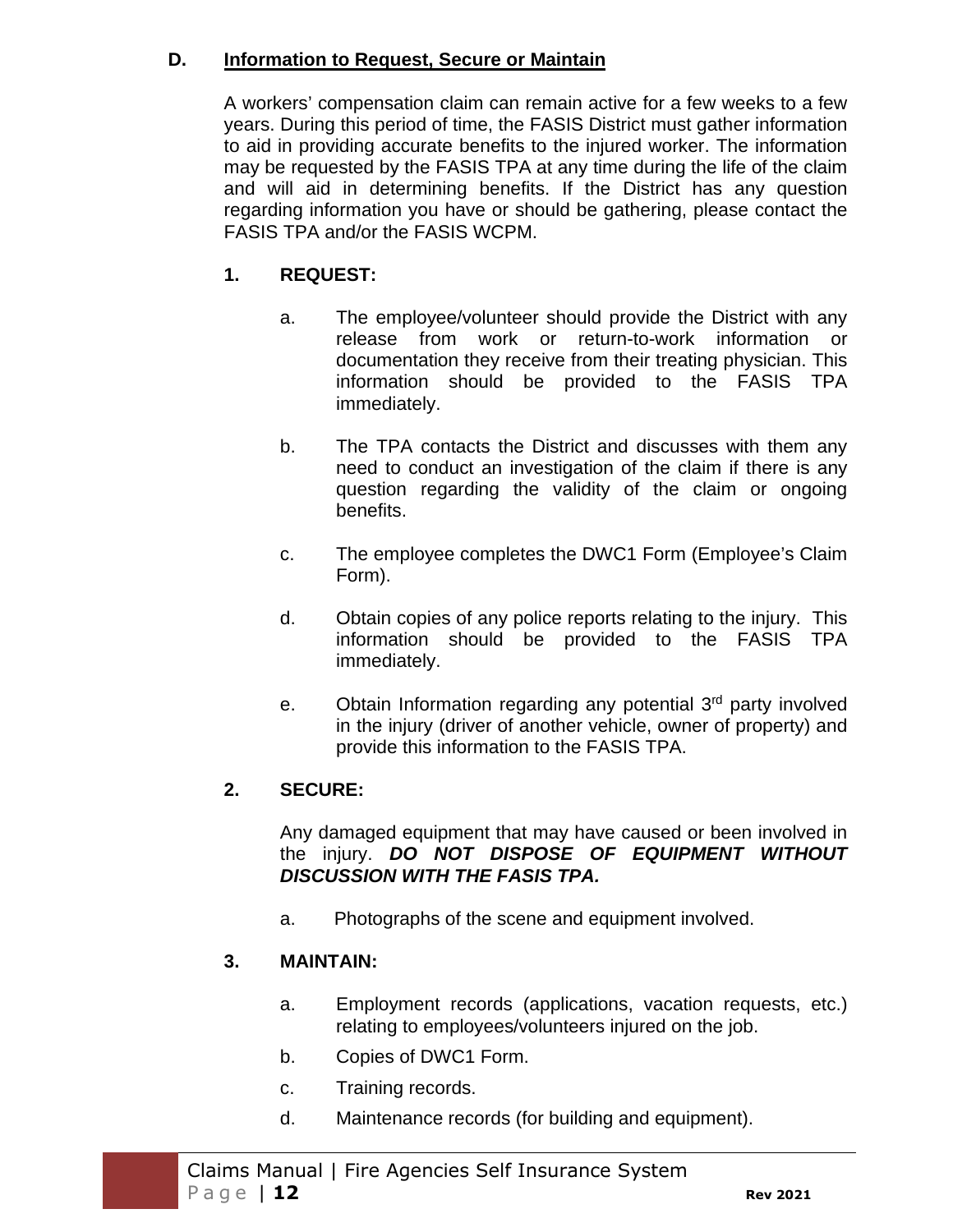# **IV. Returning Employees to Work**

# **A. Transitional or Modified Work**

# **1. TEMPORARY MODIFIED DUTY**

Employers find that modified duty jobs have dramatically decreased costs for workers' compensation injuries.

Returning the injured employee/volunteer to work in a modified capacity can reduce not only the cost for lost-time injuries, but may also reduce medical costs, litigation and "back-fill" or temporary coverage costs. Employees/volunteers may not have full capabilities during the healing process. This does not mean that the employee/volunteer cannot perform work duties or functions that will not exceed their physical abilities.

Modified duty restrictions are determined by the treating physician. The physician may determine, for example, that the employee must refrain from lifting more than 10 pounds for a two-week period. It is then the employer's responsibility to evaluate available work to determine if they can accommodate this restriction.

# **2. HOW DO WE DO THIS?**

- a. The District should coordinate efforts with the FASIS TPA to contact the treating physician and determine if work modifications are appropriate.
- b. Once modifications are determined and work is available, the District will contact the injured worker/volunteer and notify them to return to work under the restrictions and notify the TPA that the offer has been made.
- c. If the employee/volunteer does not return to work on modified duty, the District should immediately notify the TPA as this may negatively impact benefits.
- d. The employee/volunteer should be advised by the District of their work restrictions and their responsibility to abide by these restrictions.

Over time, the work restrictions are generally reduced with the intention of returning the employee/volunteer to their usual and customary occupation. Modified duty programs are designed to be temporary in nature and by recommendation should not exceed a period of 90 days without review and consideration as to whether or not they should continue.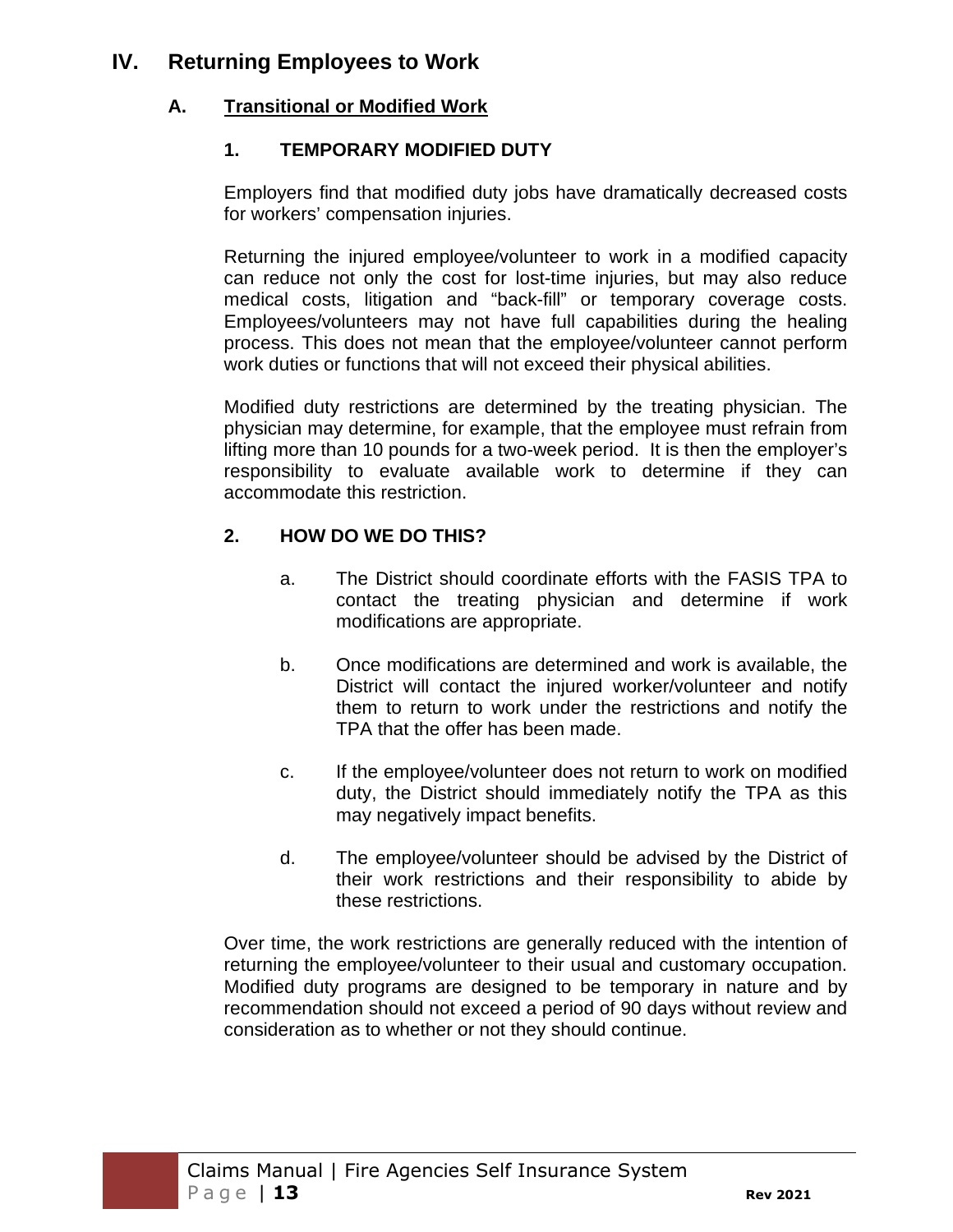### **3. PERMANENT MODIFIED DUTY**

There are cases where an injured worker's condition may not improve to the point of returning them to their usual and customary occupation. At that time, the treating physician will issue a report outlining their permanent work restrictions.

The District is then under an obligation to review these restrictions and determine if they can make a good faith offer of permanent modified work. A good faith offer is characterized as:

- a. located within a "reasonable" commuting distance of the employee's residence AT THE TIME OF INJURY, unless the employee waives this condition;
- b. available for a period of at least 12 months;
- c. ability to perform all of the functions of the job; and
- d. wages at least 85% of those paid **AT THE TIME OF INJURY**

Coordinating the offer with the FASIS TPA is vitally important to determining accurate benefit payments.

#### **B. Developing a Return-to-Work Program**

To implement a Return-to-Work Program, the District will need to track injured employees/volunteers and match them with available work opportunities. All employees/volunteers and occupational clinics should be advised of the focus on return-to-work for those individuals injured on the job.

Please see Appendix C for a sample Modified Duty/Return-to-Work Program which can be used to implement and document the District's own Return-to-Work program.

#### **C. Return to Regular Work**

It is the goal of the employee, the District, and FASIS to return the employee/volunteer to "regular work" or their usual and customary work as quickly as possible to minimize the financial impact of the claim to all parties.

Once the employee/volunteer is ready to return to their regular work, they will provide the District with a release form from their treating physician. It is recommended the District call the FASIS TPA and notify them of the release as well as send a copy of the release form to the TPA immediately, to assure all benefits are appropriately administered and any notices are issued to the injured worker.

A copy of this form should be maintained by the District in a file separate from the employee's personnel file.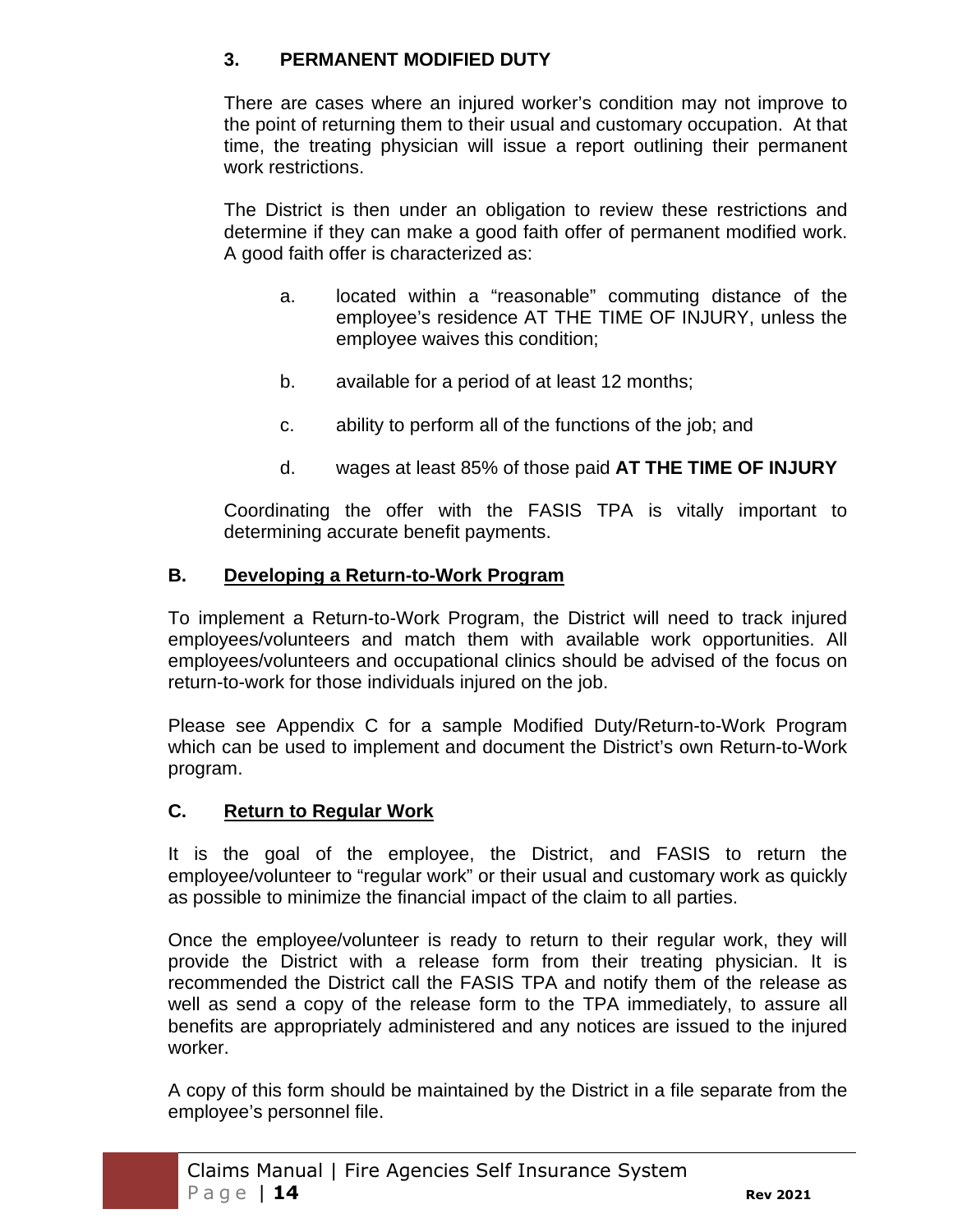If there is a dispute or concern as to whether the employee/volunteer should return to regular work, please consult with the FASIS TPA.

#### **D. Retirement and Workers' Compensation**

Retirement benefits may have a significant impact on workers' compensation benefits and case resolution. Districts with employees who are members of retirement systems such as the Public Employees' Retirement System (PERS) or the County Employees' Retirement Law of 1937 (CERL) may have claims which also involve applications for disability retirement. Retirements of this type are generally non-taxable, however retirements based upon length of service may be taxable.

Districts should keep the FASIS TPA informed of retirement applications for those individuals with open workers' compensation claims.

While determination and approval of regular and disability retirements are not made by FASIS, the coordination of workers' compensation benefits impacted by these retirements will rely upon prompt notification from the Districts.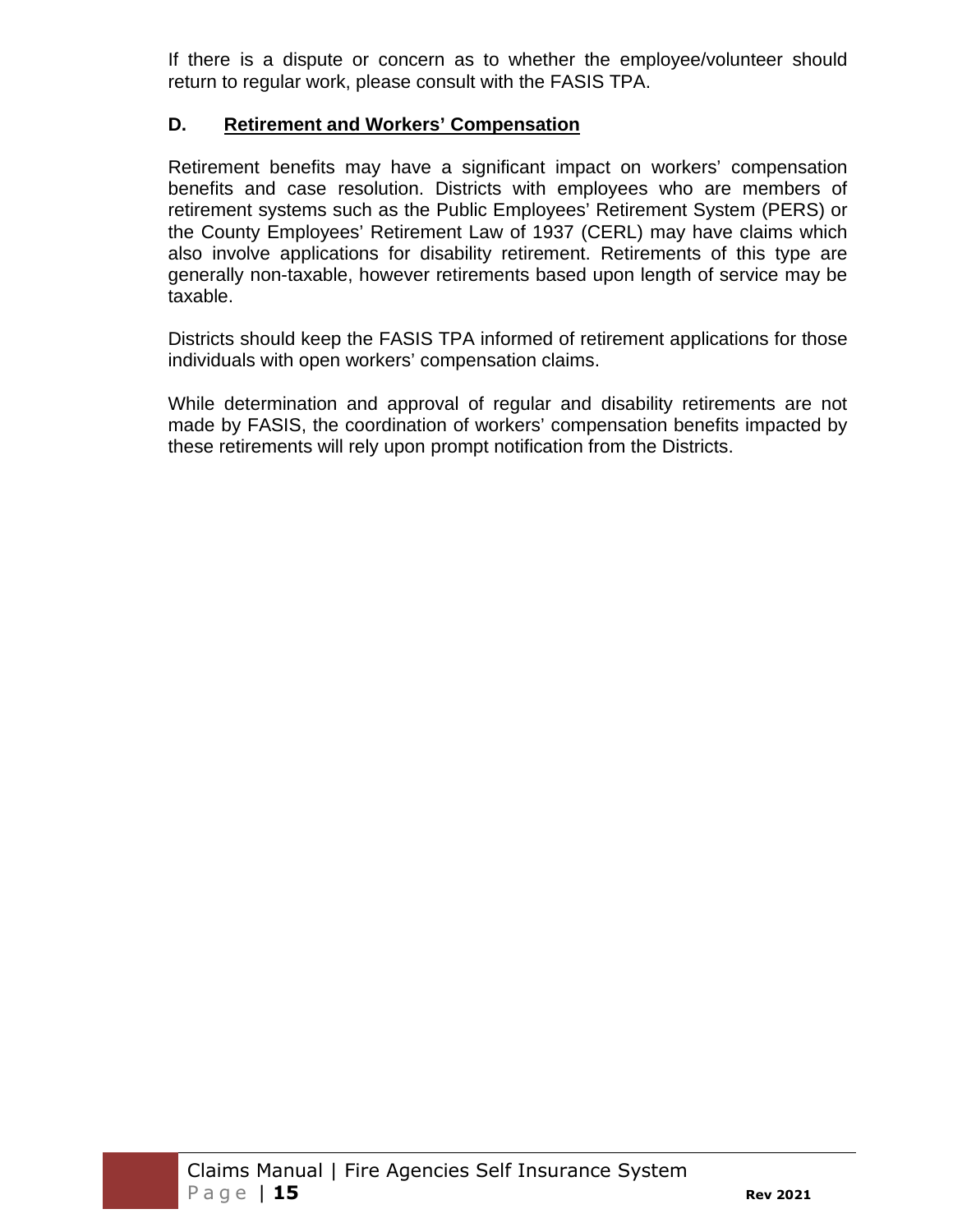# **V. Legal Actions**

### **A. What if My Employee Hires an Attorney?**

Employees/volunteers hire attorneys for a variety of reasons:

- unsure of how their claim will be handled:
- unclear or conflicting information from the District, the TPA or other parties not directly involved in the claim;
- severe injury;
- pending personnel issues (job elimination, retirement pending, disciplinary action, etc.); and
- an assumption that you *MUST* have an attorney to receive benefits.

While some or all of these reasons may be valid, communication with the employee/volunteer remains important.

### **1. CAN THE DISTRICT TALK TO THE EMPLOYEE/VOLUNTEER?**

Absolutely! They remain the District's employee and the responsibilities as an employer continue whether or not the employee has hired an attorney. Some areas in which communication should be maintained are:

- a. availability of modified duty;
- b. follow-up calls to the employee to see how they are doing, and/or if they have any questions;
- c. keeping the employee informed and involved in the District's activities (such as community events); and
- d. requirements for returning to work (agility testing, fitness for duty, etc.)

The only areas in which the District should not engage in conversation are those primarily focused on the employee's litigation of their claim. If the District is unsure of discussing a topic with the employee, please contact either the TPA or the WCPM to discuss any concerns.

#### **B. Requests for Information**

Requests for information can come from many sources regarding a workers' compensation claim. In order to provide the most accurate information in a timely manner, we recommend the following: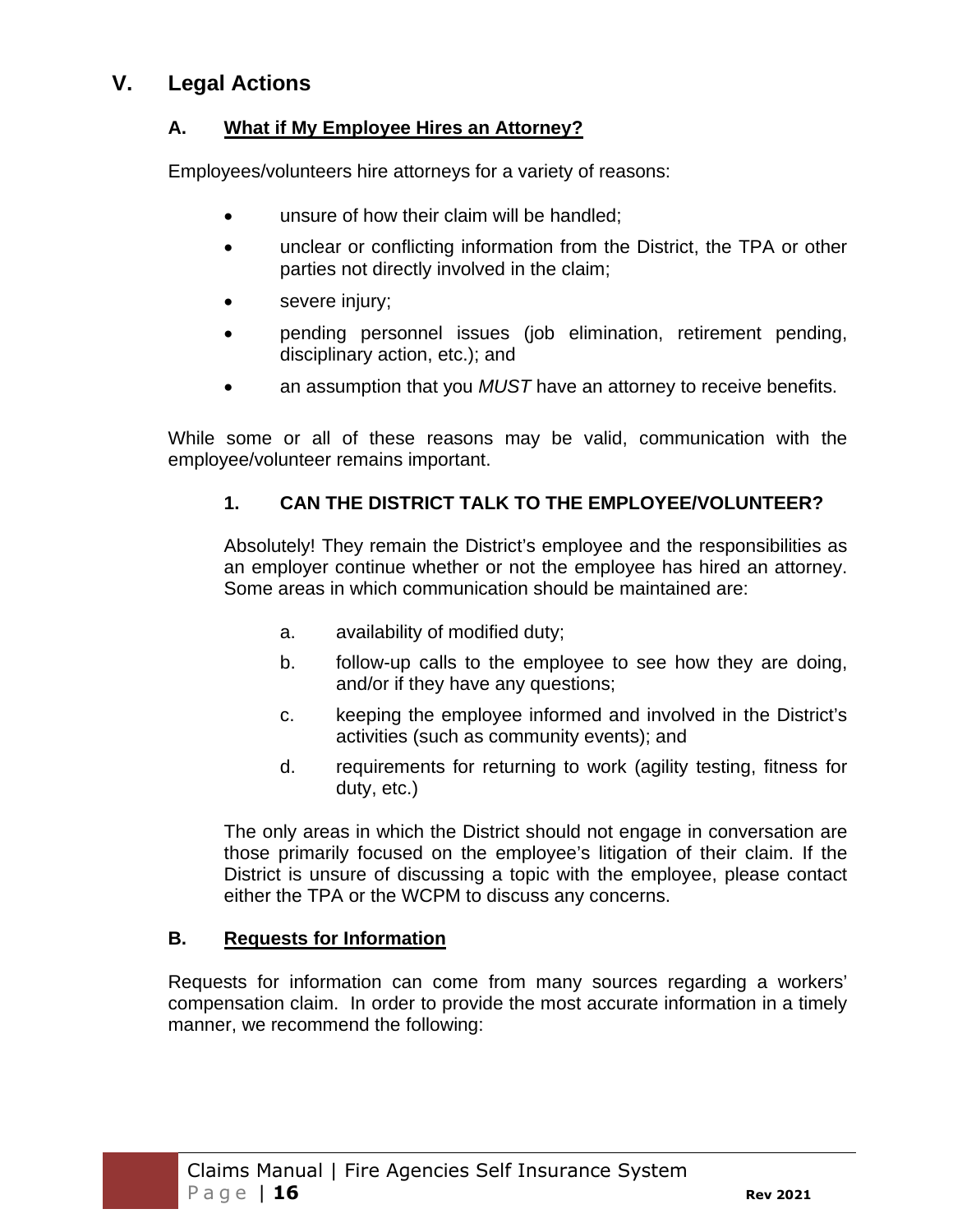# **1. REQUESTS FOR PERSONNEL FILES**

Follow your internal guidelines regarding access to personnel files. If the injured employee has an active workers' compensation claim, please notify the TPA before complying with this request as confidential medical or legal information may inadvertently be released.

a. Subpoena Requests for Information

Contact the FASIS TPA before complying with this request. The subpoena will request specific information regarding a specific employee/volunteer. Prior to complying with this request, please ask the TPA to review the subpoena and provide guidance on compliance regarding any workers' compensation information.

b. Attorney Requests

The District will be notified in advance if the TPA has requested the defense attorney (the attorney representing the District and FASIS) obtain information from the District. If the District has not been notified in advance, please consult with the TPA before responding to this request.

c. Investigator Requests

The District will be notified in advance if the TPA has requested an investigator obtain information from the District. If the District has not been notified in advance, please consult with the TPA before responding to this request.

If the District is unsure about the request and/or providing the requested information, please contact either the TPA or WCPM to discuss any concerns.

#### **C. Subrogation /3rd Party Liability**

Injuries can result from the actions or inactions of other parties. Examples of this may be injuries resulting from auto accidents and faulty equipment maintenance or manufacture. When these types of injuries occur, an investigation into the person or company responsible may be necessary and will be undertaken by the TPA. The TPA will look to the FASIS District to aid them in gathering information such as police reports, maintenance records, and purchasing records. It may become necessary for the District to "secure" broken or faulty equipment to assure its availability should a dispute arise regarding the condition of the equipment at the time of injury. The TPA will provide guidance to the District should this become necessary.

Occasions may occur when the 3<sup>rd</sup> party makes a request to access the FASIS District's records or property. The District is directed to contact the TPA or the FASIS WCPM **before** providing this access.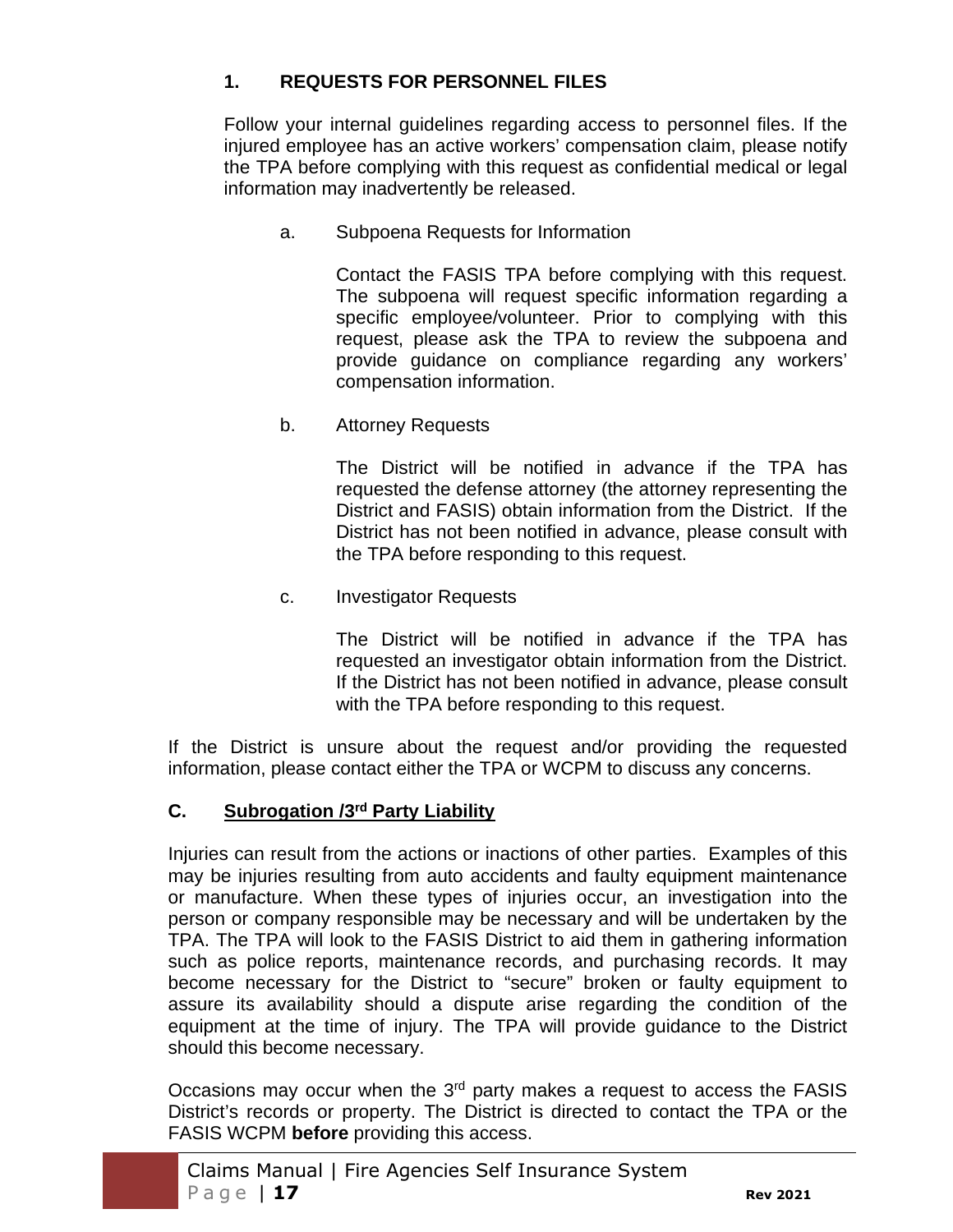When a 3<sup>rd</sup> party is responsible for the injury, the injured worker or their representative may file a claim for reimbursement from this party. FASIS has the right to consider and pursue reimbursement as well for any payments or benefits issued to the injured worker.

The FASIS Memorandum of Coverage (MOC) states regarding subrogation:

*SUBROGATION - RECOVERY FROM OTHERS* 

*The System has the Covered Party's rights, and the rights of persons entitled to compensation benefits from the Covered Party, to recover the System's loss from any third person liable for the injury, illness or disease. The Covered Party shall not take any action after injury or disease that would jeopardize the System's right of recovery.* 

*Any subrogation recovery by the System, after deducting the System's recovery expenses, will first be used to reduce the System's loss. The balance, if any, will be disbursed to the Covered Party.* 

This provision indicates the FASIS District does not have the opportunity to "waive" recovery rights without FASIS' agreement. Should an injury occur which involves a 3rd party and any concern develop between the FASIS District and the TPA regarding whether or not to pursue subrogation recovery, these concerns should be directed to the FASIS WCPM for discussion.

# **D. Case Settlement and Closure**

The majority of workers' compensation injury claims resolve with the injured worker returning to their full employment and suffering no residual disability. Files can be closed when the employee's medical condition has reached a permanent and stationary level (when the injury has resolved to a point that no further recovery is expected); and when all issues and benefits have been resolved (such as benefit payments and medical care).

Some claims involve litigation. The participation of an attorney representing either the injured worker or FASIS DOES NOT indicate the injury is more serious or severe. Attorneys are frequently utilized by either party to facilitate the administration of benefits or provide discovery options and opportunities.

When a claim reaches litigation status, it will generally resolve by one of three methods:

# **1. STIPULATION WITH REQUEST FOR AWARD**

Used to settle the employee's claim based upon written agreements of the parties. This agreement may or may not provide for an award of lifetime medical benefits.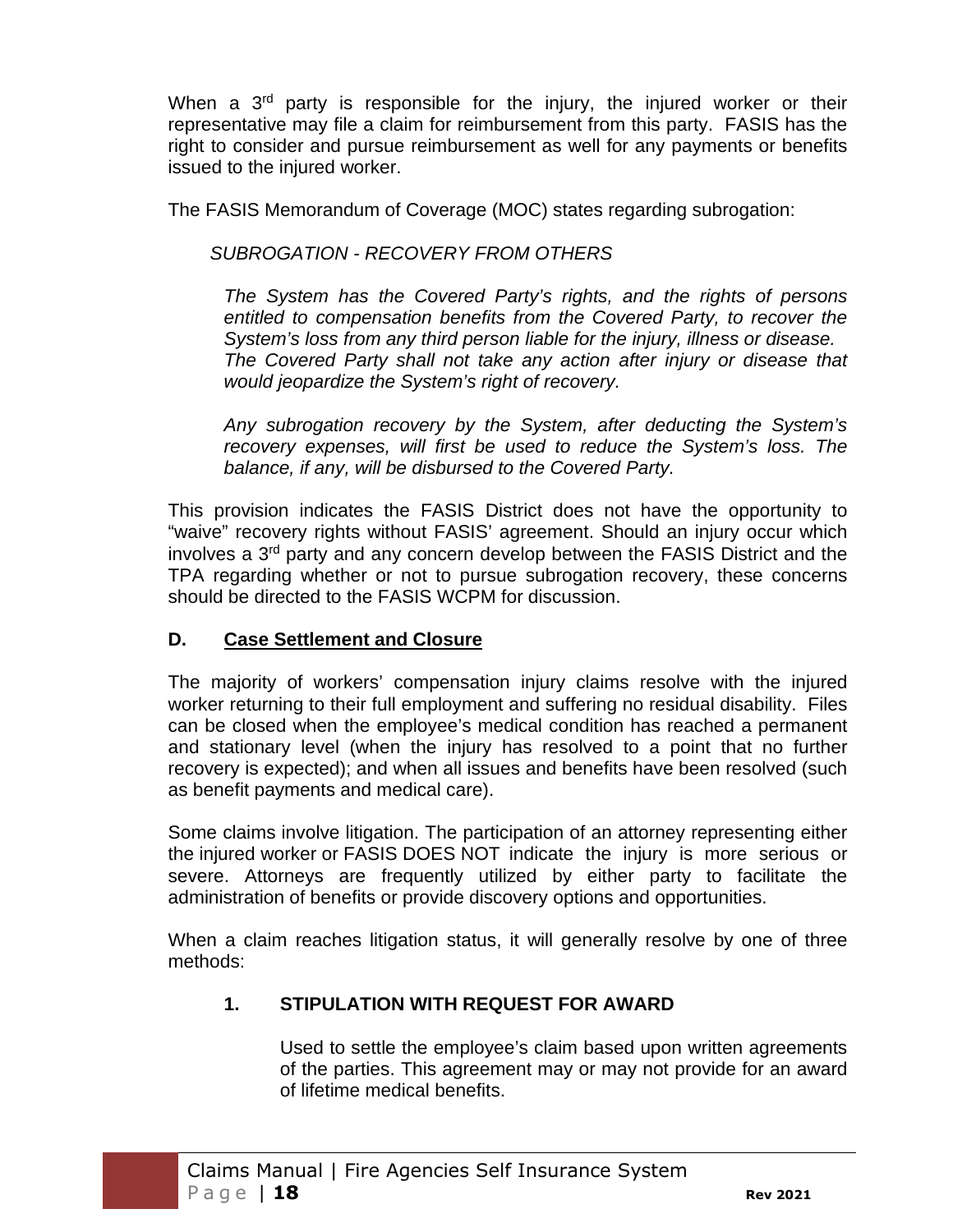The Stipulation is primarily used for settling claims where the injured worker remains employed with the same employer.

### **2. COMPROMISE AND RELEASE**

Typically used to settle claims in a "lump sum" payment which will resolve all outstanding issues. Use of this type of settlement may include a provision that no admission of injury is made. The Compromise and Release is generally utilized when the injured worker is no longer employed by the same employer.

### **3. FINDINGS AND AWARD OR FINDINGS AND ORDER**

This type of settlement is issued by the Workers' Compensation Judge (WCJ) and generally follows a trial in which each party states their case and provides evidence. In general terms:

- If the Workers' Compensation Appeals Board (WCAB) agrees with the injured worker, they will issue a "Findings and Award" providing a benefit or a determination which will benefit the injured worker:
- If the WCAB agrees with the employer, they will issue a "Findings and Order" declining a benefit or a determination which will benefit the employer.

FASIS strives to keep their members informed regarding case resolution and the TPA will contact you to discuss settlement offers. However, authority to settle the claim remains with FASIS and their designated representatives. Should the District have any questions or concerns regarding a proposed settlement, they are encouraged to contact the FASIS WCPM.

Lifetime Medical Awards can be awarded to injured workers providing them with benefits for treatment to their industrial injury. However, this should not be considered a "blanket" medical coverage as the medical benefit will only apply to the injury indicated in the award. Any questions on care relating to a Lifetime Medical Award should be directed to the FASIS TPA.

When the employee is no longer employed by a FASIS District, the TPA may consider settlement of a remaining Lifetime Medical Award. The employee's usage of medical care will be considered and a reasonable offer to "buyout" the award will be made. Should the employee agree to this offer, the file will be closed with all issues resolved at that time.

Workers' Compensation claims that have resolved with a Lifetime Medical Award can be administratively closed two years after the last provision of benefits. However, if the injured worker again requests care, the file will be reopened at that time.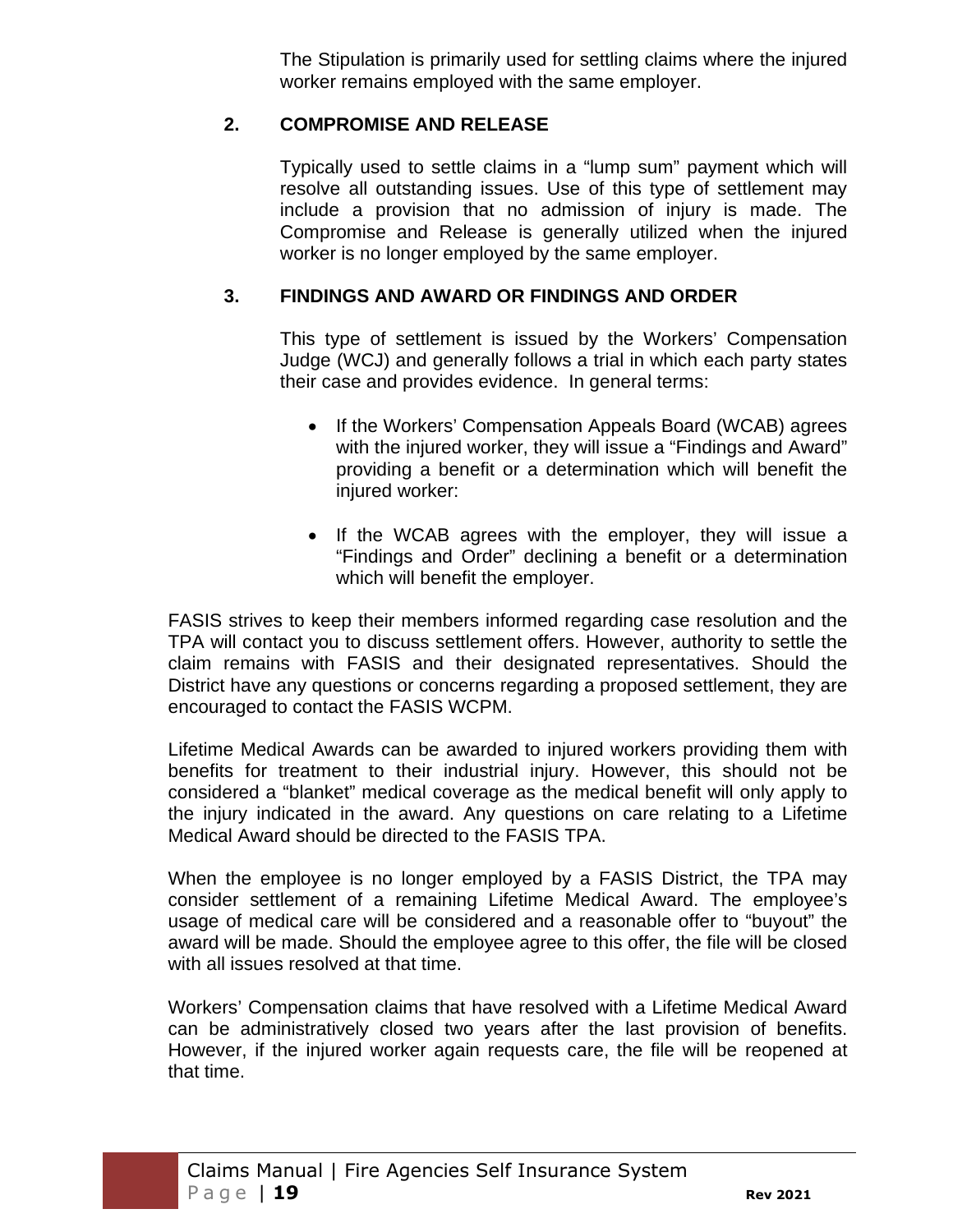# **VI. Program Questions from the District**

### **A. Requesting Specific Claims Information**

Information regarding specific claims can be requested from two sources:

1. The TPA can answer claim specific questions. The District can contact either the claims adjuster assigned to your district or the Claims Supervisor for the FASIS program.

#### **Athens Claims Administrators Toll-Free: (866) 482-3535.**

2. The FASIS Workers' Compensation Program Manager (WCPM) is available to discuss specific claims or any concerns regarding benefit administration:

> **FASIS WCPM (916) 244-1142**  sarah.centeno@sedgwick.com

### **B. Requesting Loss Run data**

Requests for loss runs or claim history information should be directed to the FASIS WCPM:

> **FASIS WCPM (916) 244-1142**  sarah.centeno@sedgwick.com

# **C. Requesting Premium Information**

Requests for premium information should be directed to the FASIS Finance department:

> **Finance (916) 244-1171**  nancy.broadhurst@sedgwick.com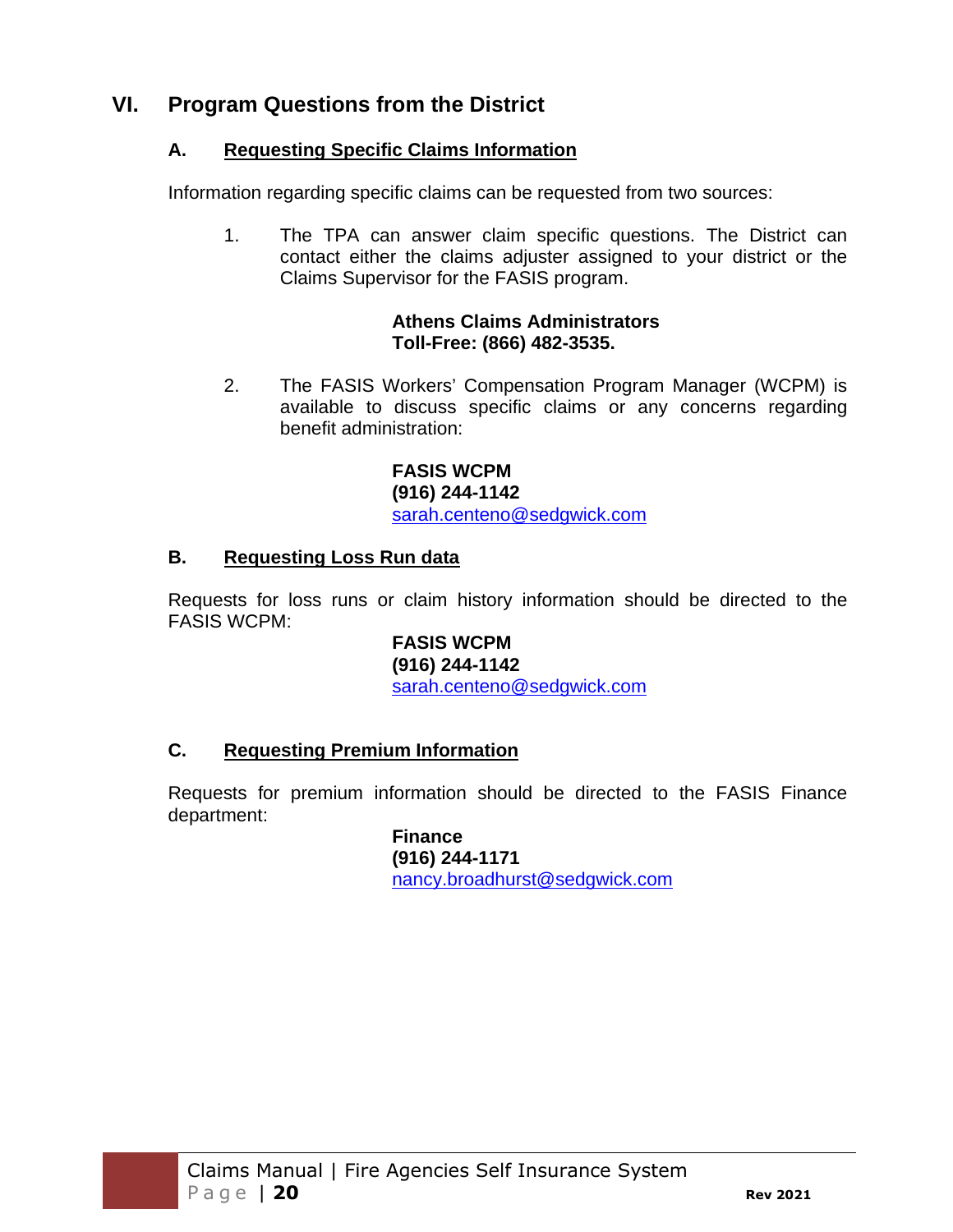# **VII. Safety and Loss Control**

### **A. Injury and Illness Prevention Program:**

In California, employers have a legal obligation to provide and maintain a safe and healthful workplace for employees. An Injury and Illness Prevention Program (IIPP) is required.

The IIPP is designed to be the guiding document for your District's safety program. It should outline steps that can be taken to develop an effective program that helps assure the safety and health of employees while on the job.

In order to accomplish this goal, FASIS has developed a sample IIPP that is designed to help Districts provide workplace protection for their employees, and to reduce losses resulting from accidents and injuries. The sample IIPP is based on Cal/OSHA requirements and sound risk management principles and techniques. It is intended to provide guidance and is not intended as a legal interpretation of any state standard.

- An electronic version of the sample IIPP can be found in the Members Only section of the FASIS website. The sample IIPP must be customized to meet. The sample IIPP contains the following elements:
	- Responsibility and Authority
	- Compliance
	- **Communication**
	- Hazard Assessment
	- Accident Investigation
	- Hazard Correction
	- Training and instruction
	- Record keeping

#### **B. Supervisor's Report of Injury**

Employee injuries are always an unfortunate event, regardless of their severity. However, when they do occur it is vital that a complete and thorough accident investigation is conducted with the primary focus of understanding why the accident or near-miss occurred and what actions can be taken to preclude recurrence. Effective accident investigations are based upon the principles that:

- All accidents have causes; eliminate the causes and prevent the accident; and
- Corrective action can be developed and applied that will prevent similar accidents.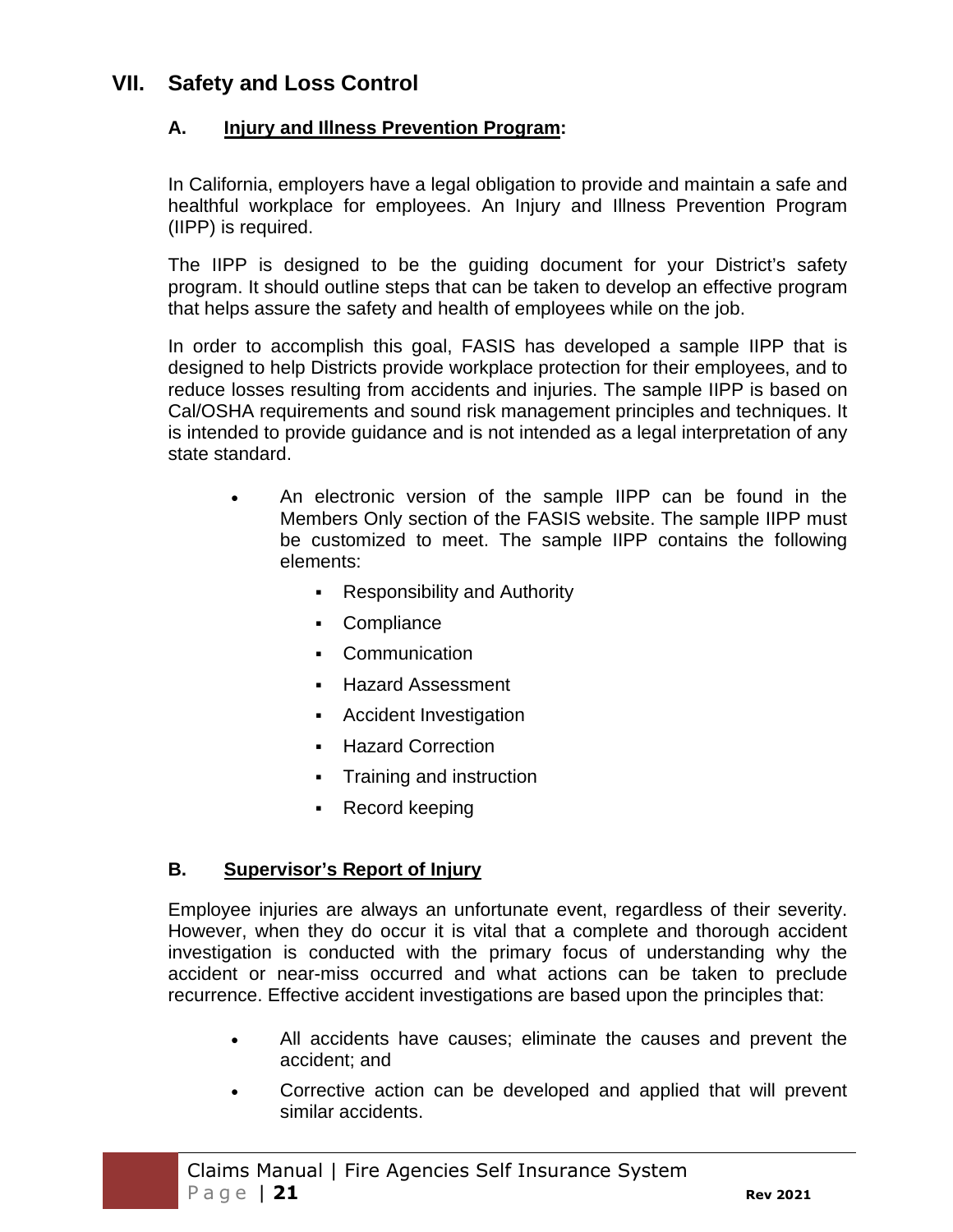The Supervisor's Report of Injury is the tool that allows the District to document and adequately identify the cause(s) of accidents or near-miss occurrences. It is designed to assist the District in gathering vital information regarding the type of injury that occurred, the immediate and contributing causes, witness statements; and the corrective action taken. A copy of the Supervisors Report of Injury can be found on the FASIS website.

Depending upon the organizational structure of your District, the accident investigation should be performed by the Chief, Assistant or Battalion Chief, Captain, or other appropriate management employees.

The Supervisor's Report of Injury is not a substitute for completion of the Employer's Report Form 5020. Form 5020 must be completed and submitted to FASIS's Third Party Administrator (TPA) as part of the claims processing procedure.

### **C. Safety and Risk Control Support**

FASIS provides safety and risk control support for Member Districts. In addition to providing on-site assistance, FASIS has developed customized services to address some of the most common loss exposures that have historically driven workers' compensation costs for the pool.

As part of the safety and risk control program, FASIS offers the following:

- On-Site Risk Assessments
- Safety Materials
- Sample Programs
- Webinars
- Streaming Safety Videos
- Safety and Risk Control Support is readily available to assist FASIS Districts in the development and implementation of safety and loss control programs.

For assistance, please contact: Mr. Lee Sorenson, FASIS Risk Control at 916- 244-1168 or lee.sorenson@Sedgwick.com

#### **D. Pre-Placement Medical Exams**

When hiring new employees, it is important that the Districts know which candidates require further medical investigation or how to make legally-defensible placement decisions.

FASIS recognizes the difficulty of addressing some of these challenges by offering pre-placement medical exams and fitness-for-duty services for Districts through partnerships with Occu-Med, 1582 and Pinnacle, who specializes in helping employers hire and maintain qualified employees. Occu-Med, 1582 and Pinnacle work with FASIS Districts to conduct legally-defensible and medicallyappropriate pre-placement exam, Occu-Med, 1582 and Pinnacle also assists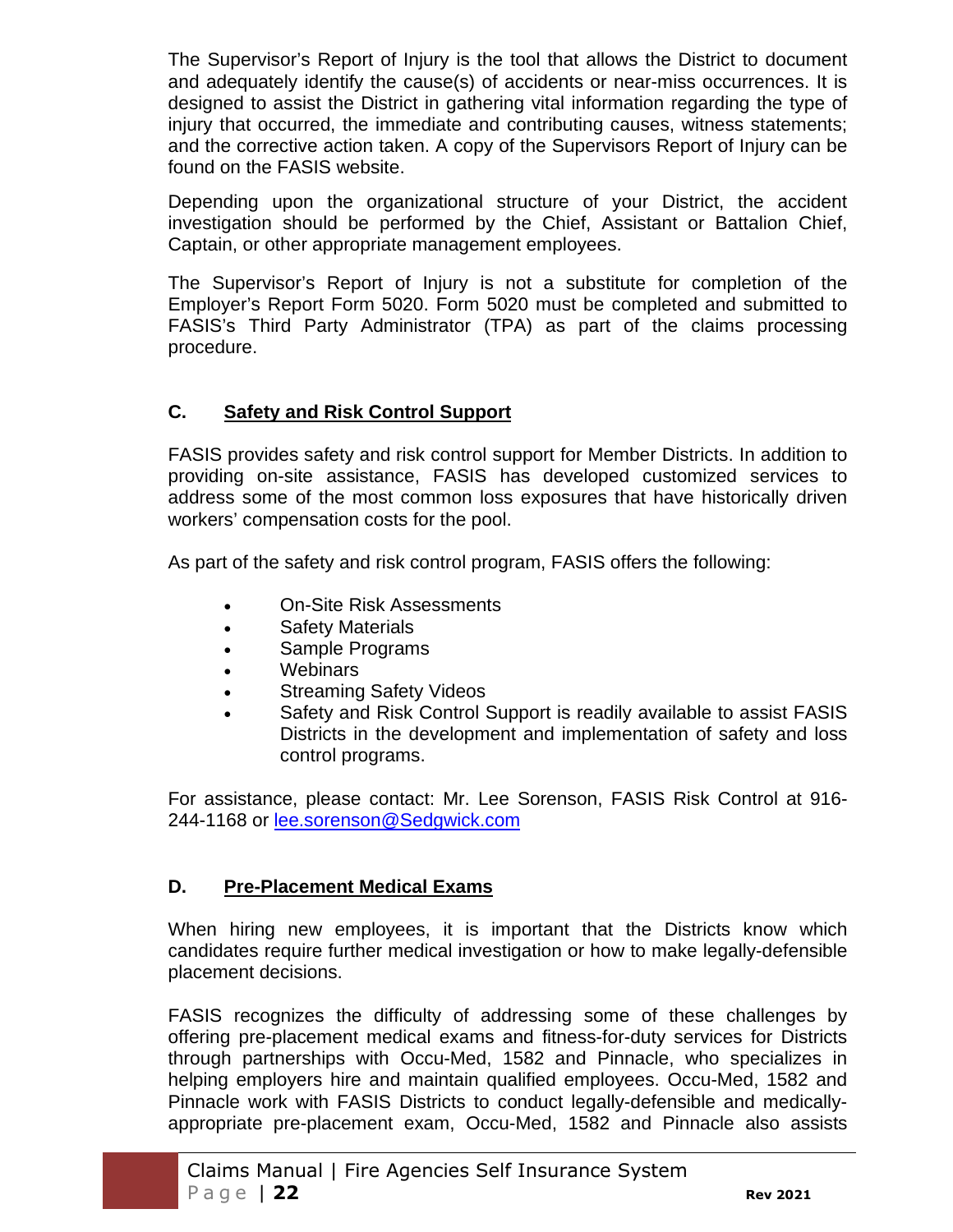FASIS Districts in placing applicants into jobs in which they are physically able to perform the essential job functions.

FASIS encourages its Districts to participate in this valuable program. Occu-Med, 1582 and Pinnacle may be contacted at the following:

| Occu-Med                |                                   |
|-------------------------|-----------------------------------|
| <b>Ms. Cristal Meza</b> |                                   |
| (559) 435-2800 ext. 148 |                                   |
| cmeza@Occu-Med.com      |                                   |
|                         | ARC Health & Wellness / 1582      |
|                         | <b>Paul Granstrom, President</b>  |
| (775) 846-3412          |                                   |
| paul@1582exam.com       |                                   |
|                         | <b>Pinnacle Training Systems</b>  |
|                         | Felicia Gomez, Ph.D., Owner       |
| (559) 977-1739          |                                   |
|                         | fgomez@pinnacletrainingsystem.com |
|                         |                                   |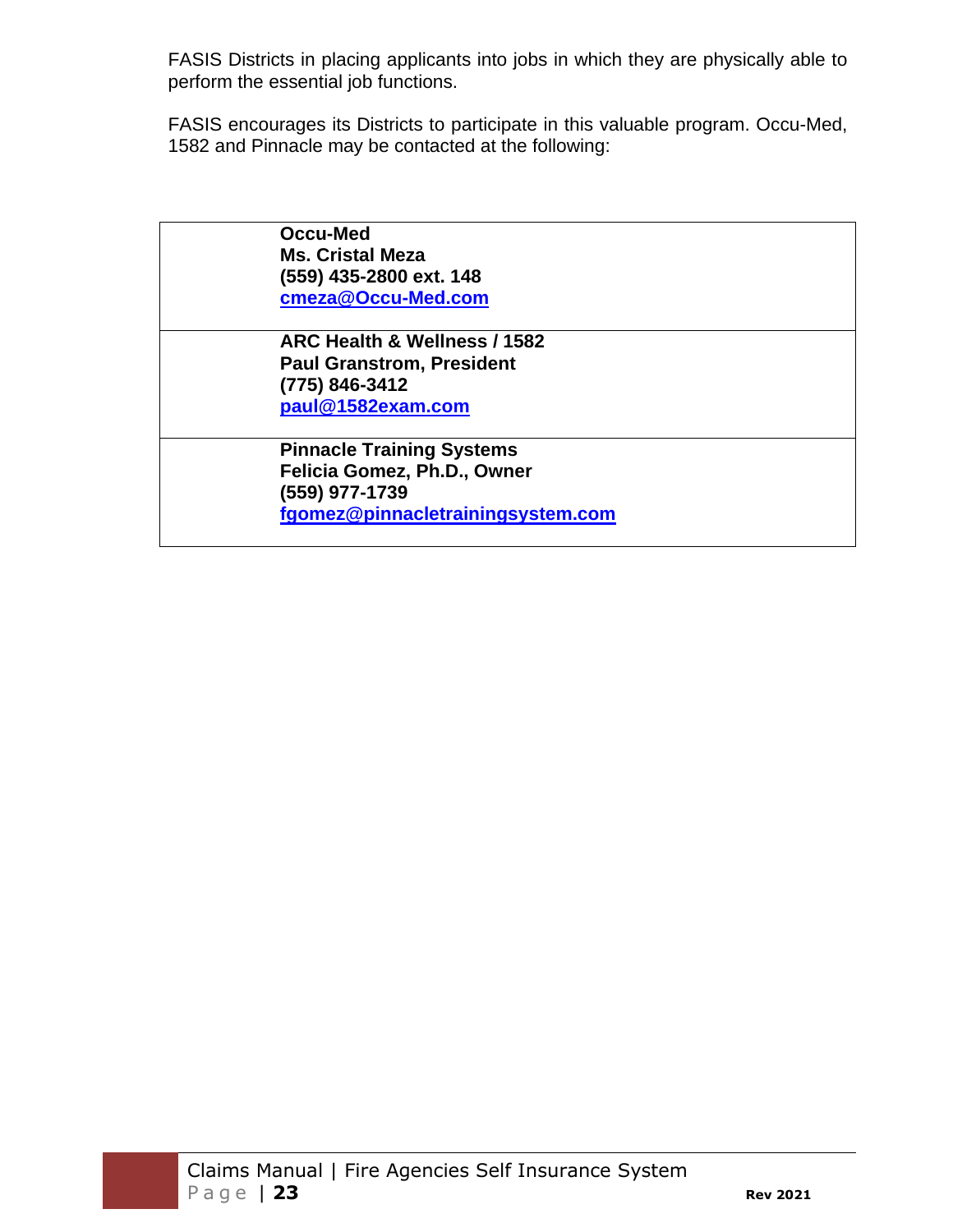

**VIII. The Claims Process**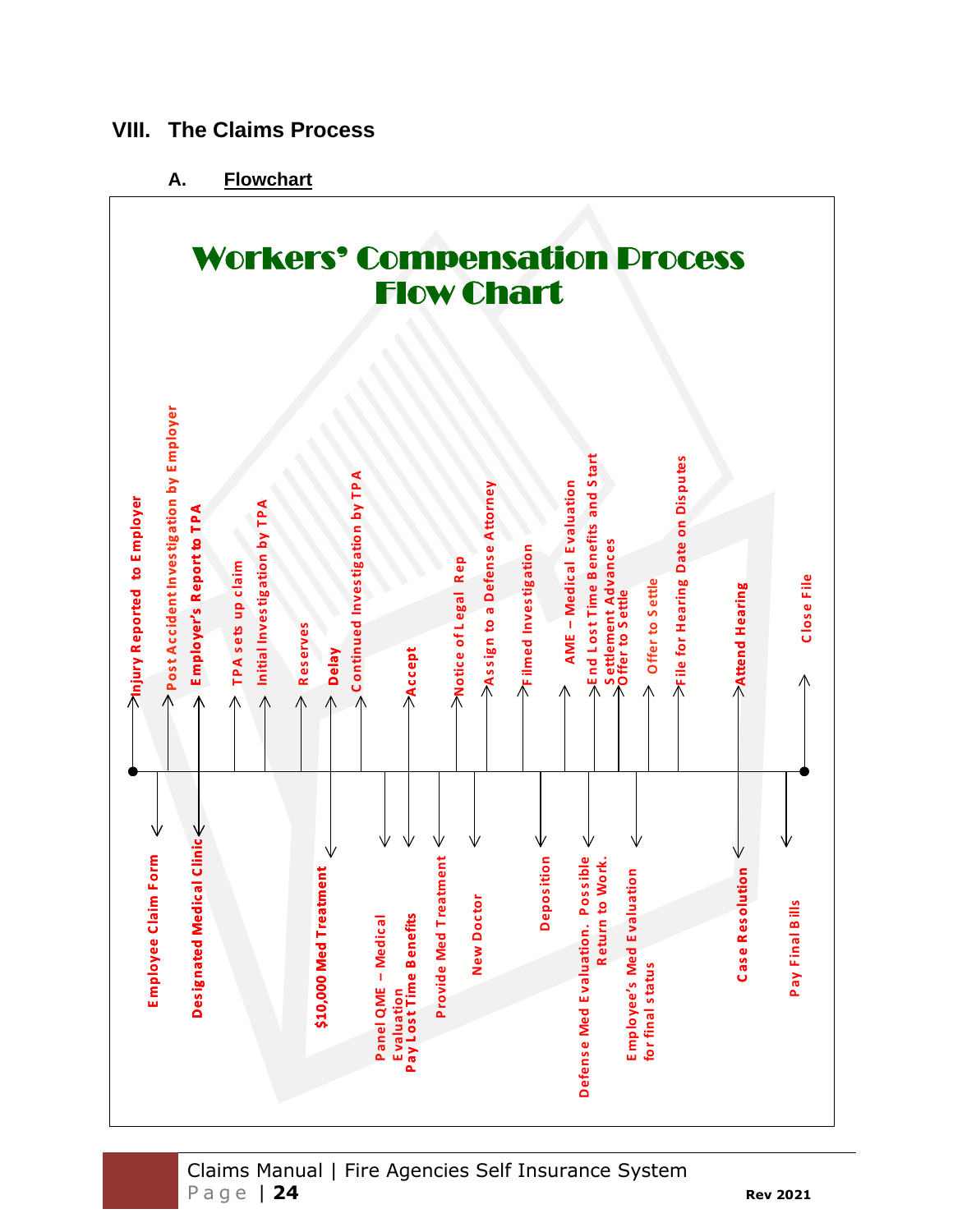#### **B. Important Time Lines to Remember**

#### **1. CLAIM SET-UP TIMELINES**

- a. Within 24 Hours from the Date of Knowledge (defined as One Working Day) – Provide the employee a claim form (DWC1).
- b. Within Five Days from the Date of Knowledge Report the injury to the Third-Party Administrator (TPA).
- c. Within 14 Days from the Date of Knowledge The TPA must make their initial determination on acceptance, delay/investigation or denial of benefits.
- d. Within 90 Days from the Date of Knowledge The TPA must make their informed decision on acceptance or denial of delayed and investigated claims.

### **2. BENEFIT PAYMENT TIMELINES**

- a. Within 14 Days from Knowledge of Compensable Time Loss Initial payment, denial or delay of Temporary Disability payments.
- b. At 14-Day Intervals Continued payment of Temporary Disability payments.
- c. Within 14 Days from the End of Temporary Disability and with Knowledge of Likely or Known Permanent Disability – Initial payment, denial or delay of Permanent Disability payments.
- d. At 14-Day Intervals Continued payment of Permanent Disability payments.
- e. Within 60 Days from Receipt Payment or objection of medical bills.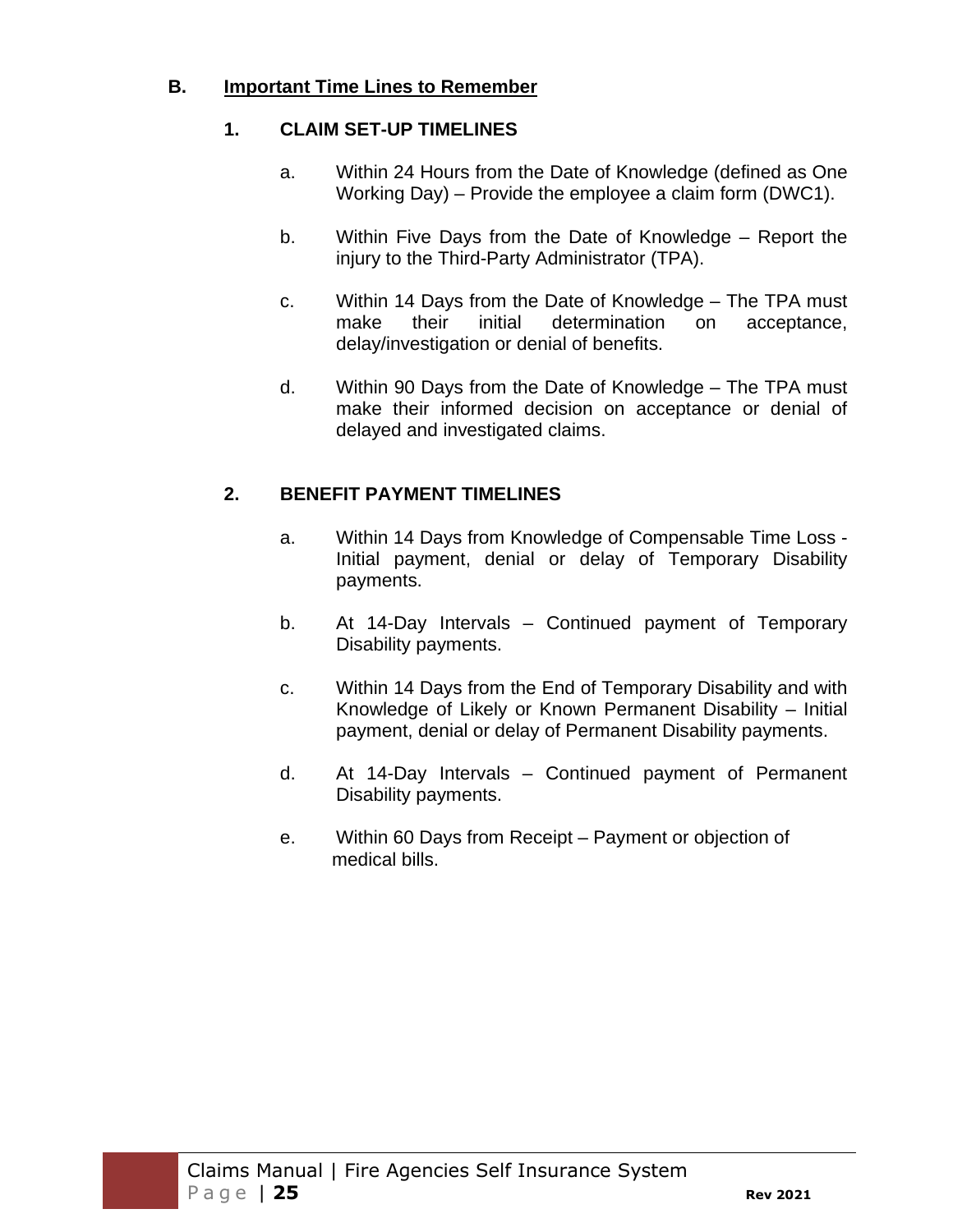# Appendix A Form DWC-1- Page One

State of California Department of Industrial Relations DIVISION OF WORKERS' COMPENSATION

WORKERS' COMPENSATION CLAIM FORM (DWC 1)



Employee: Complete the "Employee" section and give the form to your employer. Keep a copy and mark it "Employee's Temporary Receipt" until you receive the signed and dated copy from your employer. You may call the Division of Workers' Compensation and hear recorded information at (800) 736-7401. An explanation of workers' compensation benefits is included in the Notice of Potential Eligibility, which is the cover sheet of this form. Detach and save this notice for future reference.

You should also have received a pamphlet from your employer describing workers' compensation benefits and the procedures to obtain them. You may receive written notices from your employer or its claims administrator about your claim. If your claims administrator offers to send you notices electronically, and you agree to receive these notices only by email, please provide your email address below and check the appropriate box. If you later decide you want to receive the notices by mail, you must inform your employer in writing.

Any person who makes or causes to be made any knowingly false or ent material statement or material representation for th fra ng or denying workers' compensation ben se of obta ats is guilty of a felony.

Estado de California Denartamento de Relaciones Industriales DIVISION DE COMPENSACIÓN AL TRABAJADOR

PETITION DEL EMPLEADO PARA DE COMPENSACIÓN DEL TRABAJADOR (DWC1)

Empleado: Complete la sección "Empleado" y entregue la forma a su empleador. Quedese con la copia designada "Recibo Temporal del<br>Empleado" hasta que Ud, reciba la copia firmada y fechada de su empleador. Ud. puede llamar a la Division de Compensación al Trabajador al (800) 736-<br>7401 para oir información gravada. Una explicación de los beneficios de compensación de trabajadores esta incluido en la Notificación de Posible Elegibilidad, que es la hoja de portada de esta forma. Separe y guarde esta notificación como referencia para el funcro.

Ud. también deberta haber recibido de su empleador un folleto describiendo los benficios de compensación al trabajador lesionado y los procedimientos para obtenerlos. Es posible que reciba notificaciones escritas de su empleador o de su administrador de reclamos sobre su reclamo. Si su administrador de reclamos ofrece enviarie notificaciones electronicamente, y usted acepta recibir estas notificaciones solo por correo electrónico, por favor proporcione su dirección de correo electrónico abajo y marque la caja apropiada. Si uzted decide después que quiere recibir las notificaciones por correo, usted debe de informar a su empleador por escrito.

Toda aquella persona que a propósito haga o cause que se produzca<br>cualquier declaración o representación material falsa o frandulenta con r declaración o represen ner o negar beneficios o pagos de compensaci ia a os es culpable de un crimen mayor "felo

| Employee—complete this section and see note above Empleado—complete esta sección y note la notación arriba.<br>1. Name. Nombre. Today's Date. Fecha de Hoy.                                                                                                                                                                                                                                               |                                                                                                                                                                                                                                                                                                                                                                                             |  |
|-----------------------------------------------------------------------------------------------------------------------------------------------------------------------------------------------------------------------------------------------------------------------------------------------------------------------------------------------------------------------------------------------------------|---------------------------------------------------------------------------------------------------------------------------------------------------------------------------------------------------------------------------------------------------------------------------------------------------------------------------------------------------------------------------------------------|--|
| 2. Home Address, Dirección Residencial.                                                                                                                                                                                                                                                                                                                                                                   |                                                                                                                                                                                                                                                                                                                                                                                             |  |
|                                                                                                                                                                                                                                                                                                                                                                                                           |                                                                                                                                                                                                                                                                                                                                                                                             |  |
| 4. Date of Injury. Fecha de la lesión (accidente). Time of Injury. Hora en que ocurrio. Annun a manuel punity. Hora en que ocurrio. Annun a manuel punity and the punity of the state of the punity of the state of the state                                                                                                                                                                             |                                                                                                                                                                                                                                                                                                                                                                                             |  |
| 5. Address and description of where injury happened. Direccion fugar donde occurio el accidente.                                                                                                                                                                                                                                                                                                          |                                                                                                                                                                                                                                                                                                                                                                                             |  |
| 6. Describe injury and part of body affected. Describa la lesion y parte del cuerpo afectada.                                                                                                                                                                                                                                                                                                             |                                                                                                                                                                                                                                                                                                                                                                                             |  |
| 7. Social Security Number. Numero de Seguro Social del Empleado.                                                                                                                                                                                                                                                                                                                                          |                                                                                                                                                                                                                                                                                                                                                                                             |  |
| $s.$ $\Box$ Check if you agree to receive notices about your claim by email only. $\Box$ Marque si usted acepta recibir notificaciones sobre su reclamo solo por correo<br>electronico. Employee's e-mail correction and correction control correction of the exploration of the correction of the correction of the correction of the correction of the correction of the correction of the correction o |                                                                                                                                                                                                                                                                                                                                                                                             |  |
| You will receive benefit notices by regular mail if you do not choose, or your claims administrator does not offer, an electronic service option. Usted recibira<br>notificaciones de beneficios por correo ordinario si usted no escoge, o su administrador de reclamos no le ofrece, una opción de servicio electrónico.<br>9. Signature of employee. Firma del empleado.                               |                                                                                                                                                                                                                                                                                                                                                                                             |  |
| Employer-complete this section and see note below. Empleador-complete esta sección y note la notación abajo.                                                                                                                                                                                                                                                                                              |                                                                                                                                                                                                                                                                                                                                                                                             |  |
| 10. Name of employer. Nambre del emploador. experience and a series of the series of employer. Name of employers and a series of the series of the series of the series of the series of the series of the series of the serie                                                                                                                                                                            |                                                                                                                                                                                                                                                                                                                                                                                             |  |
| 11. Address. <i>Direccion.</i> Annual Contraction of the contract of the contract of the contract of the contract of the contract of the contract of the contract of the contract of the contract of the contract of the contract o                                                                                                                                                                       |                                                                                                                                                                                                                                                                                                                                                                                             |  |
| 12. Date employer first knew of injury. Fecha en que el empleador supo por primera vez de la lesión o accidente.                                                                                                                                                                                                                                                                                          |                                                                                                                                                                                                                                                                                                                                                                                             |  |
| 13. Date claim form was provided to employee. Fecha en que se le entrego al empleado la petición.                                                                                                                                                                                                                                                                                                         |                                                                                                                                                                                                                                                                                                                                                                                             |  |
| 14. Date employer received claim form. Fecha en que el empleado devolvió la petición al empleador.                                                                                                                                                                                                                                                                                                        |                                                                                                                                                                                                                                                                                                                                                                                             |  |
| 15. Name and address of insurance carrier or adjusting agency. Nombre y direccion de la compañía de seguros o agencia adminstradora de seguros.                                                                                                                                                                                                                                                           |                                                                                                                                                                                                                                                                                                                                                                                             |  |
| 16. Insurance Policy Number. El numero de la poliza de Seguro.                                                                                                                                                                                                                                                                                                                                            |                                                                                                                                                                                                                                                                                                                                                                                             |  |
| 17. Signature of employer representative. Firma del representante del empleador.                                                                                                                                                                                                                                                                                                                          |                                                                                                                                                                                                                                                                                                                                                                                             |  |
|                                                                                                                                                                                                                                                                                                                                                                                                           |                                                                                                                                                                                                                                                                                                                                                                                             |  |
| Employer: You are required to date this form and provide copies to your insurer<br>or claims administrator and to the employee, dependent or representative who<br>filed the claim within one working day of receipt of the form from the employee.<br>SIGNING THIS FORM IS NOT AN ADMISSION OF LIABILITY                                                                                                 | Empleador: Se requiere que Ud. feche esta forma y que provéa copias a su<br>compañía de seguros, administrador de reclamos, o dependiente/representante de<br>reclamas y al empleado que hayan presentado esta petición dentro del plazo de<br>un dia habil desde el momento de haber sido recibida la forma del empleado.<br>EL FIRMAR ESTA FORMA NO SIGNIFICA ADMISION DE RESPONSABILIDAD |  |

□ Employer copy/Copia del Empleador □ Employee copy/Copia del Empleado □ Claims Administrator//desint stracker de Reclamor □ Temporary Receipt/Recibo del Empleado

Rev. 1/1/2016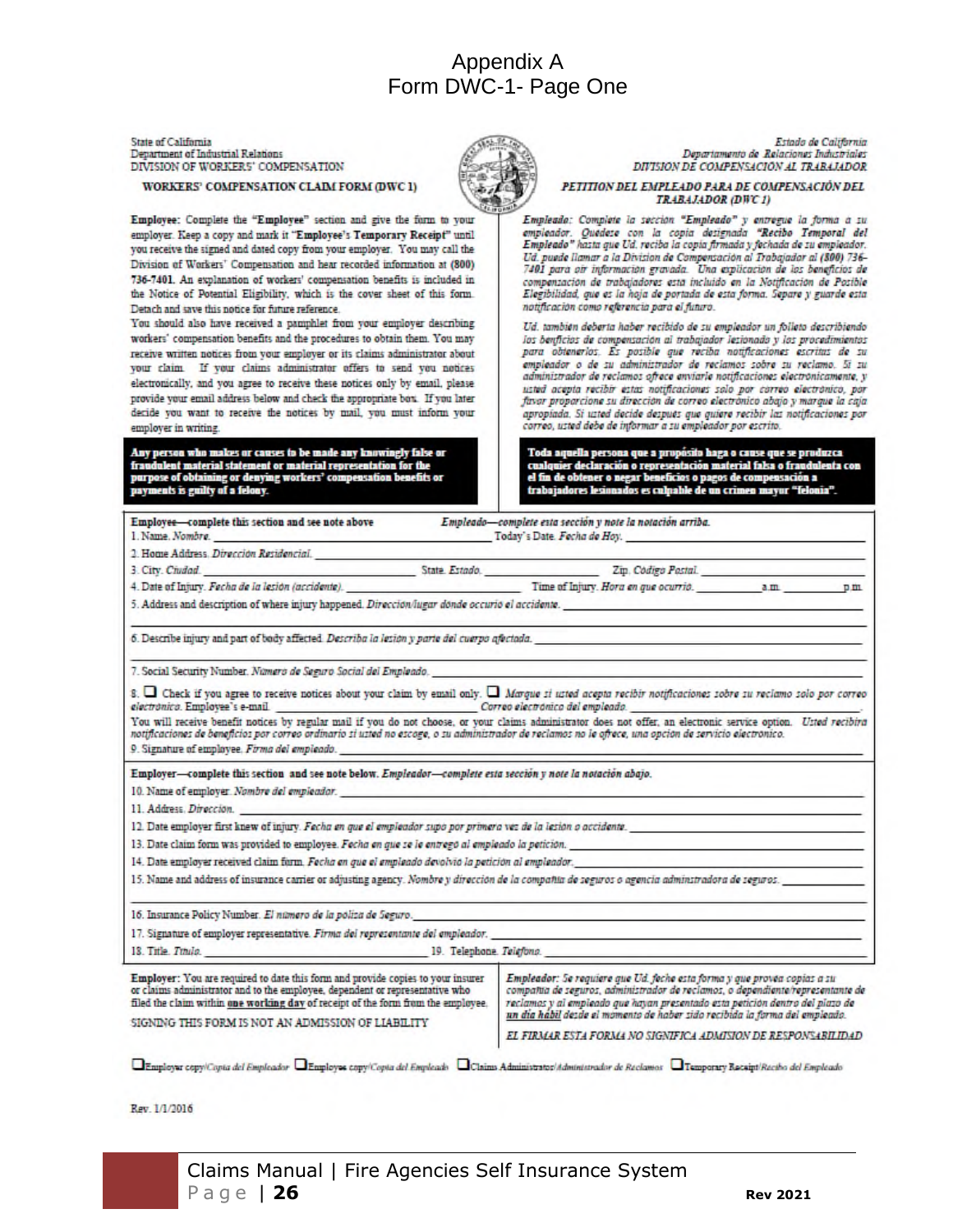#### Form DWC-1- Page Two

#### Workers' Compensation Claim Form (DWC 1) & Notice of Potential Eligibility

Formulario de Reclamo de Compensación de Trabajadores (DWC 1) y Notificación de Posible Elegibilidad



If you are injured or became ill, either physically or mentally, hecause of your job, including injuries resulting from a workplace crime, you may be entitled to workers' compensation benefits. Use the attached form to file a workers' compensation claim with your employer. You should read all of the information below. Keep this sheet and all other papers for your records. You may be eligible for some or all of the benefits listed depending on the nature of your claim. If you file a claim, the claims administrator, who is responsible for handling your claim, must notify you within 14 days whether your claim is accepted or whether additional investigation is needed.

To file a claim, complete the "Employee" section of the form, keep one copy and give the rest to your employer. Do this right away to avoid problems with your claim. In some cases, benefits will not start until you inform your employer about your injury by filing a claim form. Describe your injury completely. Include every part of your body affected by the injury. If you mail the form to your employer, use first-class or certified mail. If you buy a return receipt, you will be able to prove that the claim form was mailed and when it was delivered. Within one working day after you file the claim form, your employer must complete the "Employer" section, give you a dated copy, keep one copy, and send one to the claims administrator.

Medical Care: Your claims administrator will pay for all reasonable and necessary medical care for your work injury or illness. Medical benefits are subject to approval and may include treatment by a doctor, hospital services, physical therapy, lab tests, x-rays, medicines, equipment and travel costs. Your claims administrator will pay the costs of approved medical services directly so you should never see a bill. There are limits on chiropractic, physical therapy, and other occupational therapy visits

The Primary Treating Physician (PTP) is the doctor with the overall responsibility for treatment of your injury or illness.

- If you previously designated your personal physician or a medical group, you may see your personal physician or the medical group after you are injured.
- If your employer is using a medical provider network (MPN) or Health Care Organization (HCO), in most cases, you will be treated in the MPN or HCO unless you predesignated your personal physician or a medical group. An MPN is a group of health care providers who provide treatment to workers injured on the job. You should receive information from your employer if you are covered by an HCO or a MPN. Contact your employer for more information.
- If your employer is not using an MPN or HCO, in most cases, the claims administrator can choose the doctor who first treats you unless you predesignated your personal physician or a medical group.
- If your employer has not put up a poster describing your rights to workers' compensation, you may be able to be treated by your personal physician neht after you are injured.

Within one working day after you file a claim form, your employer or the claims administrator must authorize up to \$10,000 in treatment for your injury, consistent with the applicable treating guidelines until the claim is accepted or rejected. If the employer or claims administrator does not authorize treatment right away, talk to your supervisor, someme else in management, or the claims administrator. Ask for treatment to be authorized right now, while waiting for a decision on your claim. If the employer or claims administrator will not authorize treatment, use your own health insurance to get medical care. Your health insurer will seek reinitursement from the claims administrator. If you do not have bealth insurance, there are doctors, clinics or hospitals that will treat you without immediate payment. They will seek reimbursement from the claims administrator.

#### Switching to a Different Doctor as Your PTP:

If you are being treated in a Medical Provider Network (MPN), you may switch to other doctors within the MPN after the first visit

- If you are being treated in a Health Care Organization (HCO), you may switch at least one time to another doctor within the HCO. You may switch to a doctor outside the HCO 90 or 180 days after your injury is reported to your employer (depending on whether you are covered by employerprovided health insurance).
- If you are not being treated in an MPN or HCO and did not predesignate, you may switch to a new doctor one time during the first 30 days after your injury is reported to your employer. Contact the claims administrator to switch doctors. After 30 days, you may switch to a doctor of your choice if Rev. 1/1/2016

Si Ud. se lesiona o se enferma, ya sea fisicamente o mentalmente, débido a su trabajo, incluyendo lesiones que resulten de un crimen en el higar de trabajo, es posible que Ud. tenga derecho a beneficias de compensación de trabajadares. Utilice el formulario adjunto para presentar un reclamo de compensación de tratajadares con su empleador. Ud. debe leer toda la información a continuación. Guarde esta hoja y todos los demás documentos para sus archivos. Es posible que usted reúna los requisitos para todas los beneficios, o parte de éstos, que se enumeran dependiendo de la indole de su reclamo. Si usted presentaun reclamo, l'administrador de reclamos, quien es responsable por el manejo de su reclamo, debe notificarle dentro de 14 dias si se acepta su reclamo o si se necesita investigacion adicional.

Para presentar un reclamo. Dene la sección del formulario designada para el "Empleado," guarde una copia, y dèle el resto a su empleador. Haga esto de inmediato para evitar problemas con su reclamo. En algunos casos, los beneficios no se iniciarán hasta que usted le informe a su empleador acerca de su lesión mediante la presentación de un formulario de reclamo. Descritra su leción pur completo Incluya cada parte de su cuerpo afectada por la lesión. Si usted le envía por correu el formulario a su empleador, utilice primera clase o correo certificado. Si ustad compra un acuse de recibo, ustad podrá demostrar que el formulario de reclamo fue enviado por correo y cuando fue entregado. Dentro de un dia laboral después de presentar el formulario de reclamo, su empleador debe completar la sección designada para el "Empleador," le dará a Ud. una copia fechada, guardará una copia, y enviará una al administrador de reclamos

Atención Médica: Su administrador de reclamos pagará por toda la atención médica razonable y necesaria para su lesión o enfermedad relacionada con el trabajo. Los beneficios médicos están sujetos a la aprobación y pueden incluir tratamiento por parte de un médico, los servicios de hospital, la terapia física, los analisis de laboratorio, las medicinas, equipos y gastos de viaje. Su administrador de reclamos pagará directamente los costos de los servicios médicos aprobados de manera que usted nunca vera una factura. Hay limites en terapia quiropráctica, física y otras visitas de terapia ocupacional

El Médico Primario que le Atiende (Primary Treating Physician- PTP) es el medico con la responsabilidad total para tratar su lesión o enfermedad.

- Si usted designo previamente a su medico personal o a un grupo medico, usted podrá ver a su médico personal o grupo médico después de lesionarse.
- Si su empleador está utilizando una red de proveedores médicos (Medical Provider Network- MPN) o una Organización de Cuidado Médico (Health Care Organization- HCO), en la mayoría de los casos, usted será tratado en la MPN o HCO a menos que usted hizo una designación previa de su médico personal o grupo medico. Una MPN es un grupo de proveedores de asistencia medica quien da tratamiento a los trabajadores lesionados en el trabajo. Usted debe recibir información de su empleador si su tratamiento es cubierto por una HCO o una MPN. Hable con su empleador para más información.
- Si su empleador no está utilizando una MPN o HCO, en la mayoría de los casos, el administrador de reclamos puede elegir el médico que lo atiende primero a menos de que usted hizo una designación previa de su médico personal o grupo medico.
- Si su empleador no ha colocado un cartel describiendo sus derechos para la compensación de trabajadores. Ud. puede ser tratado por su médico personal inmediatamente después de lesionarse.

Dentro de un día laboral después de que Ud. Presente un formulario de reclamo, su empleador o el administrador de reclamos debe autorizar hasta \$10000 en tratamiento para su lesión, de acuerdo con las pautas de tratamiento aplicables, hasta que el reclamo sea aceptado o rechazado. Si el empleador o administrador de reclamos no autoriza el tratamiento de inmediato, hable con su supervisor, alguien más en la gerencia, o con el administrador de reclamos. Pida que el tratamiento sea autorizado ya mismo, mientras espera una decisión sobre su reclamo. Si el empleador o administrador de reclamos no autoriza el tratamiento, utilice su propio seguro medico para recibir atención medica. Su compañía de seguro médico buscará reembolso del administrador de reclamos. Si usted no tiene seguro médico, hay médicos, clínicas u hospitales que lo tratarán sin pago inmediato. Ellos buscarán reembolso del administrador de reclamos.

#### Cambiando a otro Médico Primario o PTP:

Si usted está recibiendo tratamiento en una Red de Proveedores Médicos

Page 1 of 3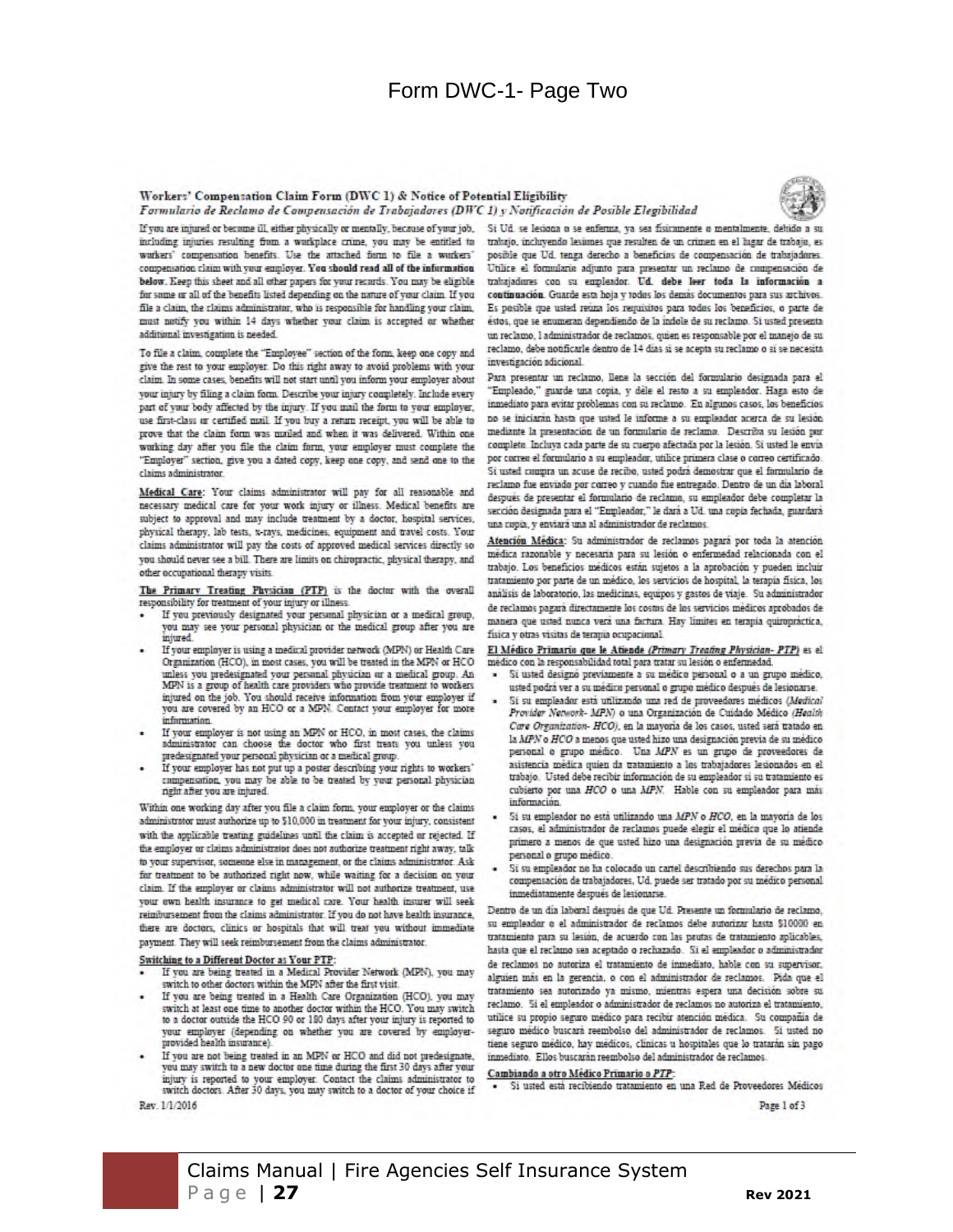your employer or the claims administrator has not created or selected an MPN.

Disclosure of Medical Records: After you make a claim for workers' compensation benefits, your medical records will not have the same level of privacy that you usually expect. If you don't agree to voluntarily release medical records, a workers' compensation judge may decide what records will be released. If you request privacy, the judge may "seal" (keep private) certain medical records

Problems with Medical Care and Medical Reports: At some point during your claim, you might disagree with your PTP about what treatment is necessary. If this happens, you can switch to other doctors as described above. If you cannot reach agreement with another doctor, the steps to take depend on whether you are receiving care in an MPN, HCO, or neither. For more information, see "Learn More About Workers' Compensation," below.

If the claims administrator denies treatment recommended by your PTP, you may request independent medical review (IMR) using the request form included with the claims administrator's written decision to deny treatment. The IMR process is similar to the group health IMR process, and takes approximately 40 (or fewer) days to arrive at a determination so that appropriate treatment can be given. Your attorney or your physician may assist you in the IMR process. IMR is not available to resolve disputes over matters other than the medical necessity of a particular treatment requested by your physician.

If you disagree with your PTP on matters other than treatment, such as the cause of your injury or how severe the injury is, you can switch to other doctors as described above. If you cannot reach agreement with another doctor, notify the claims administrator in writing as soon as possible. In some cases, you risk losing the right to challenge your PTP's opinion unless you do this promptly. If you do not have an attorney, the claims administrator must send you instructions on how to be seen by a doctor called a qualified medical evaluator (QME) to help resolve the dispute. If you have an attorney, the claims administrator may try to reach agreement with your attorney on a doctor called an agreed medical evaluator (AME). If the claims administrator disagrees with your PTP on matters other than treatment, the claims administrator can require you to be seen by a QME or AME.

Payment for Temporary Disability (Lost Wages): If you can't work while you are recovering from a job injury or illness, you may receive temporary disability payments for a limited period. These payments may change or stop when your doctor says you are able to return to work. These benefits are tax-free. Temporary disability payments are two-thirds of your average weekly pay, within minimums and maximums set by state law. Payments are not made for the first three days you are off the job unless you are hospitalized overnight or cannot work for more than 14 days

Stav at Work or Return to Work: Being injured does not mean you must stop working. If you can continue working, you should. If not, it is important to go back to work with your current employer as soon as you are medically able. Studies show that the longer you are off work, the harder it is to get back to your original job and wages. While you are recovering, your PTP, your employer (supervisors or others in management), the claims administrator, and your attorney (if you have one) will work with you to decide how you will stay at work or return to work and what work you will do. Actively communicate with your PTP, your employer, and the claims administrator about the work you did before you were injured, your medical condition and the kinds of work you can do now, and the kinds of work that your employer could make available to you.

Payment for Permanent Disability: If a doctor says you have not recovered completely from your injury and you will always be limited in the work you can do, you may receive additional payments. The amount will depend on the type of injury, extent of impairment, your age, occupation, date of injury, and your wages before you were injured.

Supplemental Job Displacement Benefit (SJDB): If you were injured on or after 1/1/04, and your injury results in a permanent disability and your employer does not offer regular, modified, or alternative work, you may qualify for a nontransferable voucher payable for retraining and/or skill enhancement. If you qualify, the claims administrator will pay the costs up to the maximum set by state law

Death Benefits: If the injury or illness causes death, payments may be made to a

Rev. 1/1/2016

(Medical Provider Network- MPN), usted puede cambiar a otros médicos dentro de la MPN después de la primera visita.

- Si usted está recibiendo tratamiento en un Organización de Cuidado Médico (Healthcare Organization- HCO), es posible cambiar al menos una vez a otro médico dentro de la HCO. Ustad puede cambiar a un médico fuera de la HCO 90 o 180 días después de que su lesión es reportada a su empleador (dependiendo de si usted está cubierto por un seguro médico proporcionado por su empleador).
- Si usted no está recibiendo tratamiento en una MPN o HCO y no hizo una designación previa, usted puede cambiar a un nuevo médico una vez durante los primeros 30 días después de que su lesión es reportada a su empleador. Póngase en contacto con el administrador de reclamos para cambiar de médico. Después de 30 días, puede cambiar a un médico de su elección si su empleador o el administrador de reclamos no ha creado o seleccionado una **MDN**

Divulgación de Expedientes Médicos: Después de que Ud. presente un reclamo para beneficios de compensación de trabajadores, sus expedientes médicos no tendran el mismo nivel de privacidad que usted normalmente espera. Si Ud. no está de acuerdo en divulgar voluntariamente los expedientes médicos, un juez de compensación de trabajadores posiblemente decida que expedientes serán revelados. Si usted solicita privacidad, es posible que el juez "selle" (mantenga privados) ciertos expedientes médicos.

Problemas con la Atención Médica y los Informes Médicos: En algún momento durante su reclamo, podria estar en desacuerdo con su PTP sobre qué tratamiento es necesario. Si esto sucede, usted puede cambiar a otros médicos como se describe anteriormente. Si no puede llegar a un acuerdo con otro médico, los pasos a seguir dependen de si usted está recibiendo atención en una MPN, HCO o ninguna de las dos. Para más información, consulte la sección "Aprenda" Más Sobre la Compensación de Trabajadores," a continuación.

Si el administrador de reclamos niega el tratamiento recomendado por su PTP, puede solicitar una revisión médica independiente (Independent Medical Review-IMR), utilizando el formulario de solicitud que se incluye con la decisión por escrito del administrador de reclamos negando el tratamiento. El proceso de la IMR es parecido al proceso de la IMR de un seguro médico colectivo, y tarda aproximadamente 40 (o menos) días para llegar a una determinación de manera que se pueda dar un tratamiento apropiado. Su abogado o su médico le pueden ayudar en el proceso de la IMR. La IMR no está disponible para resolver disputas sobre cuestiones aparte de la necesidad médica de un tratamiento particular solicitado por su medico.

Si no está de acuerdo con su PTP en cuestiones aparte del tratamiento, como la causa de su lesión o la gravedad de la lesión, usted puede cambiar a otros médicos como se describe anteriormente. Si no puede llegar a un acuerdo con otro médico. notifique al administrador de reclamos por escrito tan pronto como sea posible. En algunos casos, usted arriesg perder el derecho a objetar a la opinión de su PTP a menos que hace esto de inmediato. Si usted no tiene un abogado, el administrador de reclamos debe enviarle instrucciones para ser evaluado por un medico llamado un evaluador medico calificado (Qualified Medical Evaluator-QME) para ayudar a resolver la disputa. Si usted tiene un abogado, el administrador de reclamos puede tratar de llegar a un acuerdo con su abogado sobre un médico llamado un evaluador médico acordado (Agreed Medical Evaluator- AME). Si el administrador de reclamos no está de acuerdo con su PTP sobre asuntos aparte del tratamiento, el administrador de reclamos puede exigirle que sea atendido por un QME o AME.

Pago por Incapacidad Temporal (Sueldos Perdidos): Si Ud. no puede trabajar, mientras se está recuperando de una lesión o enfermedad relacionada con el trattajo. Ud puede recibir pagos por incapacidad temporal por un periodo limitado. Estos pagos pueden cambiar o parar cuando su medico diga que Ud. está en condiciones de regresar a trabajar. Estos beneficios son libres de impuestos. Los pagos por incapacidad temporal son dos tercios de su pago semanal promedio, con cantidades minimas y máximas establecidas por las leyes estales. Los pagos no se hacen durante los primeros tres dias en que Ud. no trabaje, a menos que Ud. sea hospitalizado una noche o no puede trabajar durante más de 14 días.

Permanezca en el Trabajo o Regreso al Trabajo: Estar lesionado no significa que usted debe dejar de trabajar. Si usted puede seguir trabajando, usted debe hacerlo. Si no es así, es importante regresar a trabajar con su empleador actual tan

Page 2 of 3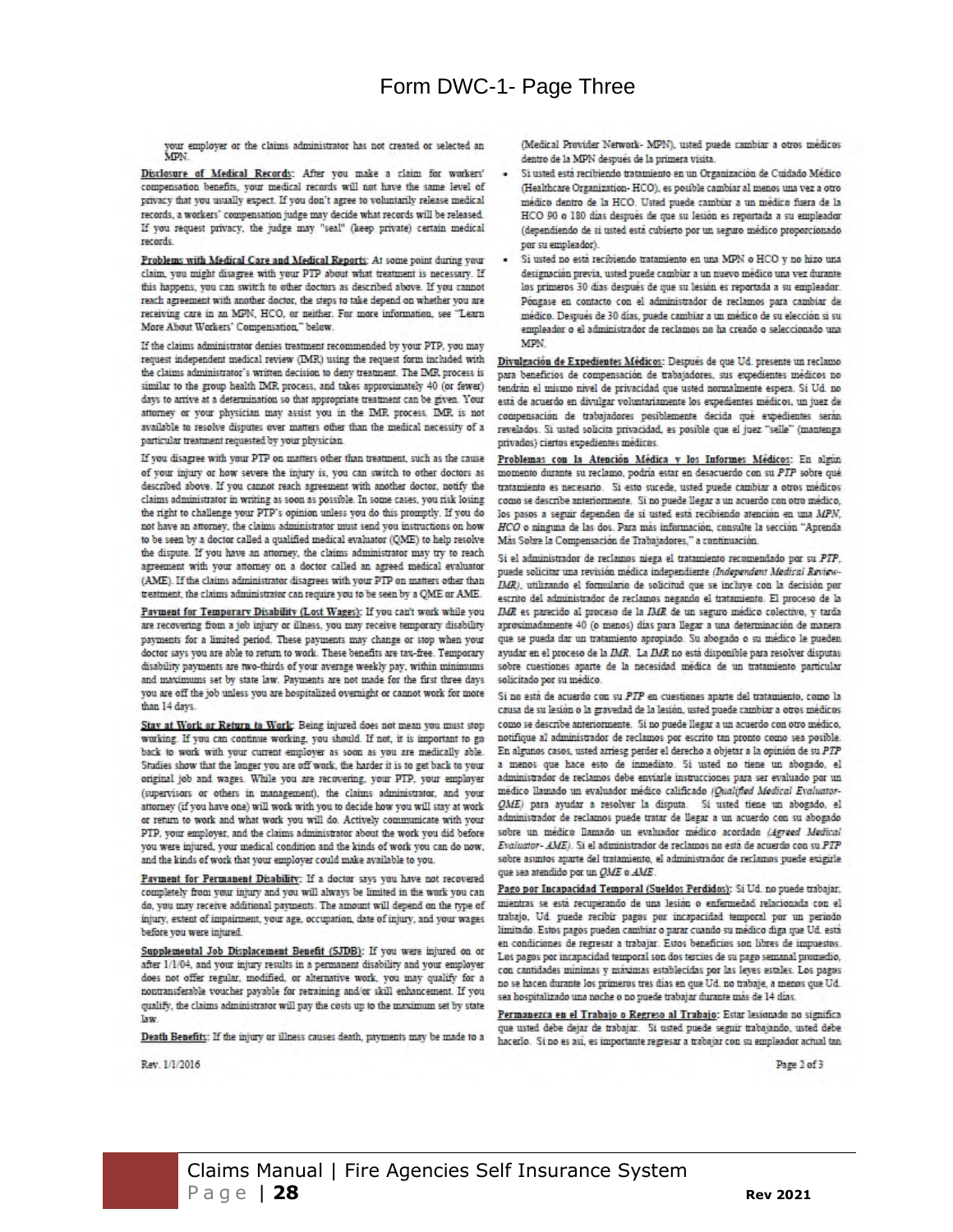# Form DWC-1- Page Four

spouse and other relatives or household members who were financially dependent on the deceased worker

It is illegal for your employer to punish or fire you for having a job injury or illness, for filing a claim, or testifying in another person's workers' compensation case (Labor Code 132a). If proven, you may receive lost wages, job reinstatement, increased benefits, and costs and expenses up to limits set by the state.

Resolving Problems or Disputes: You have the right to disagree with decisions affecting your claim. If you have a disagreement, contact your employer or claims administrator first to see if you can resolve it. If you are not receiving benefits, you may be able to get State Disability Insurance (SDI) or unemployment insurance (UI) benefits. Call the state Employment Development Department at (800) 480-3287 or (866) 333-4606, or go to their website at www.edd.ca.gov.

You Can Contact an Information & Assistance (I&A) Officer: State I&A officers answer questions, help injured workers, provide forms, and help resolve problems. Some I&A officers hold workshops for injured workers. To obtain important information about the workers' compensation claims process and your rights and obligations, go to www.dwc.ca.gov or contact an I&A officer of the state Division of Workers' Compensation. You can also hear recorded information and a list of local I&A offices by calling (800) 736-7401.

You can consult with an attorney. Most attorneys offer one free consultation. If you decide to hire an attorney, his or her fee will be taken out of some of your benefits. For names of workers' compensation attorneys, call the State Bar of California at (415) 538-2120 or go to their website at www. californiaspecialist.org

Learn More About Workers' Compensation: For more information about the workers' compensation claims process, go to www.dwc.ca.gov. At the website, you can access a useful booklet. "Workers' Compensation in California: A Guidebook for Injured Workers." You can also contact an Information & Assistance Officer (above), or hear recorded information by calling 1-800-736-7401

pronto como usted pueda medicamente hacerlo. Los estudios demuestran que entre más tiempo esté fuera del trabajo, más difícil es regresar a su trabajo original y a sus salarios. Mientras se está recuperando, su PTP, su empleador (supervisores u otras personas en la gerencia), el administrador de reclamos, y su abogado (si tiene uno) trabajarán con usted para decidir cómo va a permanecer en el trabajo o regresar al trabajo y qué trabajo hará. Comuniquese de manera activa con su PTP, su empleador y el administrador de reclamos sobre el trabajo que hizo antes de lesionarse, su condición médica y los tipos de trabajo que usted puede hacer ahora y los tipos de trabajo que su empleador podría poner a su disposición.

Pago por Incapacidad Permanente: Si un médico dice que no se ha recuperado completamente de su lesión y siempre será limitado en el trabajo que puede hacer. es posible que Ud, reciba pagos adicionales. La cantidad dependera de la clase de lesión, grado de deterioro, su edad, ocupación, fecha de la lesión y sus salarios antes de lesionarse.

Beneficio Suplementario por Desplazamiento de Trabajo (Supplemental Job Displacement Benefit- SJDB): Si Ud. se lesionó en o después del 1/1/04, y su lesión resulta en una incapacidad permanente y su empleador no ofrece un trabajo regular, modificado, o alternativo, usted podría cumplir los requisitos para recibir un vale no-transferible pagadero a una escuela para recibir un mievo un curso de reentrenamiento y/o mejorar su habilidad. Si Ud. cumple los requisios, el administrador de reclamos pagará los gastos hasta un máximo establecido por las leves estatales

Beneficios por Muerte: Si la lesión o enfermedad causa la muerte, es posible que los pagos se hagan a un cónyuge y otros parientes o a las personas que viven en el hogar que dependían económicamente del trabajador difunto.

Es ilegal que su empleador le castigue o despida por sufrir una lesión o enfermedad laboral, por presentar un reclamo o por testificar en el caso de compensación de trabajadores de otra persona. (Código Laboral, sección 132a.) De ser probado, usted puede recibir pagos por pérdida de sueldos, reposición del trabajo, aumento de beneficios y gastos hasta los límites establecidos por el estado

Resolviendo problemas o disputas: Ud. tiene derecho a no estar de acuerdo con las decisiones que afecten su reclamo. Si Ud. tiene un desacuerdo, primero comuniquese con su empleador o administrador de reclamos para ver si usted puede resolverlo. Si usted no está recibiendo beneficios, es posible que Ud. pueda obtener beneficios del Seguro Estatalde Incapacidad (State Disability Insurance-SDI) o beneficios del desempleo (Unemployment Insurance- UI). Llame al Departamento del Desarrollo del Empleo estatal al (800) 480-3287 o (866) 333-4606, o visite su página Web en www.edd.ca.gov.

Puede Contactar a un Oficial de Información y Asistencia (Information & Assistance- I&A): Los Oficiales de Información y Asistencia (I&A) estatal contestan preguntas, ayudan a los trabajadores lesionados, proporcionan formularios y ayudan a resolver problemas. Algunos oficiales de Ide4 tienen talleres para trabajadores lesionados. Para obtener información importante sobre el proceso de la compensación de trabajadores y sus derechos y obligaciones, vaya a www.dwc.ca.gov o comuniquese con un oficial de información y asistencia de la División Estatal de Compensación de Trabajadores. También puede escuchar información grabada y una lista de las oficinas de Idi.4 locales llamando al (800) 735-7401

Ud. puede consultar con un abogado. La mayoría de los abogados ofrecen una consulta gratis. Si Ud. decide contratar a un abogado, los honorarios serán tomados de algunos de sus beneficios. Para obtener nombres de abogados de compensación de trabajadores, llame a la Asociación Estatal de Abogados de California (State Bar) al (415) 538-2120, o consulte su pàgina Web en www.californiaspecialist.org.

Aprenda Más Sobre la Compensación de Trabajadores: Para obtener más información sobre el proceso de reclamos del programa de compensación de trabajadores, vaya a www.dwc.ca.gov. En la página Web, podrá acceder a un folleto util, "Compensación del Trabajador de California: Una Guia para Trabajadores Lesionados." También puede contactar a un oficial de Información y Asistencia (arriba), o escuchar información grabada llamando al 1-800-736-7401

Rev. 1/1/2016

Page 3 of 3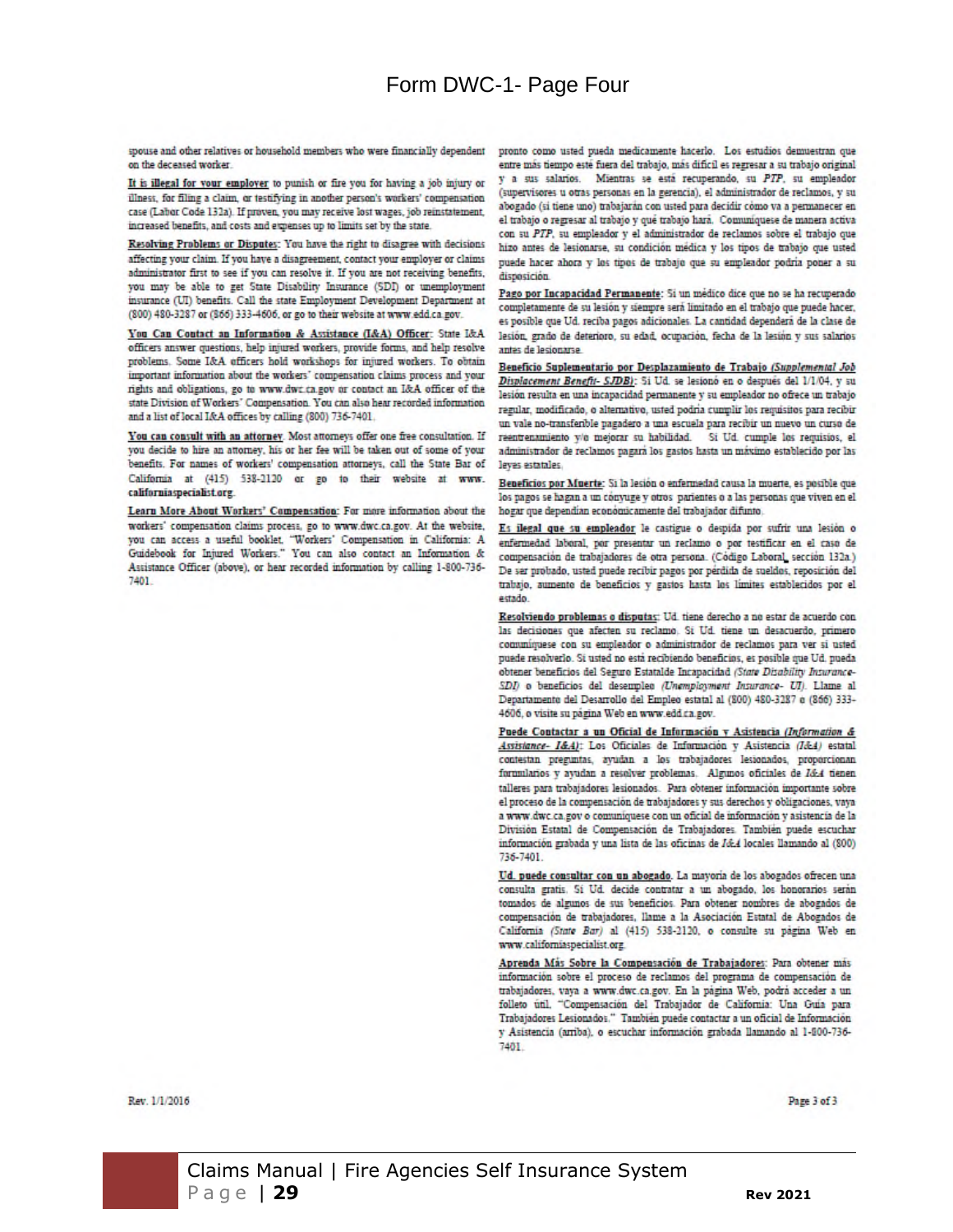# Appendix B Form DWC 5020

| State of California<br>Please complete in triplicate (type if possible) Mail two copies to:<br>EMPLOYER'S REPORT OF<br>OCCUPATIONAL INJURY OR ILLNESS                                                                                                                                                                                                                                                                                 |                                                                            |                                                        |                                                                                                                                                                                                                                                                                                                                                                                                                                                                                                                                                                                                                      | OSHA CASE NO.                     |
|---------------------------------------------------------------------------------------------------------------------------------------------------------------------------------------------------------------------------------------------------------------------------------------------------------------------------------------------------------------------------------------------------------------------------------------|----------------------------------------------------------------------------|--------------------------------------------------------|----------------------------------------------------------------------------------------------------------------------------------------------------------------------------------------------------------------------------------------------------------------------------------------------------------------------------------------------------------------------------------------------------------------------------------------------------------------------------------------------------------------------------------------------------------------------------------------------------------------------|-----------------------------------|
|                                                                                                                                                                                                                                                                                                                                                                                                                                       |                                                                            |                                                        |                                                                                                                                                                                                                                                                                                                                                                                                                                                                                                                                                                                                                      | <b>FATALITY</b>                   |
| Any person who makes or causes to be made any<br>knowingly false or fraudulent material statement or<br>material representation for the purpose of obtaining or<br>denying workers compensation benefits or payments is<br>guilty of a felony.                                                                                                                                                                                        |                                                                            |                                                        | California law requires employers to report within five days of knowledge every occupational injury or illness which results in lost time beyond the<br>date of the incident OR requires medical treatment beyond first aid. If an employee subsequently dies as a result of a previously reported injury or<br>illness, the employer must file within five days of knowledge an amended report indicating death. In addition, every serious injury, illness, or death<br>must be reported immediately by telephone or telegraph to the nearest office of the California Division of Occupational Safety and Health. |                                   |
| 1. FIRM NAME                                                                                                                                                                                                                                                                                                                                                                                                                          |                                                                            |                                                        | Ia. Policy Number                                                                                                                                                                                                                                                                                                                                                                                                                                                                                                                                                                                                    | Please do not use                 |
| 2. MAILING ADDRESS: (Number, Street, City, Zip)                                                                                                                                                                                                                                                                                                                                                                                       |                                                                            |                                                        | 2a. Phone Number                                                                                                                                                                                                                                                                                                                                                                                                                                                                                                                                                                                                     | this column<br><b>CASE NUMBER</b> |
| M<br>Þ<br>3. LOCATION if different from Mailing Address (Number, Street, City and Zip)                                                                                                                                                                                                                                                                                                                                                |                                                                            |                                                        | 3a. Location Code                                                                                                                                                                                                                                                                                                                                                                                                                                                                                                                                                                                                    |                                   |
| ١o<br>Υ                                                                                                                                                                                                                                                                                                                                                                                                                               |                                                                            |                                                        |                                                                                                                                                                                                                                                                                                                                                                                                                                                                                                                                                                                                                      | OWNERSHIP                         |
| 4. NATURE OF BUSINESS; e.g Painting contractor, wholesale grocer, sawmill, hotel, etc.<br>E<br>R                                                                                                                                                                                                                                                                                                                                      |                                                                            |                                                        | 5. State unemployment insurance acct.no                                                                                                                                                                                                                                                                                                                                                                                                                                                                                                                                                                              |                                   |
| 6. TYPE OF EMPLOYER:<br>Private<br>State                                                                                                                                                                                                                                                                                                                                                                                              | City<br>County                                                             | School District                                        | Other Gov't, Specify:                                                                                                                                                                                                                                                                                                                                                                                                                                                                                                                                                                                                | INDUSTRY                          |
| 7. DATE OF INJURY / ONSET OF ILLNESS 8. TIME INJURY/ILLNESS OCCURRED<br>(mm/dd/w/)                                                                                                                                                                                                                                                                                                                                                    | 9. TIME EMPLOYEE BEGAN WORK<br>AМ                                          |                                                        | 10. IF EMPLOYEE DIED, DATE OF DEATH (mm/dd/yy)                                                                                                                                                                                                                                                                                                                                                                                                                                                                                                                                                                       | <b>OCCUPATION</b>                 |
| 11. UNABLE TO WORK FOR AT LEAST ONE 12. DATE LAST WORKED (mm/dd/yy)<br>FULL DAY AFTER DATE OF INJURY?<br>Yec<br>No                                                                                                                                                                                                                                                                                                                    |                                                                            | 13. DATE RETURNED TO WORK (mm/dd/yy)                   | 14. IF STILL OFF WORK, CHECK THIS BOX:                                                                                                                                                                                                                                                                                                                                                                                                                                                                                                                                                                               |                                   |
| 15. PAID FULL DAYS WAGES FOR DATE OF 16. SALARY BEING CONTINUED?<br><b>NJURY OR LAST</b><br>Yes<br>No<br>DAY WORKED?<br>Yes<br>No                                                                                                                                                                                                                                                                                                     | INJURY/ILLNESS (mm/dd/yy)                                                  |                                                        | 17. DATE OF EMPLOYER'S KNOWLEDGE /NOTICE OF 18. DATE EMPLOYEE WAS PROVIDED CLAIM FORM<br>FORM (mm/dd/yy)                                                                                                                                                                                                                                                                                                                                                                                                                                                                                                             | <b>SEX</b>                        |
| 19. SPECIFIC INJURY/ILLNESS AND PART OF BODY AFFECTED, MEDICAL DIAGNOSIS if available, e.g. Second degree burns on right arm, tendonitis on left elbow, lead polsoning                                                                                                                                                                                                                                                                |                                                                            |                                                        |                                                                                                                                                                                                                                                                                                                                                                                                                                                                                                                                                                                                                      | AGE                               |
| N<br>20. LOCATION WHERE EVENT OR EXPOSURE OCCURRED (Number, Street, City, Zip)                                                                                                                                                                                                                                                                                                                                                        |                                                                            |                                                        |                                                                                                                                                                                                                                                                                                                                                                                                                                                                                                                                                                                                                      |                                   |
| IJ<br>Y                                                                                                                                                                                                                                                                                                                                                                                                                               | 20a. COUNTY                                                                |                                                        | 21. ON EMPLOYER'S PREMISES?<br>No<br>Yes                                                                                                                                                                                                                                                                                                                                                                                                                                                                                                                                                                             | <b>DAILY HOURS</b>                |
| 22. DEPARTMENT WHERE EVENT OR EXPOSURE OCCURRED, e.g., Shipping department, machine shop.                                                                                                                                                                                                                                                                                                                                             |                                                                            | 23. Other Workers injured or ill in this event?<br>Yes | No                                                                                                                                                                                                                                                                                                                                                                                                                                                                                                                                                                                                                   | DAYS PER WEEK                     |
| 24. EQUIPMENT, MATERIALS AND CHEMICALS THE EMPLOYEE WAS USING WHEN EVENT OR EXPOSURE OCCURRED, e.g Acetylene, welding torch, farm tractor, scaffold<br>O<br>R                                                                                                                                                                                                                                                                         |                                                                            |                                                        |                                                                                                                                                                                                                                                                                                                                                                                                                                                                                                                                                                                                                      |                                   |
| 25. SPECIFIC ACTIVITY THE EMPLOYEE WAS PERFORMING WHEN EVENT OR EXPOSURE OCCURRED, e.g Welding seams of metal forms, loading boxes onto truck.                                                                                                                                                                                                                                                                                        |                                                                            |                                                        |                                                                                                                                                                                                                                                                                                                                                                                                                                                                                                                                                                                                                      | <b>WEEKLY HOURS</b>               |
| 26. HOW INJURYILLINESS OCCURRED. DESCRIBE SEQUENCE OF EVENTS. SPECIFY OBJECT OR EXPOSURE WHICH DIRECTLY PRODUCED THE INJURYIILLINESS, e.g Worker stepped back to inspect work<br>N<br>and slipped on sorap material. As he fell, he brushed against fresh weld, and burned right hand. USE SEPARATE SHEET IF NECESSARY                                                                                                                |                                                                            |                                                        |                                                                                                                                                                                                                                                                                                                                                                                                                                                                                                                                                                                                                      | <b>WEEKLY WAGE</b>                |
| E<br>S<br>ls                                                                                                                                                                                                                                                                                                                                                                                                                          |                                                                            |                                                        |                                                                                                                                                                                                                                                                                                                                                                                                                                                                                                                                                                                                                      | COUNTY                            |
| 27. Name and address of physician (number, street, city, zip)                                                                                                                                                                                                                                                                                                                                                                         |                                                                            |                                                        | 27a. Phone Number                                                                                                                                                                                                                                                                                                                                                                                                                                                                                                                                                                                                    | <b>NATURE OF INJURY</b>           |
| No<br>28. Hospitalized as an inpatient overnight?                                                                                                                                                                                                                                                                                                                                                                                     | Yes If yes then, name and address of hospital (number, street, city, zip). |                                                        | 28a. Phone Number                                                                                                                                                                                                                                                                                                                                                                                                                                                                                                                                                                                                    |                                   |
|                                                                                                                                                                                                                                                                                                                                                                                                                                       |                                                                            |                                                        | 29. Employee treated in emergency room?                                                                                                                                                                                                                                                                                                                                                                                                                                                                                                                                                                              | PART OF BODY                      |
|                                                                                                                                                                                                                                                                                                                                                                                                                                       |                                                                            |                                                        | Yes<br>No                                                                                                                                                                                                                                                                                                                                                                                                                                                                                                                                                                                                            |                                   |
| ATTENTION This form contains information relating to employee health and must be used in a manner that protects the confidentiality of employees to the extent possible<br>while the information is being used for occupational safety and health purposes. See CCR Title 8 14300.29 (b)(6)-(10) & 14300.35(b)(2)(E)2.<br>Note: Shaded boxes Indicate confidential employee information as listed in CCR Title 8 14300.35(b)(2)(E)2*. |                                                                            |                                                        |                                                                                                                                                                                                                                                                                                                                                                                                                                                                                                                                                                                                                      | SOURCE                            |
| 30. EMPLOYEE NAME                                                                                                                                                                                                                                                                                                                                                                                                                     |                                                                            | 31. SOCIAL SECURITY NUMBER                             | 32. DATE OF BIRTH (mm/dd/yy)                                                                                                                                                                                                                                                                                                                                                                                                                                                                                                                                                                                         |                                   |
|                                                                                                                                                                                                                                                                                                                                                                                                                                       |                                                                            |                                                        |                                                                                                                                                                                                                                                                                                                                                                                                                                                                                                                                                                                                                      | <b>EVENT</b>                      |
| 33. HOME ADDRESS (Number, Street, City, Zip)<br>M                                                                                                                                                                                                                                                                                                                                                                                     |                                                                            |                                                        | 33a, PHONE NUMBER                                                                                                                                                                                                                                                                                                                                                                                                                                                                                                                                                                                                    | SECONDARY SOURCE                  |
| Þ<br>35. OCCUPATION (Regular job title, NO Initials, abbreviations or numbers)<br>34. SEX<br>٥                                                                                                                                                                                                                                                                                                                                        |                                                                            |                                                        | 36. DATE OF HIRE (mm/dd/yy)                                                                                                                                                                                                                                                                                                                                                                                                                                                                                                                                                                                          |                                   |
| Male<br>Female<br>37. EMPLOYEE USUALLY WORKS                                                                                                                                                                                                                                                                                                                                                                                          | 37a. EMPLOYMENT STATUS                                                     | part-time                                              | 37b. UNDER WHAT CLASS CODE OF YOUR<br>POLICY WHERE WAGES ASSIGNED                                                                                                                                                                                                                                                                                                                                                                                                                                                                                                                                                    |                                   |
| E<br>days per week,<br>hours per day,                                                                                                                                                                                                                                                                                                                                                                                                 | regular, full-time<br>total weekly hours<br>temporary                      | sessonal                                               |                                                                                                                                                                                                                                                                                                                                                                                                                                                                                                                                                                                                                      | <b>EXTENT OF INJURY</b>           |
| 38. GROSS WAGES/SALARY<br>per                                                                                                                                                                                                                                                                                                                                                                                                         | Yes                                                                        | No                                                     | 39. OTHER PAYMENTS NOT REPORTED AS WAGESISALARY (e.g. tips, meals, overtime, bonuses, etc.)?                                                                                                                                                                                                                                                                                                                                                                                                                                                                                                                         |                                   |
| Signature & Title<br>Completed By (type or print)                                                                                                                                                                                                                                                                                                                                                                                     |                                                                            |                                                        |                                                                                                                                                                                                                                                                                                                                                                                                                                                                                                                                                                                                                      | Date (mm/dd/yy)                   |
| - Confidential information may be disclosed only to the empleyse, former employee, or their personal representative (CCR Title 8 14300.35), to others for the purpose of processing a workers' compensation or other insurance                                                                                                                                                                                                        |                                                                            |                                                        |                                                                                                                                                                                                                                                                                                                                                                                                                                                                                                                                                                                                                      |                                   |
| federal workplace safety agencies.<br>FORM 6020 (Rev7) June 2002                                                                                                                                                                                                                                                                                                                                                                      |                                                                            |                                                        | FILING OF THIS FORM IS NOT AN ADMISSION OF LIABILITY                                                                                                                                                                                                                                                                                                                                                                                                                                                                                                                                                                 |                                   |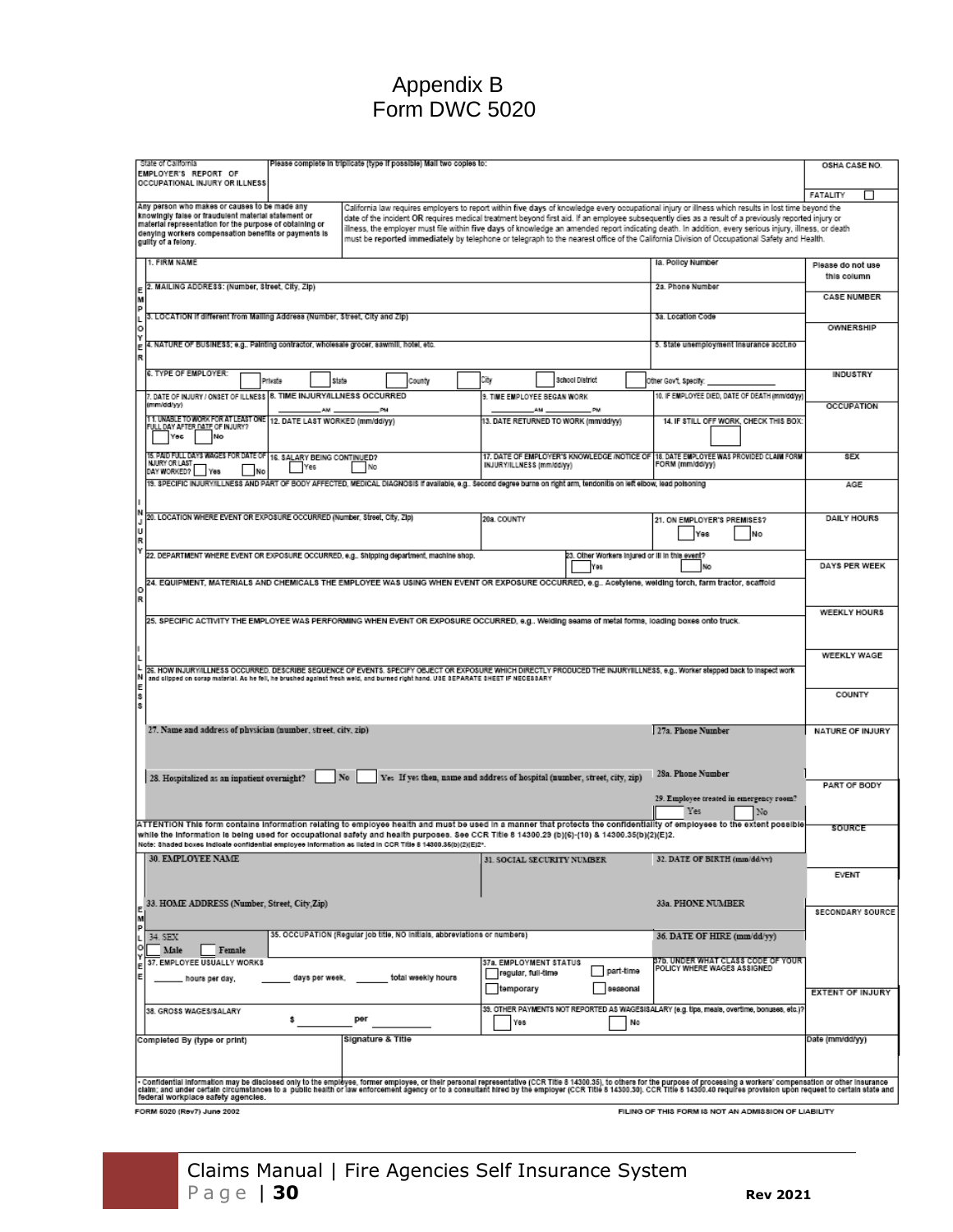# Appendix C SAMPLE MODIFIED DUTY/RETURN TO WORK PROGRAM

It is the desire of the **Example 20 Fire Protection District to contain workers'** compensation costs. A modified duty/return to work program is an essential part of a cost containment effort. Modified duty/return to work assignments are temporary assignments to assist injured or ill employees to progressively escalate to full duty status.

The District has established this modified duty/return to work program with the following objectives:

- 1. To return all injured employees/volunteers to work as soon as possible without danger of re-injury.
- 2. To reduce the number of employee days lost from work and the cost of workers' compensation temporary disability benefits.
- 3. To increase communication with injured employees/volunteers and eliminate any perception of indifference on the part of the employer.
- 4. To reduce the number and expense of litigated cases.
- 5. To diminish the feelings of unproductiveness and depression which often accompanies an employee's injury and reinstate self-confidence and dignity in their place.
- 6. To meet the District's obligations under the Labor Code and employee contracts.
- 7. To perform tasks for the District that can be supplemental, enhance services, or that currently go undone or which would otherwise require extra help, while at the same time providing productive work for a temporarily injured employee/volunteer.

Modified duty/return to work assignments are only temporary assignments designated for employees who were injured in the course of District employment (or volunteer duties) and who can return to work within the physical restrictions set forth by their doctor. These assignments are established for a period not anticipated to exceed 90 days. Assignments created for modified duty/return to work participants are not permanent assignments and are not funded in the most recently approved budget. It is in no way the intent of the District to make modified duty/return to work assignments permanent assignments.

The intention of the modified duty/return to work assignments that they be reviewed by the District and the treating physician during the course of the assignment with a focus on increasing the employee's abilities focused on a return to regular duty.

It shall be the policy of the District that all supervisors implement, maintain, and adhere to the modified duty/return to work program guidelines.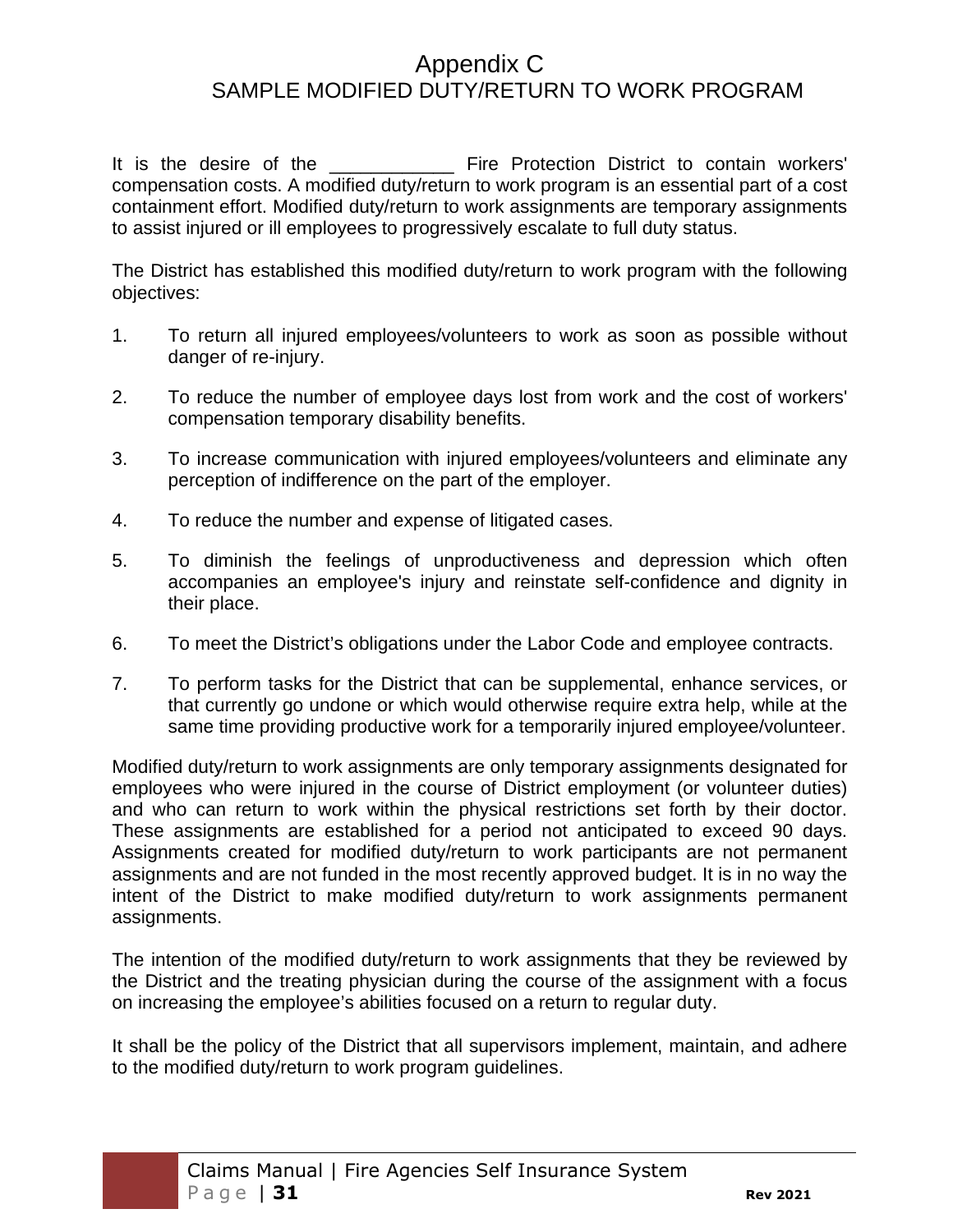#### **PROGRAM GUIDELINES:**

- 1. Injured employees/volunteers will be medically treated as deemed appropriate. The District's designated medical provider will be aware of the District's modified duty/return to work program so they can assist the District in placing the injured employee in an appropriate assignment.
	- a. Upon return from the doctor's office, the employee/volunteer and supervisor will meet to discuss the work restrictions as reported by the doctor. If the work restrictions require modified/light duty work, then such assignment will be evaluated and made available in the work unit if possible.
	- b. If any question should arise concerning the injured employee's ability to perform a specific modified/light duty assignment, the doctor who authorized the modified/light duty work must be contacted for clarification.
	- c. If no modified duty/return to work assignment is available within the injured employee's regular department, the supervisor will contact the personnel division within one working day following the meeting with the employee. If modified/light duty work is not available within the employee's normal work area, oral notification shall be given by the personnel division as to the availability and location of modified duty/return to work assignments.

Information regarding an employee's return to work on modified duty will be provided to the designated FASIS Third Party Administrator (TPA).

If no assignments can be found, the injured employee/volunteer will be placed on temporary disability until such time as appropriate work, within the work restrictions, is available, or the restrictions are lifted pursuant to direction from the treating physician. The District has the duty to reasonably accommodate an injured employee/volunteer within their current structure, but no duty to create a position specifically for the injured employee/volunteer.

A letter or memorandum notifying the injured employee/volunteer of the modified duty/return to work assignment must always follow the oral notification.

If the injured employee/volunteer refuses the modified/light duty assignment, then the TPA will be advised by the District and the employee's temporary disability benefits may be impacted.

2. If it appears that the injured employee will not return to their regular job within a reasonable period of time (not to exceed 90 days), the personnel department will contact the workers' compensation TPA to request that an appointment be scheduled with the treating physician to address return to modified duty or provide the administrator with a copy of a job description/list of modified duties that can be faxed to the treating physician to address return to modified duty.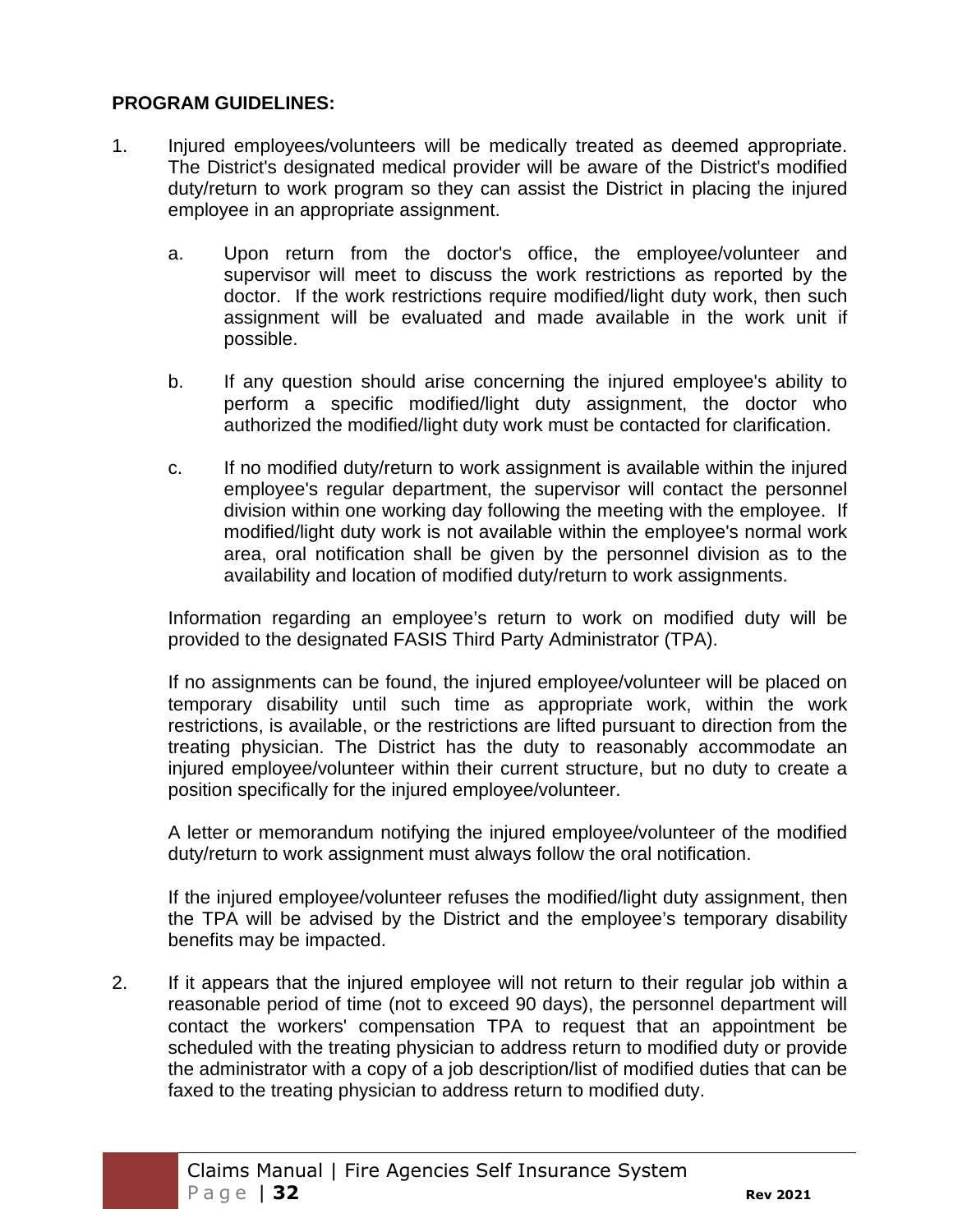#### **TYPES OF MODIFIED DUTY/RETURN TO WORK ASSIGNMENTS:**

The following modified duty/return to work assignments may be available to injured employees (EACH DEPARTMENT SHOULD CREATE THEIR OWN LIST OF ASSIGNMENTS):

- Prepare a District inventory of property
- Catalog films and books
- Assemble employee packets
- Filing
- Photocopying
- Typing
- Computer data entry
- Furniture repair
- Paperwork (reports)
- Light cleaning (windows, bathrooms, railings, dusting)
- Stamping or stuffing envelopes
- Read safety or policy manuals for updates to the data
- Review safety films for viewing by other District employees/volunteers
- Paint (railings, fire extinguishers, etc.)
- Graffiti cleaning
- Check fire extinguishers
- Engrave property for identification in case of misplacement or theft
- Messenger
- Inspect buildings
- Receptionist/take telephone messages/public contact
- Proofreading documents
- Code enforcement
- Other special assignments

Any modified duty/return to work assignments, in addition to those listed above, may be made as long as it conforms to the following:

- 1. The assignment is not designed to be demeaning or punitive in any manner whatsoever.
- 2. The assignment should benefit the employee by giving them an opportunity to return to work and benefit the District by providing supplemental tasks, enhancing services, or having tasks accomplished which may not have otherwise been completed without additional cost.

It may be helpful to the District and the employees/volunteers involved in a modified duty/return to work program if the person coordinating the program works with the employee/volunteer to determine which duties he or she is capable of performing. This adds "ownership" to the program, and the employee/volunteer may be more willing to make the program work if he or she is instrumental in its design.

This policy was established to benefit employees and the employer.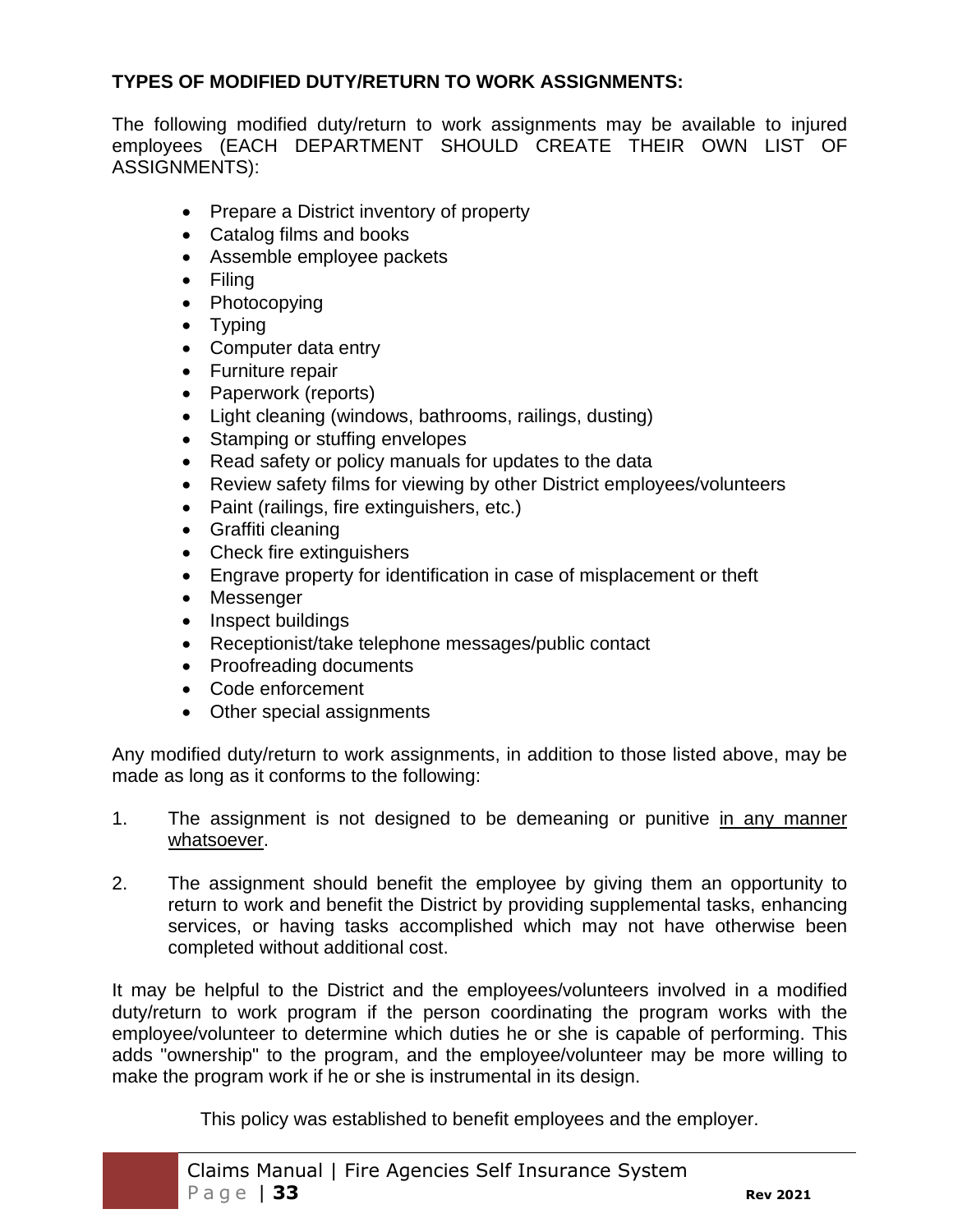# Appendix D Glossary of Terms

# **Glossary of Terms**

| AA                             | Applicant's Attorney (Usually the employee's Attorney)                                  |
|--------------------------------|-----------------------------------------------------------------------------------------|
| <b>ACOEM</b>                   | American College of Occupational and Environmental<br>Medicine                          |
| <b>ADA</b>                     | Americans with Disabilities Act (Federal)                                               |
| <b>AMA Guides</b>              | American Medical Association Guides to the Evaluation of<br><b>Permanent Disability</b> |
| <b>AME</b>                     | <b>Agreed Medical Evaluator/Examination</b>                                             |
| <b>AOE/COE</b>                 | Arising Out of Employment and Occurring in the Course of<br>Employment                  |
| App                            | Application of Adjudication of Claim                                                    |
| <b>Appeals</b><br><b>Board</b> | Workers' Compensation Appeals Board (WCAB)                                              |
| <b>Applicant</b>               | Usually the employee who files an application                                           |
| <b>ARTW</b>                    | Actual return to work                                                                   |
| <b>Attny/Atty</b>              | Attorney                                                                                |
| <b>Award</b>                   | Award by the WCAB                                                                       |
| <b>AWW/AWE</b>                 | Average Weekly Wage or Average Weekly Earnings                                          |
| <b>Board</b>                   | <b>Workers' Compensation Appeals Board (WCAB)</b>                                       |
| C&R                            | Compromise and Release (form of settlement)                                             |
| Comp                           | <b>Workers' Compensation</b>                                                            |
| <b>CT</b>                      | Cumulative Trauma or Carpal Tunnel Syndrome                                             |
| <b>DA/Def Attny</b>            | Defense Attorney – usually represents the employer                                      |
| Depo                           | Deposition testimony under oath                                                         |
| <b>DEU</b>                     | Disability Evaluation Unit (determines level of disability)                             |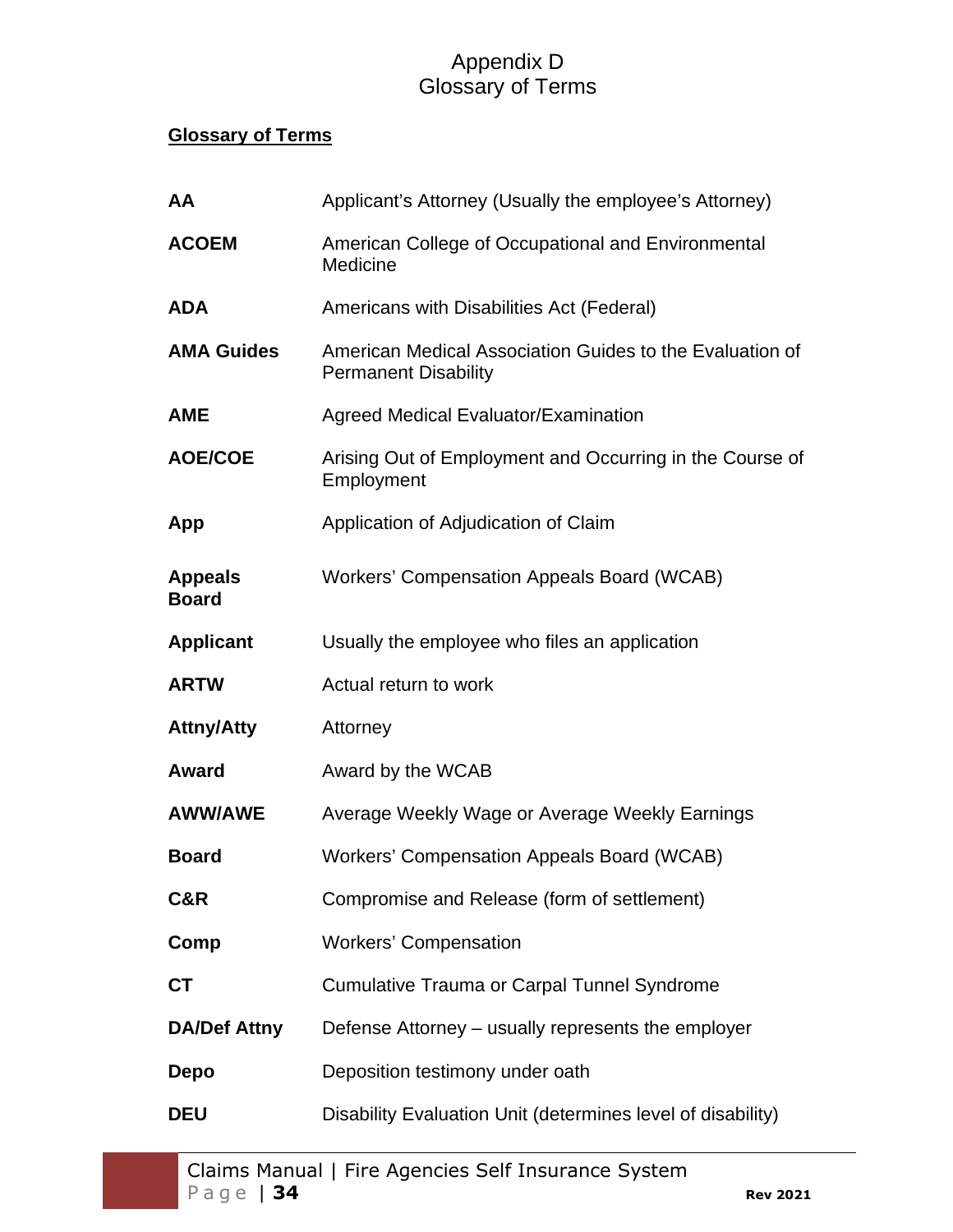| <b>DIR</b>       | <b>Division of Industrial Relations</b>                                         |
|------------------|---------------------------------------------------------------------------------|
| <b>DOI</b>       | Department of Insurance or Date of Injury                                       |
| <b>DOK</b>       | Date of Knowledge of injury or disability                                       |
| <b>DOR</b>       | Declaration of Readiness to Proceed (request for Hearing)                       |
| Dr               | Doctor/physician                                                                |
| <b>DWC</b>       | Division of Workers' Compensation                                               |
| DWC1             | Employee's Claim for Workers' Compensation (form)                               |
| <b>E&amp;O</b>   | Errors and Omissions insurance coverage                                         |
| <b>EDD</b>       | <b>Employment Development Department (State Disability)</b>                     |
| Ee               | Employee                                                                        |
| ER               | <b>Employer or Emergency Room</b>                                               |
| F&A              | Findings and Award (a court award of benefits)                                  |
| <b>FCE</b>       | <b>Functional Capacity Evaluation</b>                                           |
| <b>I&amp;A</b>   | Information and Assistance Officer                                              |
| IW               | Injured worker (employee)                                                       |
| <b>IBR</b>       | <b>Independent Bill Review</b>                                                  |
| <b>IME</b>       | <b>Independent Medical Evaluation/Evaluator</b>                                 |
| <b>IMR</b>       | <b>Independent Medical Review</b>                                               |
| JA               | <b>Job Analysis</b>                                                             |
| LC               | Labor Code of California (rules and regulations)                                |
| <b>LDW</b>       | Last day of work                                                                |
| <b>LTD</b>       | Long-Term Disability                                                            |
| <b>Med-Legal</b> | Medical-Legal opinion or evaluation                                             |
| <b>MMI</b>       | Maximum medical improvement (the condition has improved<br>as much as possible) |
| <b>MSC</b>       | Mandatory Settlement Conference (Settlement Hearing)                            |
|                  |                                                                                 |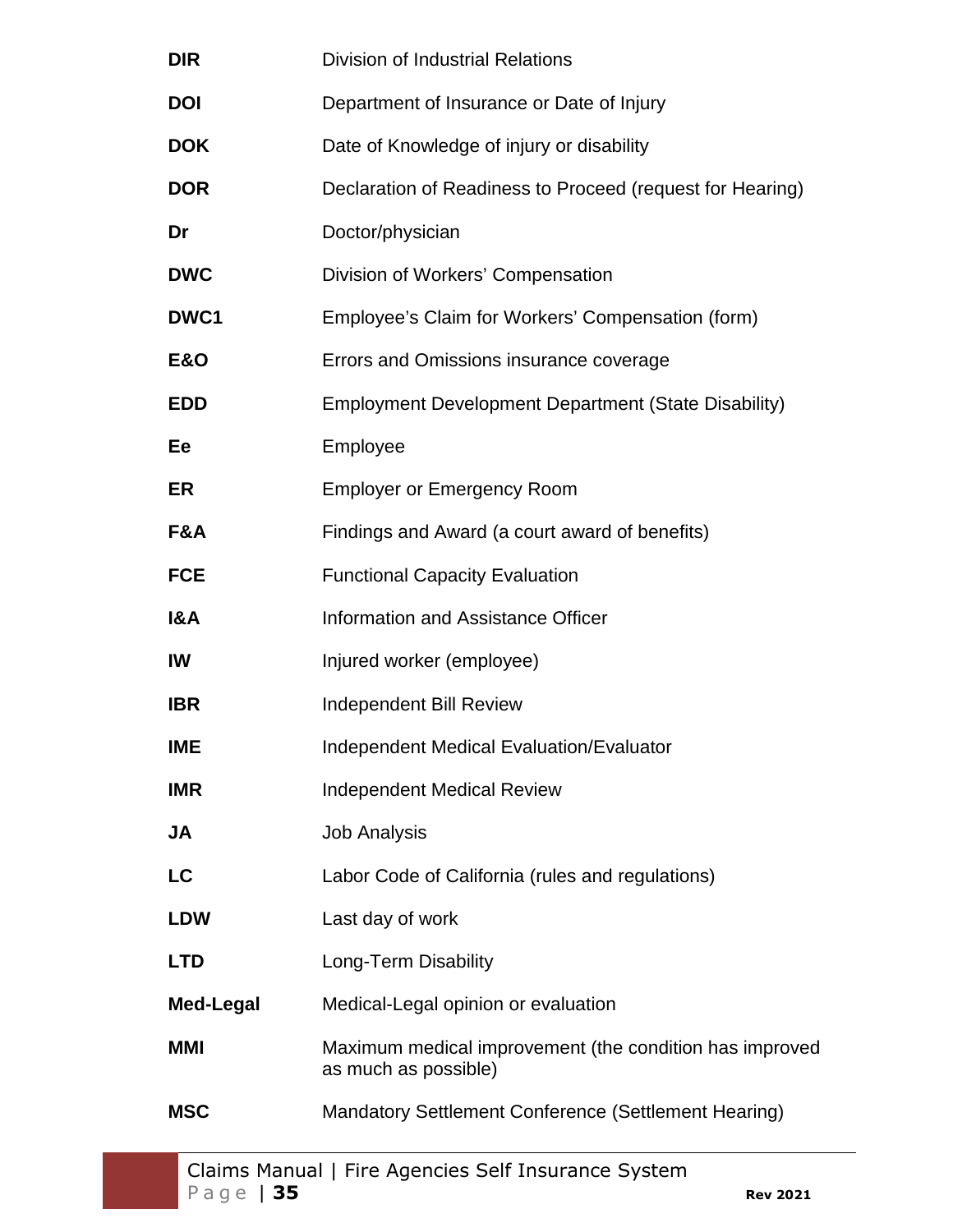| New and<br><b>Further</b> | A Petition to reopen a claim for additional benefits                                                                            |
|---------------------------|---------------------------------------------------------------------------------------------------------------------------------|
| <b>NOPE</b>               | Notice of Potential Eligibility advising an employee of their<br>potential rights to Supplemental Job Displacement benefits     |
| <b>OSHA</b>               | Occupational Safety and Health Act                                                                                              |
| <b>Pro Per</b>            | Unrepresented employee acting as their own attorney                                                                             |
| <b>P&amp;S</b>            | Permanent and Stationary (the condition has improved as<br>much as possible)                                                    |
| <b>PD/PPD</b>             | Permanent Disability or Permanent Partial Disability                                                                            |
| <b>PDA</b>                | <b>Permanent Disability Advance</b>                                                                                             |
| <b>PDR</b>                | <b>Permanent Disability Rating</b>                                                                                              |
| <b>PERS</b>               | <b>Public Employees' Retirement System</b>                                                                                      |
| <b>PQME</b>               | <b>Panel Qualified Medical Evaluation/Evaluator</b>                                                                             |
| <b>PRN</b>                | Medical term – return for care "as needed"                                                                                      |
| <b>PTP</b>                | <b>Primary Treating Physician</b>                                                                                               |
| <b>QME</b>                | <b>Qualified Medical Evaluator/Evaluation</b>                                                                                   |
| Rating                    | A calculation of permanent disability                                                                                           |
| <b>RRTW</b>               | Released to return to work                                                                                                      |
| S&W                       | A petition for additional benefits due to the employer's Serious<br>and Willful misconduct leading to an injury or illness      |
| <b>SAWW</b>               | State Average Weekly Wage                                                                                                       |
| <b>SCIF</b>               | <b>State Compensation Insurance Fund</b>                                                                                        |
| <b>SII</b>                | Self-Imposed Increase. An increase in benefits paid as the<br>result of late provision of benefits.                             |
| <b>SIU</b>                | Special Investigations Unit. A unit generally managed by the<br>TPA that investigated potentially fraudulent claims and issues. |
| <b>SJDB/SJDV</b>          | Supplemental Job Displacement Benefit/Voucher (relates to<br>retraining costs)                                                  |
| <b>SOL</b>                | <b>Statute of Limitations</b>                                                                                                   |
|                           | Claims Manual   Fire Agencies Self Insurance System                                                                             |